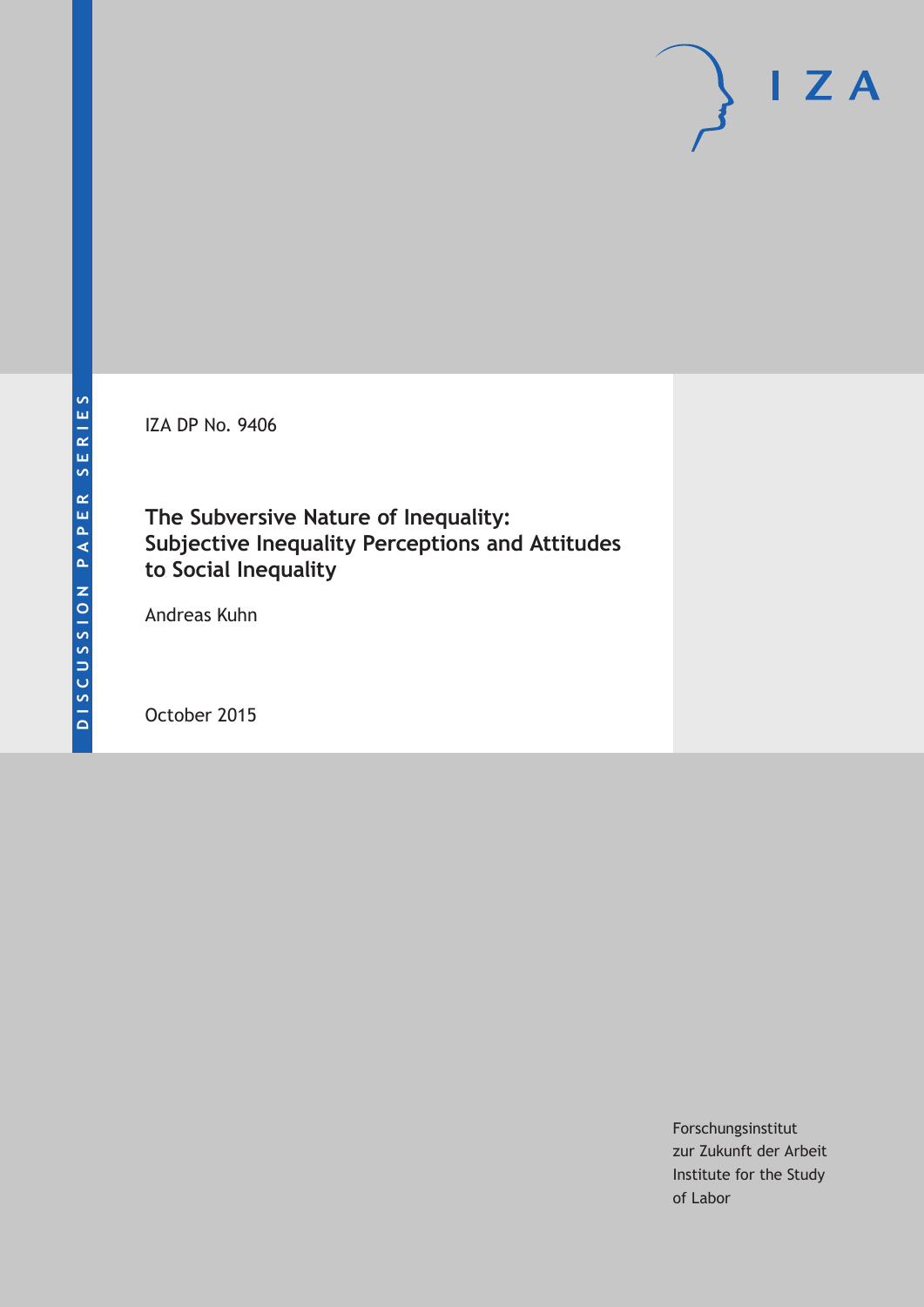# **The Subversive Nature of Inequality: Subjective Inequality Perceptions and Attitudes to Social Inequality**

### **Andreas Kuhn**

*Swiss Federal Institute for Vocational Education and Training, University of Lucerne and IZA* 

### Discussion Paper No. 9406 October 2015

IZA

P.O. Box 7240 53072 Bonn Germany

Phone: +49-228-3894-0 Fax: +49-228-3894-180 E-mail: iza@iza.org

Any opinions expressed here are those of the author(s) and not those of IZA. Research published in this series may include views on policy, but the institute itself takes no institutional policy positions. The IZA research network is committed to the IZA Guiding Principles of Research Integrity.

The Institute for the Study of Labor (IZA) in Bonn is a local and virtual international research center and a place of communication between science, politics and business. IZA is an independent nonprofit organization supported by Deutsche Post Foundation. The center is associated with the University of Bonn and offers a stimulating research environment through its international network, workshops and conferences, data service, project support, research visits and doctoral program. IZA engages in (i) original and internationally competitive research in all fields of labor economics, (ii) development of policy concepts, and (iii) dissemination of research results and concepts to the interested public.

IZA Discussion Papers often represent preliminary work and are circulated to encourage discussion. Citation of such a paper should account for its provisional character. A revised version may be available directly from the author.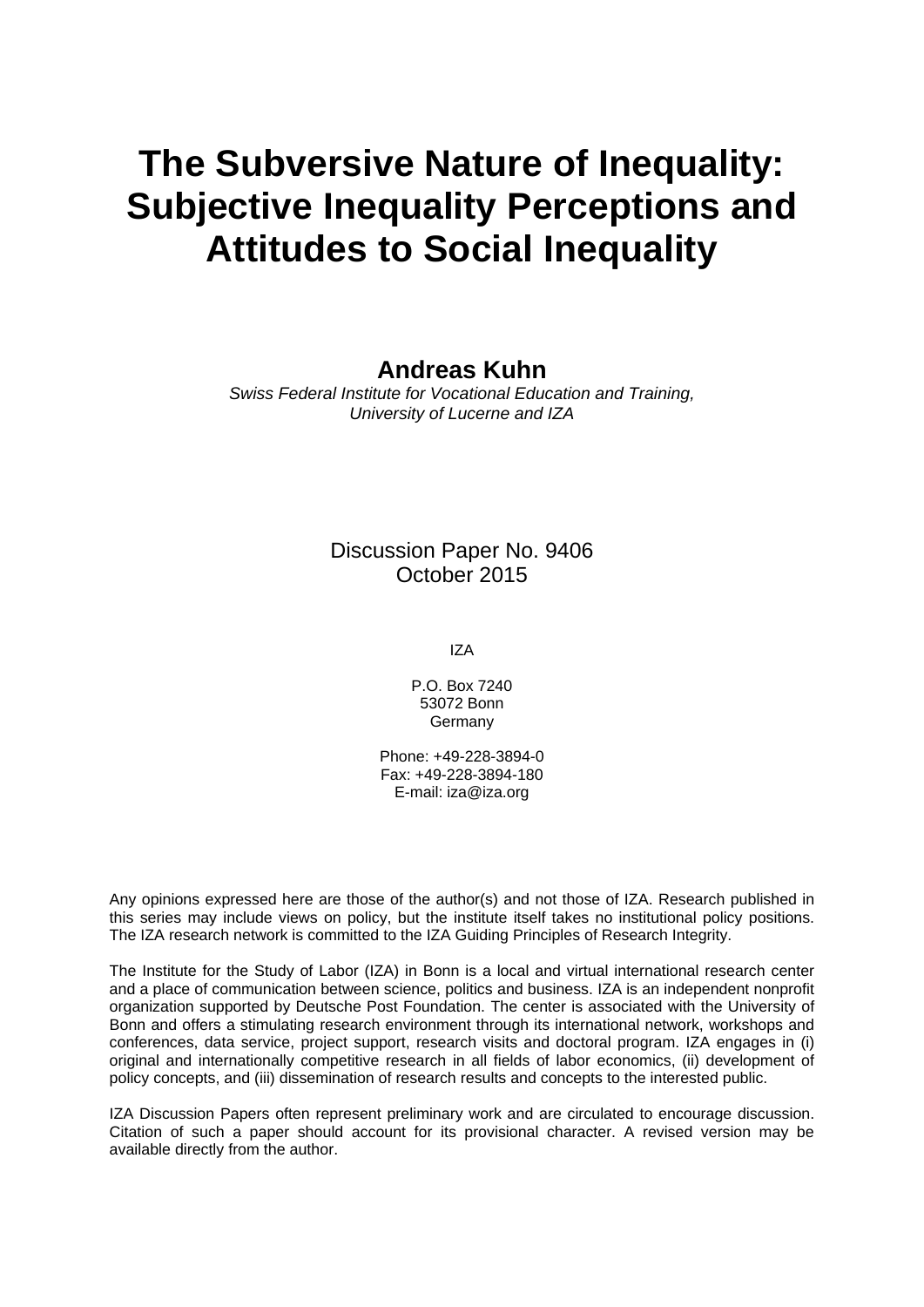IZA Discussion Paper No. 9406 October 2015

## **ABSTRACT**

### **The Subversive Nature of Inequality: Subjective Inequality Perceptions and Attitudes to Social Inequality\***

This paper shows that higher levels of perceived wage inequality are associated with a weaker (stronger) belief into meritocratic (non-meritocratic) principles as being important in determining individual wages. This finding is robust to the use of an instrumental-variable estimation strategy which takes the potential issue of reverse causality into account, and it is further corroborated using various complementary measures of individuals' perception of the chances and risks associated with an unequal distribution of economic resources, such as their perception of the chances of upward mobility. I finally show that those individuals perceiving a high level of wage inequality also tend to be more supportive of redistributive policies and progressive taxation, and that they tend to favor the political left, suggesting a feedback effect of inequality perceptions into the political-economic sphere. Taken together, these findings suggest that high levels of perceived wage inequality have the potential to undermine the legitimacy of market outcomes.

JEL Classification: D31, D63, J31

Keywords: inequality perceptions, attitudes to social inequality, support of redistribution, legitimacy of market outcomes, beliefs about the causes of economic success, political preferences

Corresponding author:

 $\overline{a}$ 

Andreas Kuhn Swiss Federal Institute for Vocational Education and Training Kirchlindachstrasse 79 3052 Zollikofen **Switzerland** E-mail: andreas.kuhn@ehb-schweiz.ch

<sup>\*</sup> I thank Hans Pitlik, Justina Fischer, Alois Stutzer, and several participants at the 2013 Annual Meeting of the European Public Choice Society for helpful comments and suggestions on an early draft of this paper, and Sally Gschwend-Fisher for proofreading the manuscript.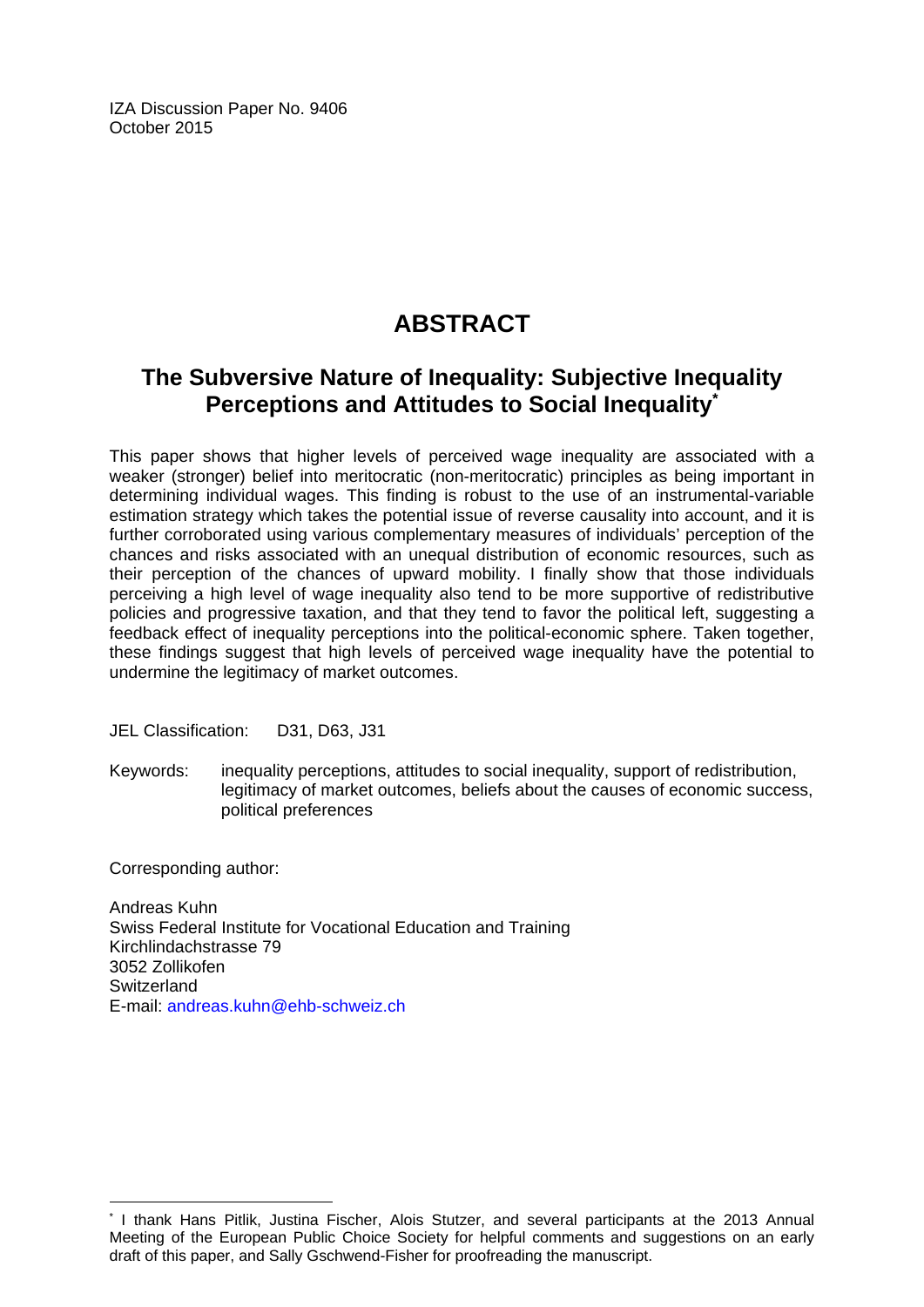### 1 Introduction

Many OECD countries have seen significant increases in inequality in the past few decades, including the United States as well as several continental European countries (e.g. Atkinson, 2008). Besides their direct and obvious impact through the re-allocation of economic resources to and from different socio-economic groups, changes in a country's aggregate distribution might also have repercussions in the political-economic sphere if they influence individuals' beliefs about the legitimacy of market outcomes. Indeed, several theoretical papers (e.g. Alesina and Angeletos, 2005; Alesina *et al.*, 2012; Bénabou and Tirole, 2006) made a convincing argument that changes in the aggregate level of inequality might influence individuals' attitudes towards social inequality, such as their beliefs about the importance of non-meritocratic principles in determining individual wages, and that these changes in attitudes might eventually feed back into the effective distribution of economic resources because they might affect distributional parameters ultimately set by voters, such as marginal tax rates on income.

The goal of this paper is to directly test the hypothesis that inequality affects the legitimacy of market-based outcomes. The paper presents, against this broader background, empirical estimates of the effect of individuals' subjective perceptions of wage inequality in their country of residence on their attitudes to social inequality, focusing on individuals' subjective beliefs that meritocratic, or non-meritocratic, factors are important in determining wages. In contrast to most previous studies on the topic, however, this paper focuses on a broad array of attitudes the perceived level of inequality potentially affects, rather than only on a single attitudinal measure.<sup>1</sup> The second key feature of this study is that the empirical analysis is based on an individual-level measure of subjective inequality perceptions, rather than on some objective and highly aggregated measure of inequality. Using a unique measure of individual-level perceptions of wage inequality, I find that higher levels of perceived inequality are significantly and substantively associated with a stronger (weaker) belief in labor markets functioning according to non-meritocratic (meritocratic) principles. In this sense, a higher perceived level of wage inequality indeed appears to subvert the legitimacy of market outcomes. This result holds true

<sup>&</sup>lt;sup>1</sup>While previous evidence has mostly focused on the impact of inequality on subjective wellbeing, both Bjørnskov et al. (2013) and Schneider (2012) have argued that the perceived fairness of the wage distribution mediates the effect of inequality on wellbeing, suggesting that a focus on a broader set of outcomes might yield interesting insights into the overall attitudinal effects of inequality. Note, however, that neither of these studies has estimated the direct effect of inequality (perceptions) on attitudes.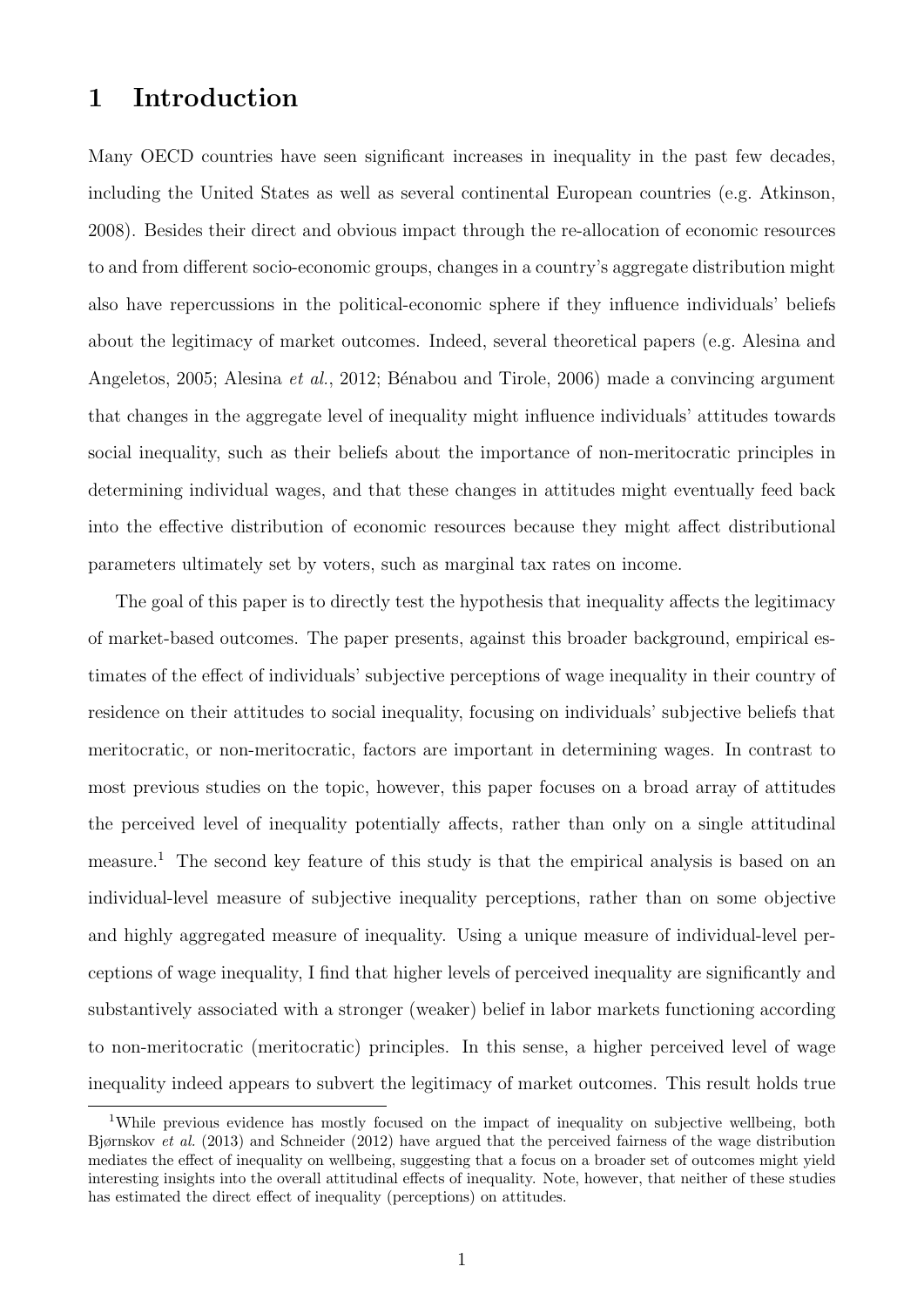when I account for potential reverse causality using an instrumental-variable approach, and I further corroborate it using a variety of complementary outcomes reflecting an individual's perceptions of the chances and risks associated with an unequal distribution of wages, his or her attitudes towards the role of government and progressive taxation, as well as his or her general political preferences. In line with the results for individuals' beliefs about the reasons for getting ahead, these additional estimates show that higher inequality perceptions lead to a stronger (weaker) awareness or salience of the risks (chances) potentially associated with inequality, as well as a stronger support of government intervention aiming to reduce existing inequalities, of progressive taxation, and of the political left. Finally, and importantly, I also find that those individuals with higher inequality perceptions are less satisfied with their own wages.<sup>2</sup>

The key conceptual challenge in addressing these questions empirically is the need for an individual-level measure of inequality perceptions. Simply relying on a more or less easily available objective, yet also highly aggregated, measure of inequality would ignore the fact that people appear to hold widely different, and often heavily biased perceptions of the overall distribution of economic resources (e.g. Chambers *et al.*, 2014; Cruces *et al.*, 2013; Kuhn, 2011; Norton and Ariely, 2011; Osberg and Smeeding, 2006).<sup>3</sup> If we acknowledge that individuals have different, and presumably biased, perceptions of wage inequality, the use of an objective measure of inequality in the empirical analysis would simply fail to reflect heterogeneity of this kind, potentially implying inconsistencies in the estimated effect of inequality on attitudes.<sup>4</sup> In fact, the available empirical evidence shows that individuals' perceptions of wage levels and/or inequality are, in part, directly related to socio-economic factors (e.g. Kuhn, 2011; Schneider, 2012), suggesting that part of the observed variation in individual-level (mis-)perceptions of inequality is indeed of a systematic nature (implying a potential bias when this source of variation is ignored when estimating the impact of inequality on attitudes). To take these

<sup>2</sup>This last finding is insofar especially important as it allows me to directly relate my findings to the existing empirical evidence on the subject which has, as discussed in more detail below, up until now almost exclusively focused on the association between inequality and individuals' subjective wellbeing (Senik, 2005, provides a survey of this literature).

<sup>3</sup>Other studies have focused on individual perceptions of alternative economic phenomena, such as tax rates (Gemmell et al., 2004) or corruption (Olken, 2009).

<sup>4</sup>There is, of course, also a more practical reason for favoring individual-level inequality perceptions over aggregate-level inequality measures. Because there is much more variation in individual-level inequality perceptions, it will presumably be easier to get reasonably precise estimates when using inequality perceptions rather than some objective measure of inequality.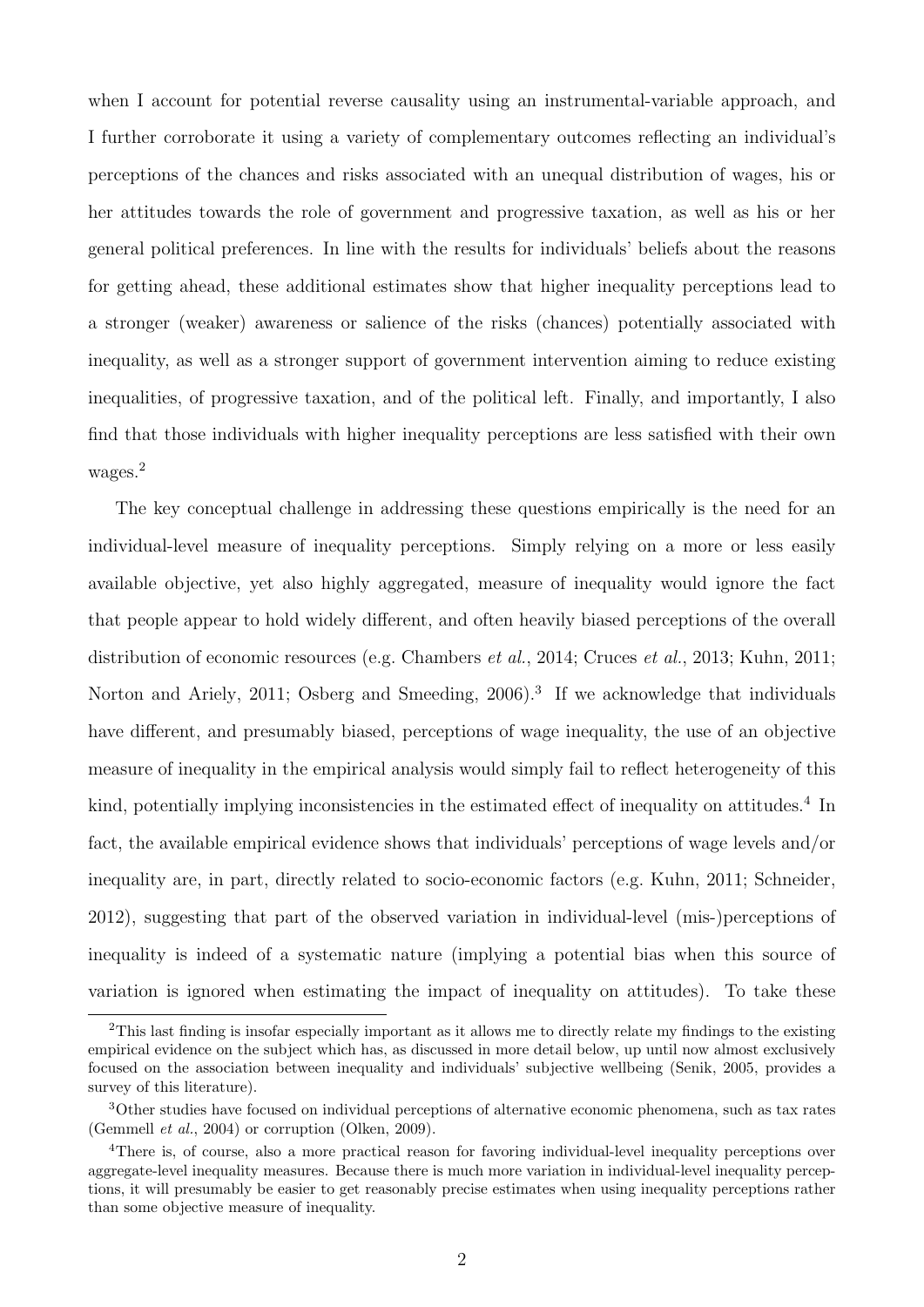issues into account, the empirical analysis of this paper will therefore be based on a simple yet intuitive empirical measure of individual-level inequality perceptions, following the procedure proposed by and described in more detail in Kuhn (2011).

In contrast to the approach chosen in this paper, however, most previous papers studying the impact of inequality on individuals' attitudes used some objective, rather than subjective, measure of inequality as their key regressor – assuming, at least implicitly, that people correctly perceive the prevailing level of inequality. While earlier studies focused on highly aggregated measures of inequality (Verme, 2011, provides a survey of studies focusing on the association between country-level inequality measures and individual-level measures of subjective wellbeing), more recent studies have shifted their focus towards more disaggregated measures of inequality, arguing that people do not care as much about the aggregate distribution of market wages as they care about the comparison to smaller and much more specific reference groups, such as their coworkers, their friends, and/or their neighbors.<sup>5</sup> The latter group of studies does allow for variation in inequality perceptions across individuals, but only because of different comparison groups, not because of biased perceptions of wages or wage differentials per se.

Remarkably, these studies consistently tend to find a negative association between inequality and subjective wellbeing, independent of the exact definition of the comparison group.<sup>6</sup> For example, Clark and Oswald (1996) show in a sample of British workers that both job and wage satisfaction are significantly and negatively associated with an individual's comparison income, given by the predicted wage from a conventional wage regression, while holding the absolute level of income constant. Ferrer-i-Carbonell (2005) reports a similar result for Germany. She defines individuals with similar education, age, and location of residence as the comparison group and finds that well-being increases the larger an individual's income is with respect to that of the comparison group while holding the absolute level of income constant. Luttmer (2005), in contrast, matches individual-level survey data to information on local average household incomes from representative survey data from the US, using a strictly spatially defined comparison group. He finds that, even after controlling for an individual's own income, self-

 $5$ This lines up well with Clark and Senik (2010), who find that most individuals, if asked directly, confirm that such comparisons are at least somewhat important for them. Moreover, individuals most often compare themselves with their colleagues (i.e. their coworkers).

<sup>6</sup>Only few papers have directly focused on behavioral, instead of attitudinal, effects of inequality, such as on individual work effort. In contrast to the (much larger) literature focusing on subjective wellbeing, the findings are considerably more mixed (e.g. Charness and Kuhn, 2007; Clark et al., 2010; Cornelissen et al., 2011).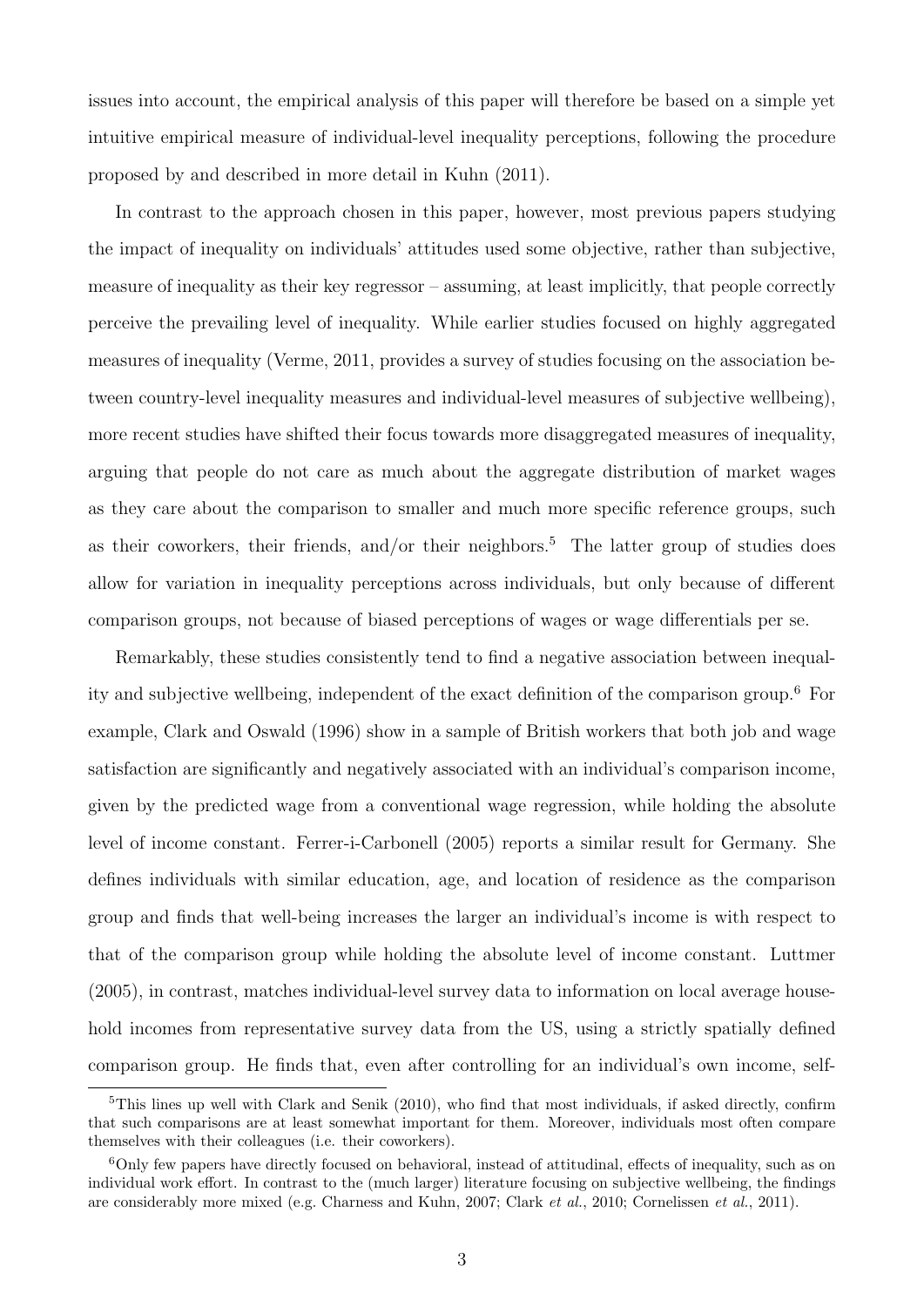reported happiness is lower the higher average earnings are in an individual's neighborhood. Clark et al. (2009), using a similar approach and using data from Denmark, show that subjective well-being depends on one's relative rank within narrowly defined neighborhoods. Similarly, Schwarze and Härpfer (2007) report a negative relation between pre tax-and-transfer inequality and life satisfaction across regions in West Germany, while Winkelmann and Winkelmann (2010) report a negative association between aggregate-level inequality measures and economic wellbeing across municipalities in Switzerland as well.

The assumption that people have unbiased perceptions of the prevailing level of inequality has, however, been relaxed in two more recent studies. Both studies manipulate individuals' information about wage differentials in a field experiment. Both studies provide indirect evidence of people potentially having misperceptions of the true level of inequality, since a minor information treatment is able to influence individuals' attitudes. In the first of these studies, Card et al. (2012) randomize the access to information about coworkers' wages in a sample of university employees, providing arguably more compelling evidence on the causal effect of coworkers' wages on one's job satisfaction than most studies mentioned so far. Consistent with the evidence from the majority of observational studies, however, they also find that comparison income has a strong negative effect on individual job satisfaction. Finally, in another randomized field experiment, Kuziemko et al. (2015) manipulate individuals' information about income inequality. They find that providing individuals with this information has large effects on whether inequality is viewed as a pressing problem, but only small effects on individuals' support for governmental intervention with regard to the distribution of income.

Finally, yet on a somewhat more general level, this paper also adds to the small number of empirical studies documenting that economic events or circumstances influence individuals' attitudes and beliefs. In one of these studies, for example, Di Tella et al. (2007) show that granting property rights to squatters strongly influences their market beliefs. Similarly, Giuliano and Spilimbergo (2014) show that the macroeconomic context at the time of youth (i.e. growing up during a boom versus during a recession) influences individuals' beliefs about the importance of own effort and luck in getting ahead, their demand for redistribution, as well as their trust in public institutions. In line with the results from these studies, this paper shows that attitudes towards inequality are, in part, shaped by the prevailing level of inequality, and thus the paper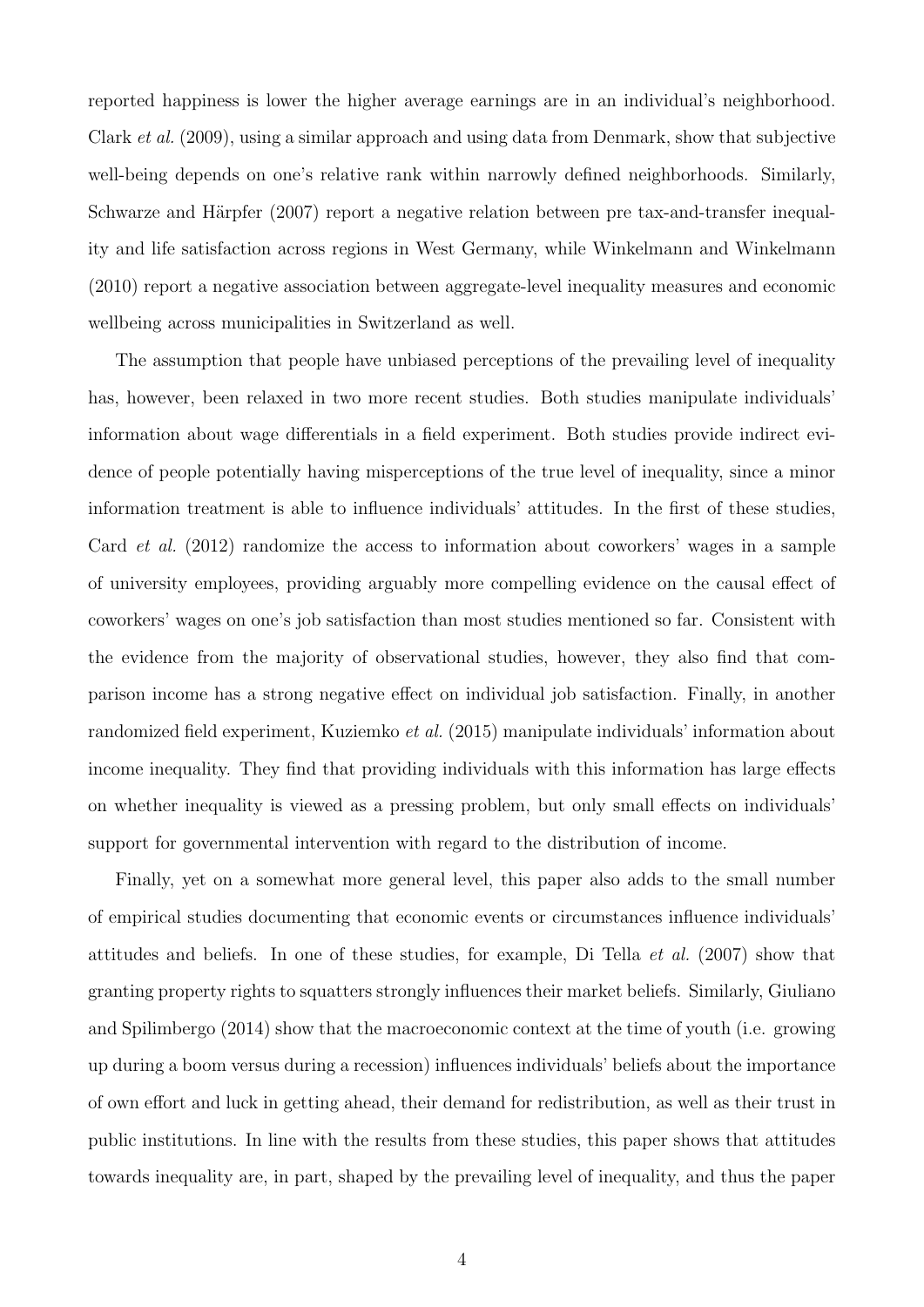also adds to our general understanding of how attitudes and preferences are formed and how they evolve over time.

The remainder of this paper proceeds as follows. The next section presents the data sources and discusses the selection of the sample as well as the construction of the key variables, i.e. attitudes to social inequality and individual-level inequality perceptions. Section 3 presents a few descriptives for the key variables. Section 4 discusses the econometric framework, while section 5 presents and discusses the resulting estimates. Section 6 concludes.

### 2 Data and Measures

### 2.1 Data Source

The empirical analysis fully relies on data from the "Social Inequality" cumulation of the years 1987, 1992, 1999, and 2009 (ISSP Research Group, 2014a,b). These data are a collection of several national-level surveys focusing specifically on attitudes to social inequality, administered and made available by the International Social Survey Programme (ISSP).<sup>7</sup> They represent one of the best available sources of quantitative data to study individuals' perceptions of inequality and their attitudes to social inequality across countries and over time.

One of the key advantages of these data is that they cover a large number of observations from various countries and that they stretch over a relatively long period of time, for at least a subset of the participating countries (appendix table A.1 shows the number of individual observations by country and year). Another attractive feature of the data is that they contain a large number of items related to individuals' attitudes to social inequality, including, for example, individuals' beliefs about the causes of economic success or their stated support of progressive taxation. On the other hand, however, there have been many changes to the survey design over time, with the practical consequence that the number of items available in all four rounds of the survey is rather limited (more on this below; see sections 3.1 and 4.2).

<sup>7</sup>More information is available from the organization's website (www.issp.org). The data are available to researchers from the GESIS data archive (www.gesis.org/en/issp/home).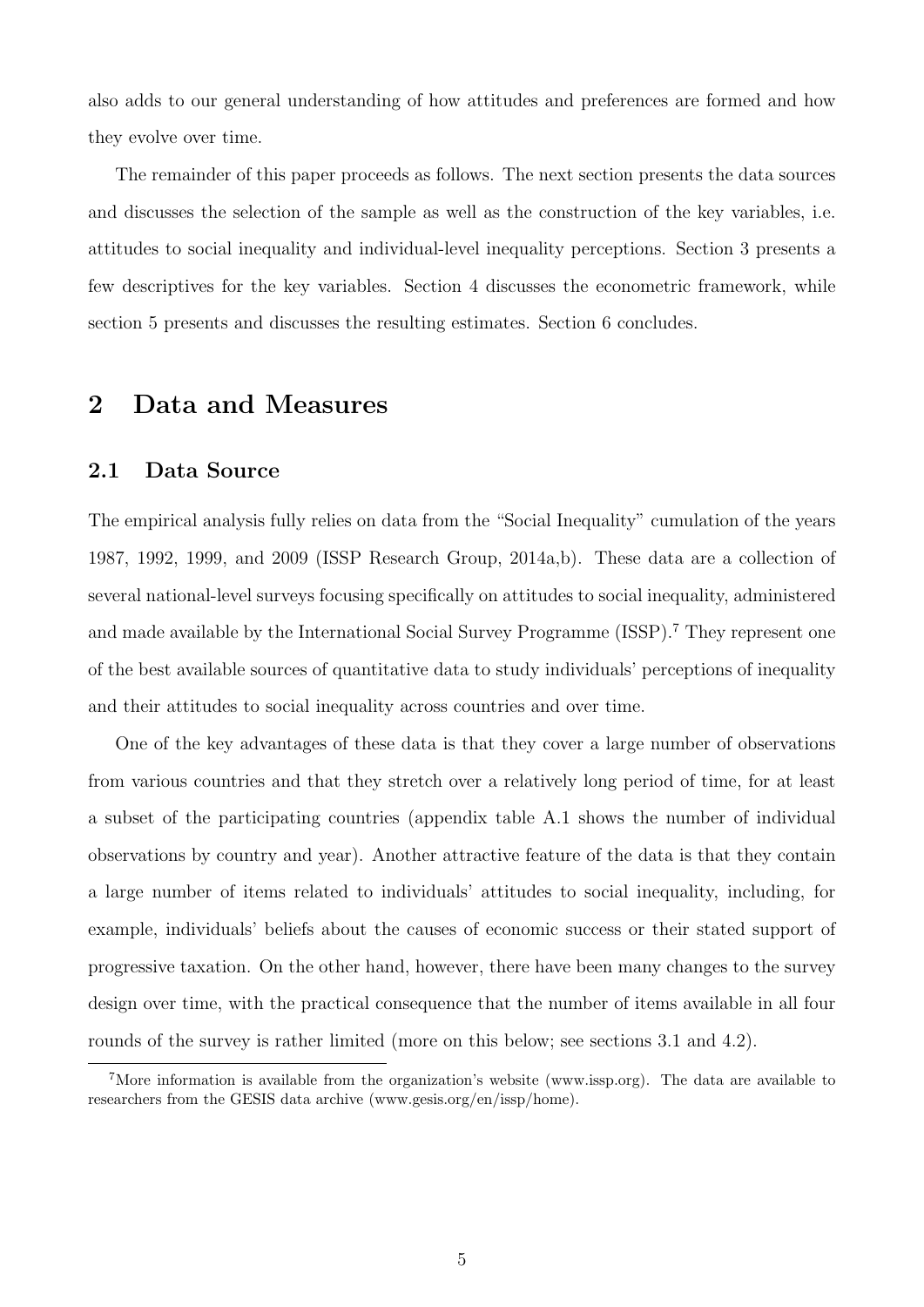### 2.2 Sample Selection

The sample used in the main part of the empirical analyses is determined by the availability of the dependent variable and the key regressor (i.e. individual-level inequality perceptions). As noted above, relatively few of the survey items are available in identical form in all four years of the survey. This implies that there are potentially large differences in the effective sample size for the different outcome measures, irrespective of any additional nonresponse issues. Fortunately, however, the series of items used to construct the key regressor are available in all four years (though not necessarily for all countries) in principle, but there have been a few changes over time to that set of items as well (cf. footnote 9 below).

### 2.3 Attitudes to Social Inequality

The following paragraphs discuss the various outcome measures available from the ISSP surveys (see also table 1, which contains the full list of survey items used as outcomes, and which is discussed in more detail in section 3.1 below).

#### Beliefs About the Causes of Economic Success

The outcome measures of primary interest are several attitudinal questions from the ISSP surveys which explicitly focus on individuals' beliefs about the causes of economic success. Overall, there are twenty-six different items dealing with individuals' beliefs on this issue, and they can be further grouped into three distinct sets of items describing different dimensions of individuals' beliefs about the causes of economic success, namely: (i) beliefs about the reasons for getting ahead, (ii) beliefs about the incentivizing effect of inequality, and (iii) pay norms. Note that the first two sets of items relate to individuals' perception of the wage-setting process, while the third set of items asks individuals about their normative views regarding the factors that should ideally be important in determining wages.

The first group of items asked individuals about the reasons, from their subjective point of view, for getting ahead in their country of residence. For example, one of the items in this group asked respondents whether they thought that coming from a wealthy family was important for getting ahead (here, as for most other items, respondents could indicate their agreement with the statement on a five-point scale running from one to five; see table 1 for details). Because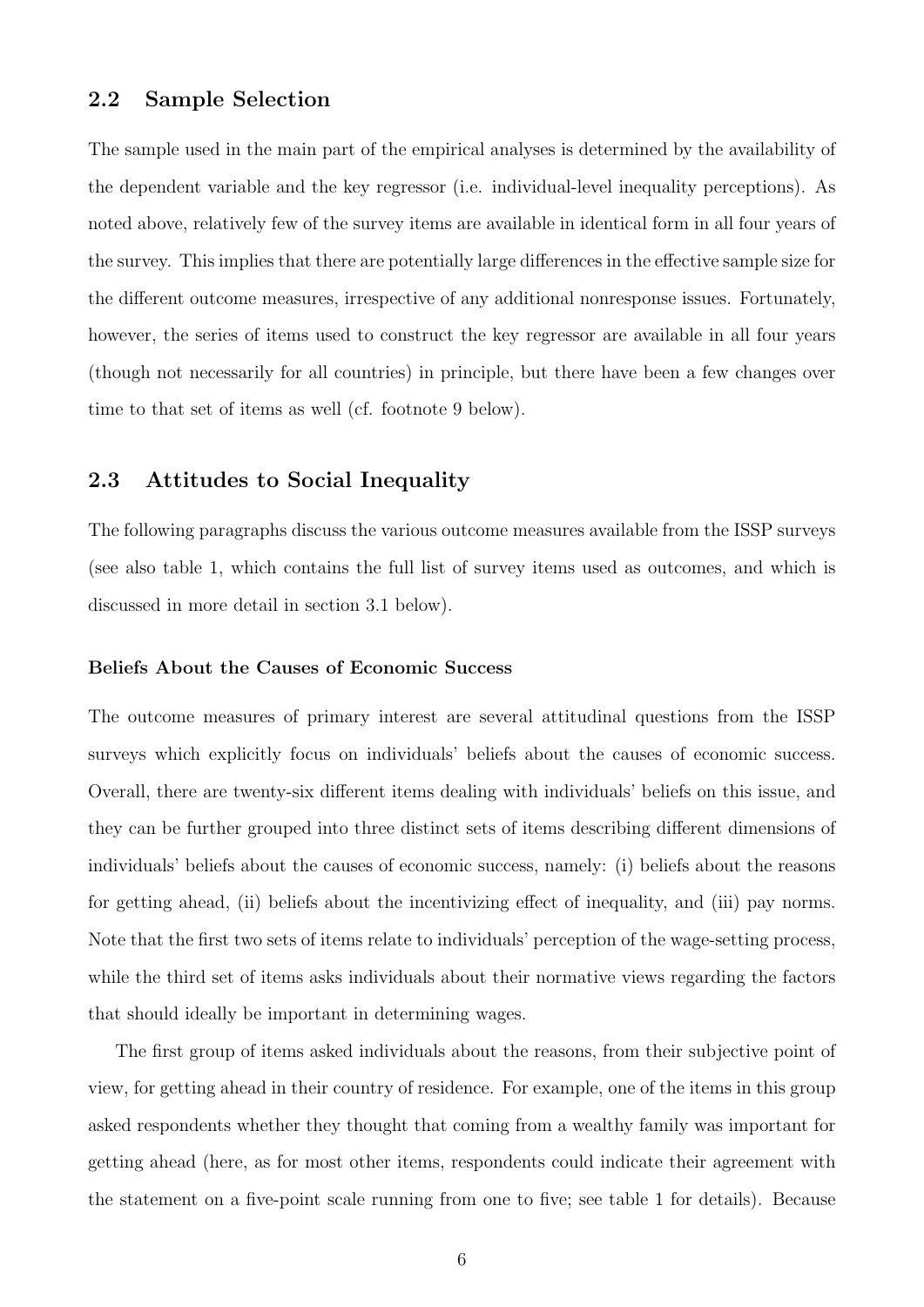this group of items contains variables describing both meritocratic (e.g. education and effort) as well as non-meritocratic (e.g. knowing the right people) mechanisms, an even more nuanced analysis of this specific dimension of attitudes to social inequality will be possible.

Then there are, secondly, several questions asking individuals' whether they believe that inequality has, at either the individual or the aggregate level, an incentivizing effect on economic actors. For example, respondents were asked whether they thought that wage differentials between people with different educational attainment are necessary as an individual incentive for choosing a higher educational attainment in the first place, or whether they thought that large differences in pay are necessary for a country's prosperity.

Finally, a third set of items asked individuals to state how wages should ideally be determined from their point of view. In other words, individuals were asked about their subjective pay norms (somewhat mirroring the first group of items, which asked them about the actual mechanisms determining pay). Here, for example, people were asked to state whether they thought that individual pay should be determined according to the attained level of education, or whether they would prefer compensation to depend on whether someone has to support children. As for individuals' beliefs about the reasons for getting ahead, it is also possible to distinguish between pay norms related to either meritocratic or non-meritocratic principles.

#### The Perception of Chances and Risks Associated with Inequality

A second broader subject the survey covers, composed of a total of eleven distinct items, describes individuals' perceptions of both chances and risks potentially associated, at least in respondents' perceptions, with economic resources being distributed more or less unequally. The main hypothesis here is individuals who perceive wage inequality to be higher will tend to perceive chances to be less obvious and risks to be more relevant than individuals who perceive inequality to be low.

A first item of interest in this context asked individuals whether they thought that they "stand a good chance of improving their standard of living", which might be thought of as a subjective measure of perceived upward mobility. One might hypothesize that those individuals who perceive a high level of inequality are, ceteris paribus, less likely to agree with this statement if they, as argued above, perceive that non-meritocratic factors drive wage differentials. That is,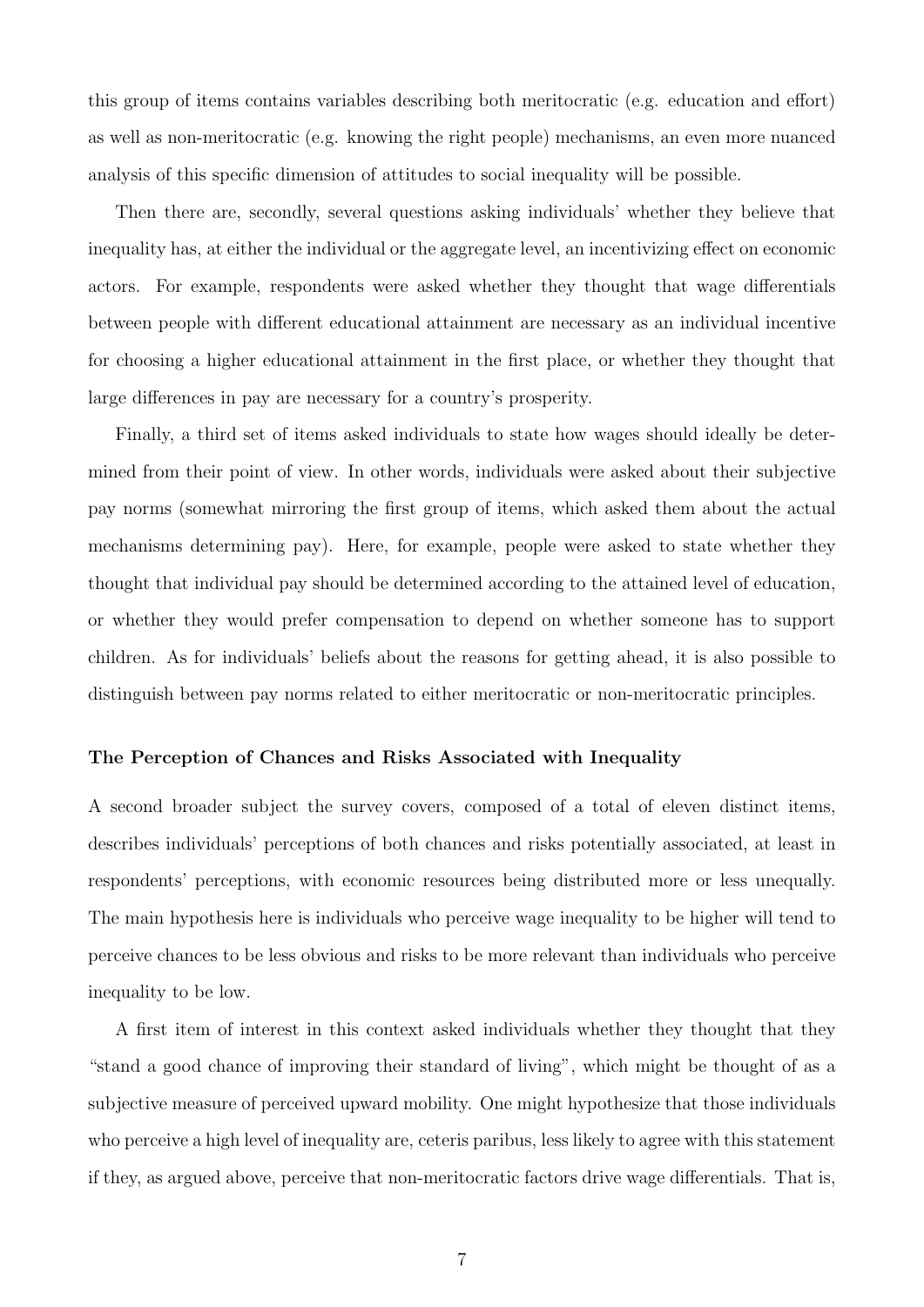assuming that people perceive access to higher wages to be mainly driven by non-meritocratic mechanisms, it appears likely that those who perceive a high level of wage inequality are less likely to believe in their own upward-mobility.

Another potentially interesting outcome in this context is individuals' satisfaction with their own wages. Again, if individuals believe that wages are (co-)determined by factors beyond an individual's control, such as coming from a wealthy family or having well-educated parents, then we would probably also expect them to be less satisfied with their own wages (i.e. an individual's own compensation from work likely appears unfair, relative to those with higher wages, if higher wages are mostly achieved through factors not related to one's own ability or effort).<sup>8</sup>

A third item of interest describes individuals' normative assessment of the overall level of inequality (as they personally perceive it). In this regard, respondents were directly asked to state if they thought that "income differences are too large" in their country of residence. Note that the item does not ask about the perception of the absolute level of inequality, but about the perceived level of inequality relative to some legitimate level.

Fourth and finally, individuals were also asked to evaluate whether any broader conflicts exist in society from their point of view, such as between the poor and the rich, or between unemployed and employed workers. The hypothesis here is that a higher perceived level of wage inequality goes hand in hand with people being more likely to perceive more general conflicts between different socio-economic groups in their society.

#### The Role of Government and Support of Progressive Taxation

A further set of interesting items relates to the proper role of government towards redistribution and the provision of goods and services and to individuals' explicit support of progressive taxation. Again, if higher inequality perceptions are associated with a weaker belief in market justice, one would presumably also expect that higher inequality perceptions go hand in hand with a stronger support for government intervention and progressive taxation – to counteract the perceived malfunctioning of markets in the allocation of economic resources.

In the survey, individuals were asked with regard to the role of government to evaluate

<sup>8</sup>Also, as noted in the introduction, almost all of the previous empirical papers on the subject have focused exclusively on the association between inequality and some measure of wage or general satisfaction; this outcome thus also allows me to compare and relate my own results to that specific strand of the literature.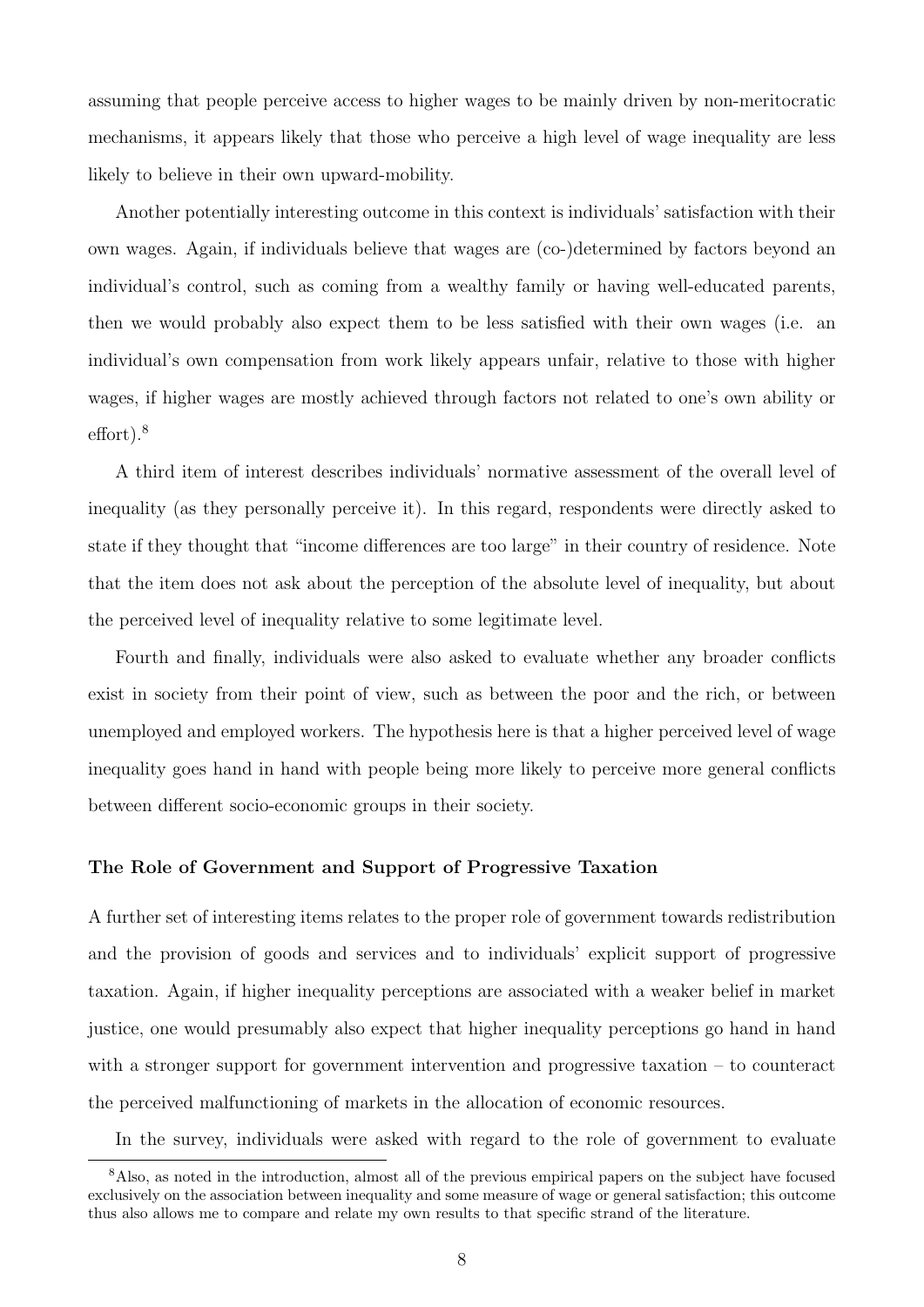whether they thought that the government is responsible for offering access to several goods and services such as providing a decent living standard for the unemployed. Regarding progressive taxation, individuals had to evaluate whether people with high incomes should pay higher taxes, or whether they thought that taxes for people with high income are high enough or not.

#### Political Preferences and Political Participation

Finally, the ISSP surveys also contain a few items on respondents' general political preferences; that is, their preferences towards either the political left or the political right, as well as their participation at the most recent national-level elections. I aggregate the three available items on political identification, as all three items ask about individuals' party preferences, and I use the remaining item on whether someone had voted at the last election in one's country as a rough measure of an individual's political participation.

### 2.4 Inequality Perceptions and Distributional Norms

#### Inequality Perceptions

One of the most distinguishing features of the ISSP data on social inequality is a series of questions about the level of compensation for people working in various specific occupations, such as an unskilled worker in a factory or a doctor in general practice. For each of these occupations, respondents in the survey were asked to estimate both the actual level of earnings as well as the level of earnings that they would consider as legitimate (actual and ethical wage estimates, for short, in the following).<sup>9</sup>

Noting that an individual's set of actual wage estimates roughly describes the wage differentials he or she perceives to exist, these wage estimates can be used to construct a simple yet highly intuitive measure of inequality perceptions at the level of the individual, denoted by  $G_i^{\text{actual}}$  in what follows (see Kuhn, 2011, for additional details concerning the construction and interpretation of this measure). Put simply, though,  $G_i^{\text{actual}}$  is probably best thought of as

<sup>&</sup>lt;sup>9</sup>The list of occupations for which these individual wage estimates were elicited changed considerably over the different rounds of the survey. Fortunately, however, four specific occupations were part of this list in all four rounds of the survey; namely: (i) an unskilled worker in a factory, (ii) a doctor in general practice, (iii) a cabinet minister in the national government, and (iv) the chairman of a large national company. In the construction of individual-level inequality perceptions, I only use wage estimates for these four occupations to make the measure as comparable as possible over time.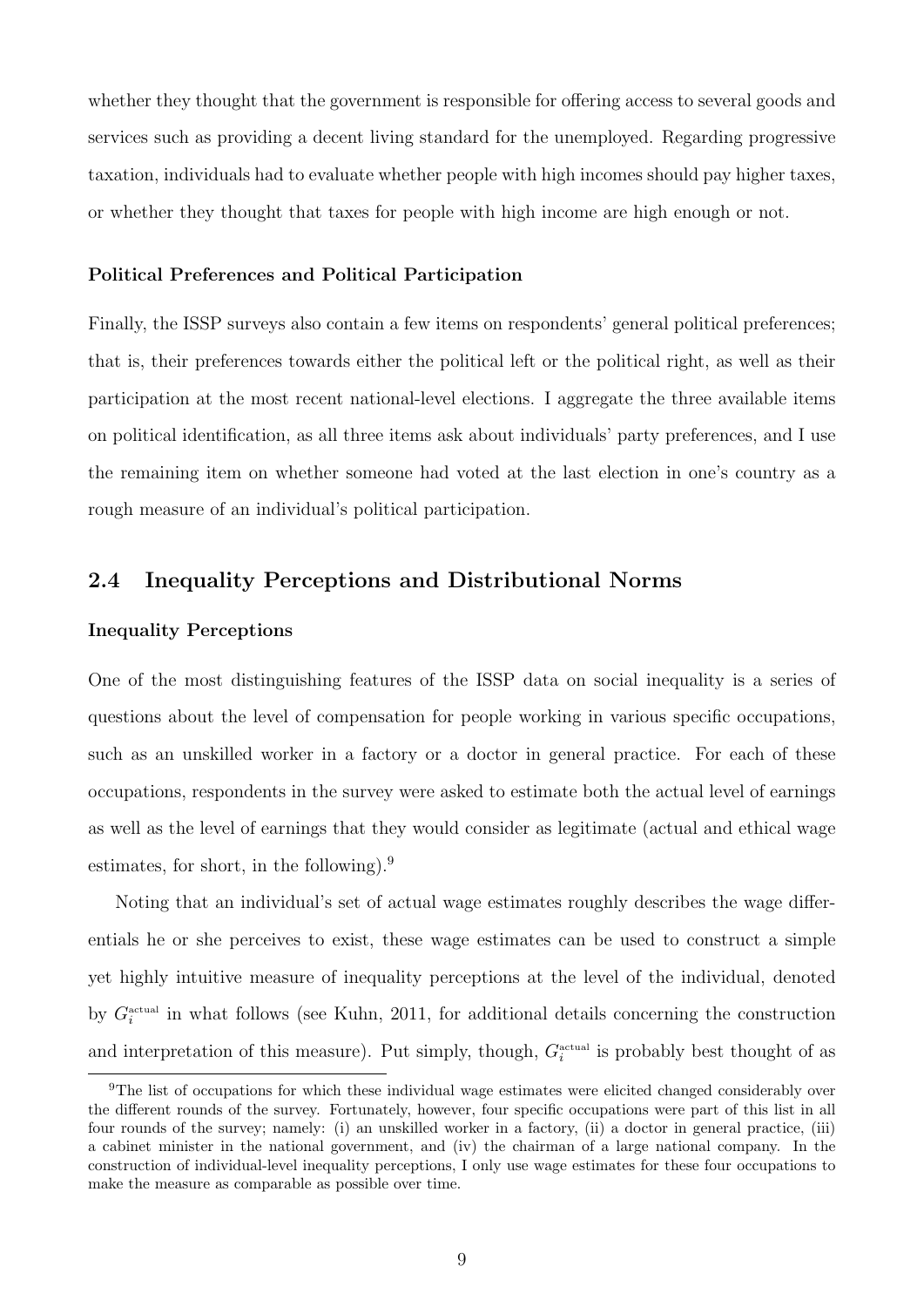aggregating the information available in the set of actual wage estimates for any given individual into a single number and, in this sense, as roughly approximating an individual's perceived overall distribution of market wages. In fact,  $G_i^{\text{actual}}$  is actually constructed in such a way that it has the same interpretation as a conventional Gini coefficient – with the key difference being that  $G_i^{\text{actual}}$  does not describe the "true" (i.e. objectively measured) distribution of wages but the distribution of wages as perceived by individual i. Consequently, note that there is variation in the Gini coefficient because of its subjective nature – in contrast to the conventional, objective measurement of inequality where there is but one Gini coefficient for a given country and a given point in time – as long as individuals have different perceptions of what people in different occupations actually earn. This turns out to be true empirically, as mentioned in the introduction and as shortly discussed in section 3.2 below.

### Distributional Norms

An analogous argument suggests that individuals' estimates of occupational wages that they judge as legitimate can be used to construct an individual-level measure of the legitimate level of inequality, denoted by  $G_i^{\text{ethical}}$  in what follows. Similar to the individual inequality perceptions above,  $G_i^{\text{ethical}}$  may be best understood as a rough summary measure of the wage distribution that a given individual i judges as fair, based on his or her set of ethical wage estimates for people working in different occupations, and thus  $G_i^{\text{ethical}}$  roughly reflects an individual's distributional norms. As the measure is constructed in the same way as individuals' inequality perceptions, it can also be interpreted as a Gini coefficient. In contrast to  $G_i^{\text{actual}}$  however,  $G_i^{\text{ethical}}$  describes a purely hypothetical situation, and thus there is no corresponding aggregate statistic as in the case of inequality perceptions.

Practically, it might be important to control for distributional norms when estimating the effect of inequality perceptions on attitudes towards social inequality because they are likely to have an influence individuals' attitudes to social inequality per se, and because previous empirical studies have shown that inequality perceptions and distributional norms are strongly correlated with each other (Kuhn, 2011).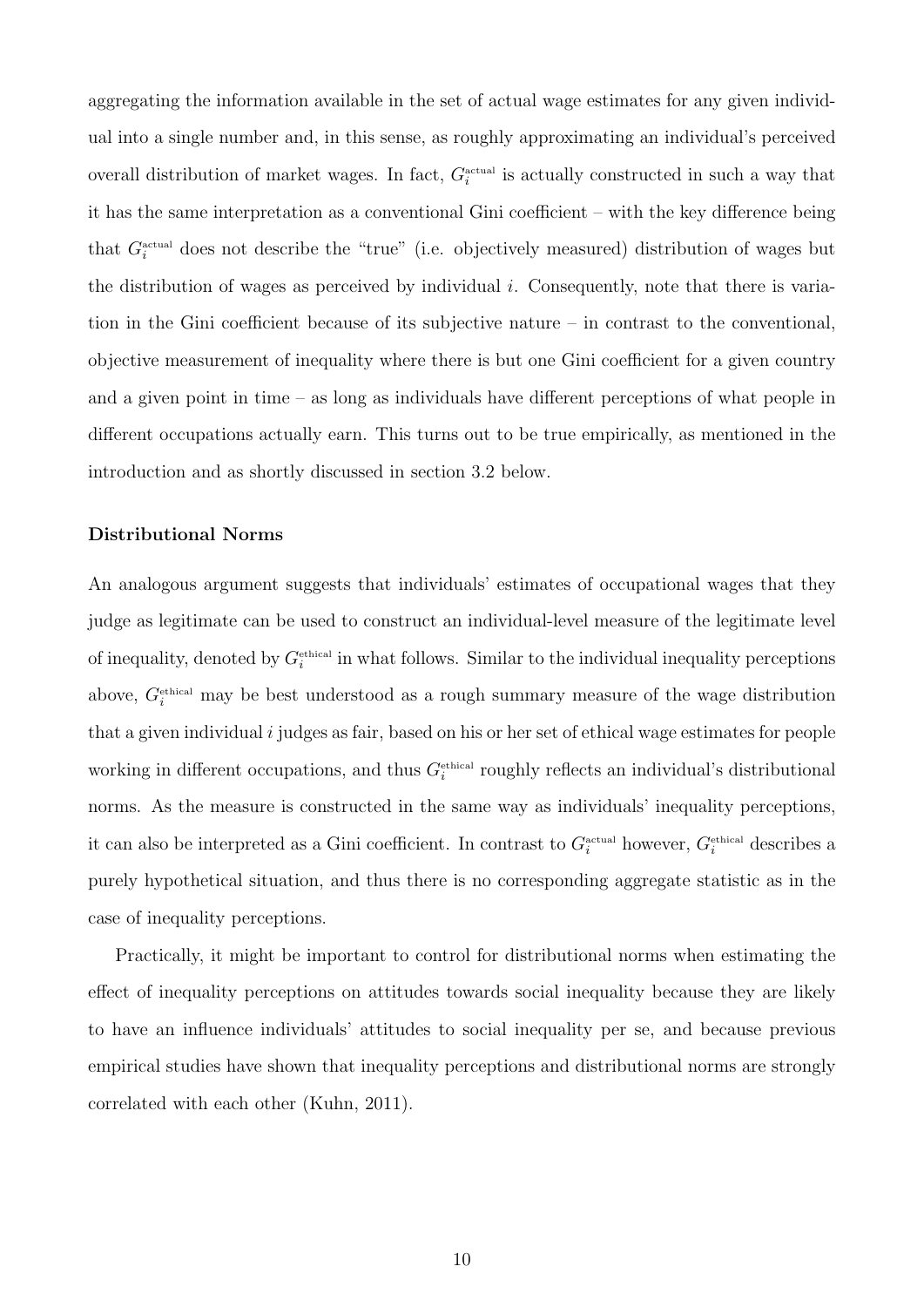### 3 Descriptives

### 3.1 Attitudes to Social Inequality

Table 1 presents a few sample descriptives for the full set of outcome measures eventually considered in the empirical analysis below. Whenever possible, items were recoded in such a way that larger values indicate a stronger degree of agreement with the underlying question or statement from the survey. Note that a common issue across many of the items listed in table 1 is that they do not appear in all four rounds of the survey (section 4.2 below will discuss how I deal with this issue empirically).

### Table 1

Panels (a) to (c) show descriptives for all the items describing an individual's beliefs about the causes of economic success, the functional role an unequal distribution of wages eventually plays, and about different pay norms. All related items are measured on a scale running from 1 to 5. Interestingly, the mean values from panels (a) to (c) suggest quite unambiguously that people, on average, have quite a strong belief in the proper functioning of labor markets, as they tend to perceive meritocratic mechanisms to be considerably more important than nonmeritocratic ones. Specifically, mean item values for meritocratic principles are close to about 4 throughout, while averages for items asking about the importance of non-meritocratic principles are mostly below 3 (implying that these factors, on average, are not regarded as important in determining one's pay).

Consistent with this pattern, panel (d) shows that individuals also tend to believe that they have a good chance of improving their standard of living (mean item value of about 3, also on a scale taking on values between 1 and 5). Nonetheless, most people appear to be somewhat dissatisfied with their own wages, according to the mean values of the two items related to wage satisfaction, both equal to about 2.3 points (again on a scale running from 1 to 5). Next, panel (e) shows that an overwhelming majority of the sample perceives the income differences in their country of residence to be too large (mean item value of more than 4 on a scale from 1 to 5). This also appears to be reflected in the mean values for the items relating to the perception of conflicts within society, as the items most clearly related to groups with large income differentials appear to receive the strongest agreement. Generally, it appears that many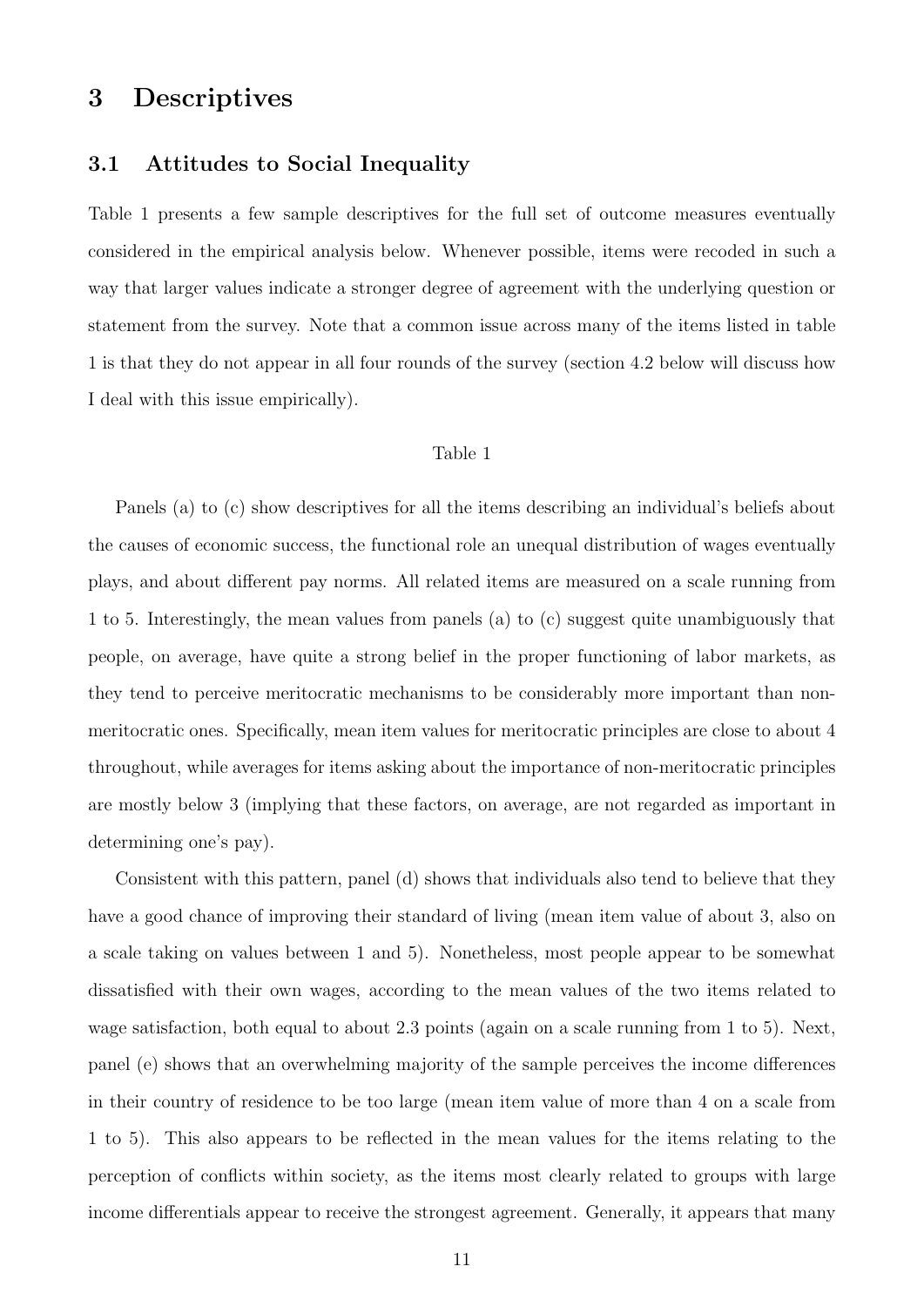people perceive a relatively high level of conflict in their societies (note that the scale runs from 1 to 4 only for the items in panel (e); the mean values of these items are therefore not directly comparable to the averages of the other items).

Descriptives for individuals' beliefs about the proper role of government, as well as their support for progressive taxation, are shown in panel (f). It is evident from the descriptives that a majority of the sample believes that the government should play a decisive role in the provision of a number of services, including the financing of education and the provision of social security (most items averaging values between about 3.6 and 4), and that most individuals are in support of progressive taxes as well (average agreement equal to 3.3 and 4, respectively).

Finally, panel (g) shows that the average respondent in the pooled ISSP sample weakly tends to identify with the political left (here, the scale again runs from 1 to 5, with higher values denoting that an individual leans towards the political right). Finally, about 79% of the respondents state that they participated at the last elections. Below, I will use this item as a rough measure of an individual's level of political participation.

### 3.2 Inequality Perceptions

Panel (a) of table 2 presents descriptives for subjective inequality perceptions. In the overall sample, inequality perceptions average 0.56 Gini points with a standard deviation of about 0.218 (remember that inequality perceptions can, in principle, be interpreted the same way as a conventional Gini coefficient).

#### Table 2

The table also shows that very few individuals (less than one percent of the overall sample) perceive no wage differentials across the different occupations at all, resulting in  $G_i^{\text{actual}}$  being exactly equal to zero.<sup>10</sup> More important for the empirical analysis, however, note that there is huge variation in individual perceptions of wage inequality. This quite clearly shows that individuals really do have widely different perceptions of wage inequality, consistent with the

<sup>&</sup>lt;sup>10</sup>Somewhat counterintuitively, the table also shows that there are a few observations with negative inequality perceptions. This results if an individual reverses the rank ordering of the occupations (with respect to their wages) for which subjective wage estimates are available, and which are used to construct individual-level inequality perceptions. Kuhn (2011) provides a more detailed discussion of this issue.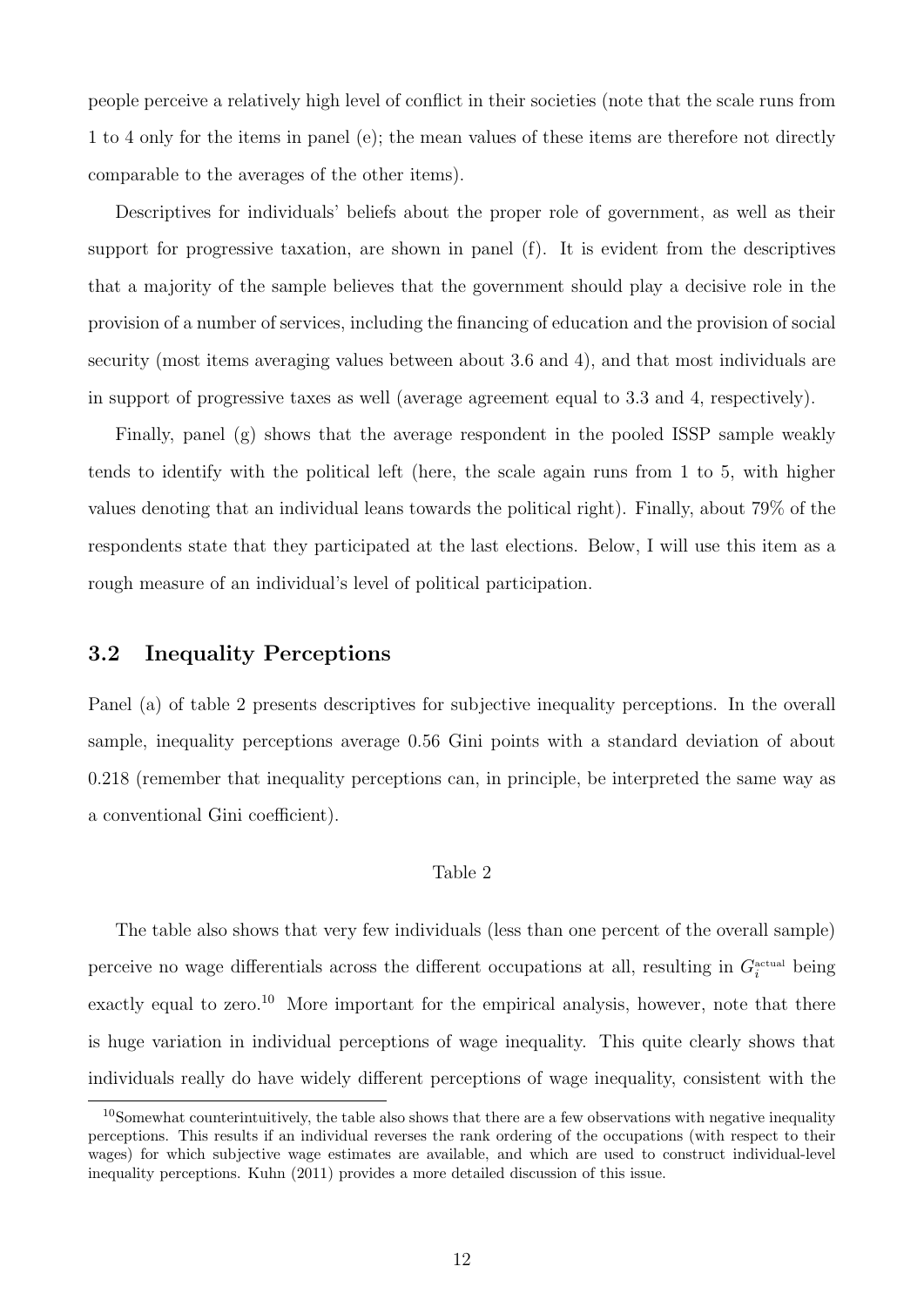literature mentioned in the introduction. This in turn implies that there might be large discrepancies between the effective level of inequality and the level of inequality individuals perceive.<sup>11</sup> At the same time, the high intraclass correlation (about 0.395) suggests that inequality perceptions are quite strongly correlated with each other within country $\times$ year cells. Thus, there appear to be large differences in country averages of individual-level inequality perceptions, reflecting not only differences in the true level of inequality, but also differences in, for example, the way and intensity the issue of inequality is treated in the media.

### 3.3 Other Individual-level Controls

Panel (b) of table 2 shows descriptives for the other three individual-level controls used in the analysis below. The descriptives of age and gender are as expected, with a mean age of about 45 years and slightly more women than men in the sample. More interestingly, note how small the intraclass correlation for these two variables is – compared to inequality perceptions.

Finally, descriptives for distributional norms reveal, not surprisingly, that the legitimate level of wage inequality is considerably smaller than the perceived level. Also, the corresponding intraclass correlation shows that distributional norms are less strongly correlated within country×survey-year than inequality perceptions.

### 4 Empirical Framework

### 4.1 Baseline Estimates

To quantify the effect of inequality perceptions on individuals' attitudes to social inequality, I will estimate the parameters of a series of regression models that all share the following basic form:

$$
y_{it} = \alpha + \beta G_{it}^{\text{actual}} + \gamma x_{it} + \psi_{j[i]t} + \epsilon_{it},\tag{1}
$$

with  $y_{it}$  denoting attitudes to social inequality of individual i living in country j and having participated in the survey in year t, and with  $G_{it}^{\text{actual}}$  denoting an individual's perceived level of

<sup>&</sup>lt;sup>11</sup>This, of course, also implies that there may be research contexts where simply working with objective data on inequality, instead of inequality perceptions, might be misleading.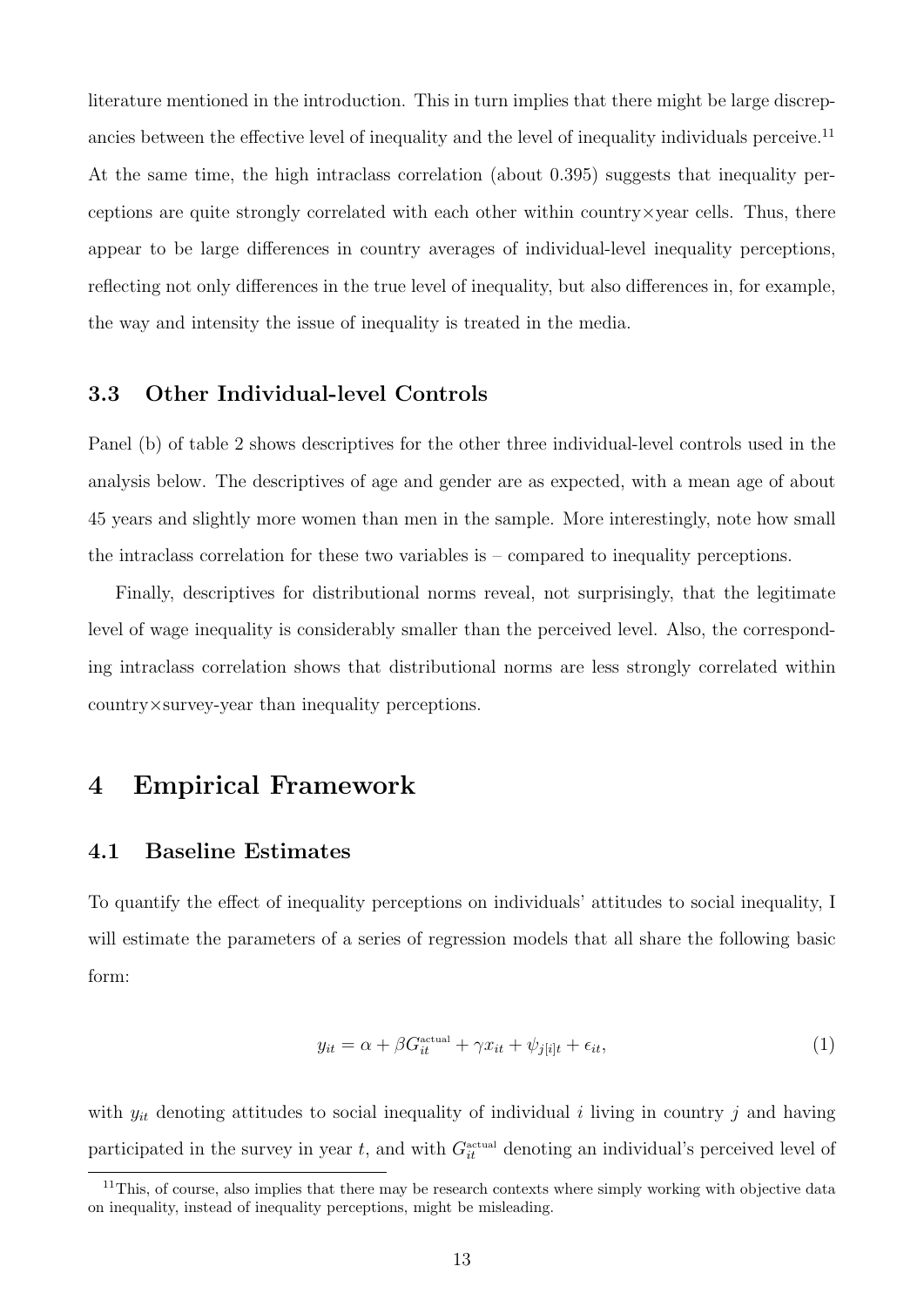wage inequality in his or her country of residence.  $\beta$  is the parameter of primary interest because it quantifies, under appropriate specifications of the model, the partial effect of inequality perceptions on individuals' attitudes to social inequality (oviously, I expect  $\beta > 0$ ).

Furthermore, all of the specifications shown below include a full set of country×surveyyear fixed effects, denoted by  $\psi_{j[i]t}$  in the equation above. The fixed effects will pick up any systematic differences across countries and years, even if not directly observable in the data at hand. Most importantly, perhaps, note that the inclusion of these fixed effects will net out any existing differences across countries and time in the objective, aggregate level of wage inequality. Moreover, most of the regression specifications shown below will add a few individual-level control variables, denoted by  $x_{it}$  in equation (1). Because most of the available controls at the individual level are potentially endogenous in the current context, however, I will only include few such controls; namely: age, gender, and distributional norms.<sup>12</sup> A second, more practical but no less important issue is the fact that there is a considerable amount of missing information with respect to many of these potential controls (due to both nonresponse and, again, to the fact that many potentially interesting controls do not appear consistently in all four rounds of the survey). Thus, the inclusion of additional controls would also lead to an often much smaller, and potentially very selective, subsample available for the empirical analysis.<sup>13</sup>

That said, there is of course a similar concern with inequality perceptions and distributional norms being endogenous as well. This concern is more difficult to deal with empirically, and it is therefore held back until section 4.3 below.

# 4.2 Stacking the Data to Estimate Average Effects within Groups of Similar Items

With a total of forty-nine distinct survey items, there are almost too many potentially interesting outcome variables. It is therefore desirable to have a succinct way to estimate some kind

<sup>&</sup>lt;sup>12</sup>In other words, most potential control variables at the individual level are suspect of being influenced by inequality perceptions, implying that specifications including these variables as controls would potentially bias the estimate of parameter  $\beta$  (i.e. these variables probably constitute "bad controls" in the language of Angrist and Pischke, 2008). For example, one can imagine that individuals who have been socialized to have a strong belief in non-meritocratic principles might choose a different educational track or occupation than those who believe that these mechanisms are not very important.

<sup>13</sup>Nonetheless, appendix table A.3 shows a few selected estimates based on a larger set of individual-level controls. Reassuringly, the comparison shows that the inclusion of additional controls does not have a large impact on the interesting parameter estimates.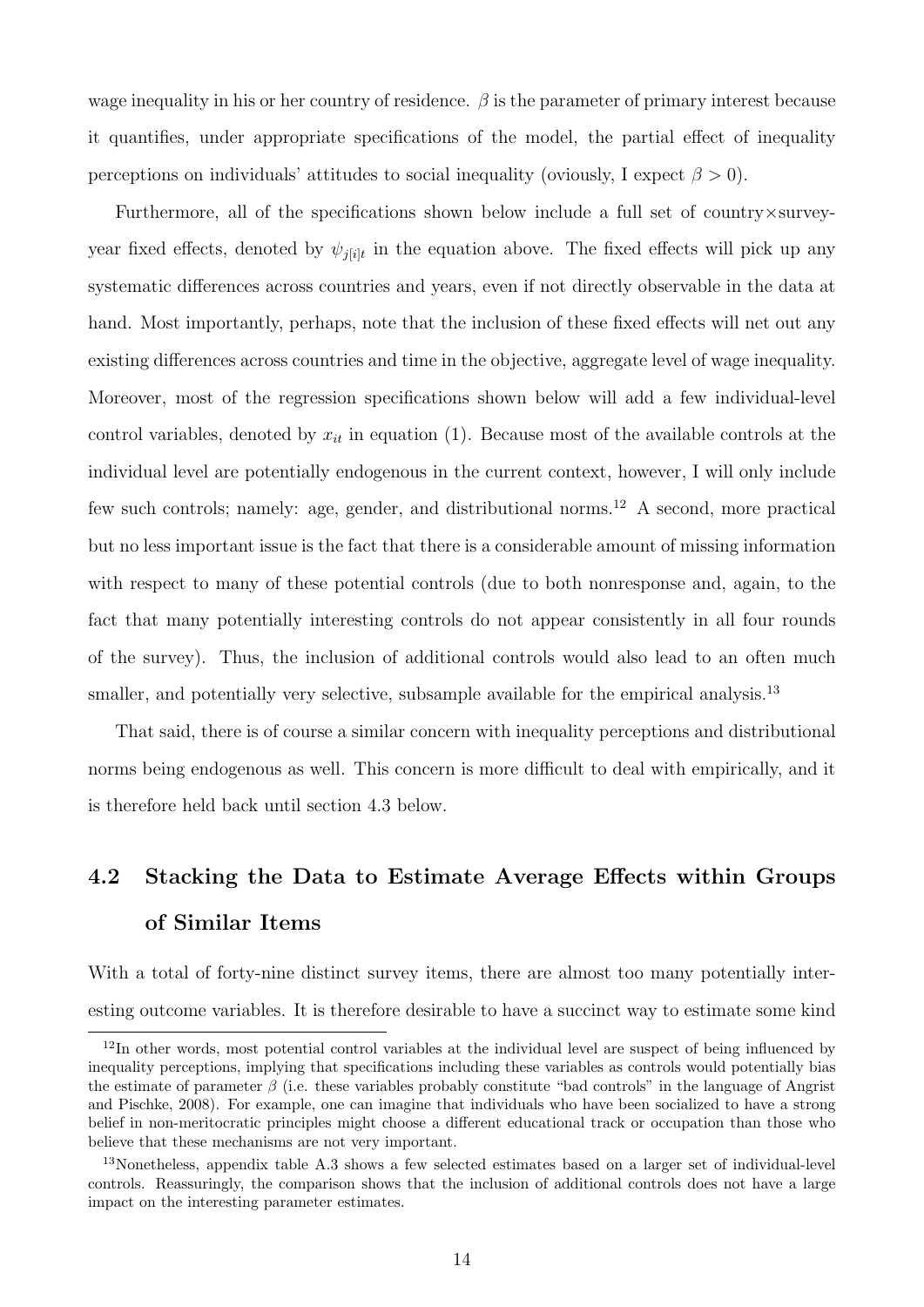of average effects across items that focus on the same broader conceptual issue.

For this reason, I will focus, for most of the items considered in the empirical analysis, on estimates that rely on data stacked across several survey items rather than reporting estimates for single items. In the case where the estimation is based on stacked data, I thus focus on parameter estimates derived from a regression model with a slightly different structure:

$$
y_{ict} = \alpha + \beta G_{it}^{\text{actual}} + \gamma x_{it} + \psi_{j[i]t} + \epsilon_{ict},\tag{2}
$$

with  $y_{ict}$  denoting outcome y of individual i in year t and for item c belonging to some larger group of related items  $c = 1, \ldots, C$ ; with the total number of items C being larger than one (if there is only a single item, we are back to equation  $(1)$ ). A first thing to note is that this procedure would – if all the items grouped together were available for exactly the same set of observations – scale up the original sample size by a factor exactly equal to the number of items grouped together.<sup>14</sup> However, in practice, because most of the items considered in the analysis do not appear in all four years of the survey (less than a quarter of all the items considered), because items appear in different rounds of the survey, and because of different nonresponse patterns across items, items which appear in more rounds of the survey will implicitly be given more weight than those that appear in fewer rounds (a similar argument applies to differences in the number of observations due to potentially different nonresponse patterns). The fact that relatively few items are observed in all four rounds of the survey is also the main reason why I cannot simply use average outcomes as the dependent variable – which would otherwise be the more natural way of aggregating several items together.

In those specifications where several items are stacked together in the way described above, I report standard errors clustered by individual to take the fact that the data contain repeated observations from the same person into account. At the same time, clustered standard errors will also correct for the inflation of the sample size due to stacking various outcomes from the same individuals (note that observations for different outcomes but the same individual have exactly the same values on all the regressors).<sup>15</sup>

<sup>&</sup>lt;sup>14</sup>For example, if there were three (i.e.  $C = 3$ ) survey questions relating to the same conceptual subject, and if all three items were observed for exactly the same set of observations, then stacking the data would result in a sample exactly three times as large as the original sample size.

 $15$ In fact, if the items were perfectly correlated with each other within any given individual, then this procedure would simply duplicate the information already available in the original data. This would mechanically deflate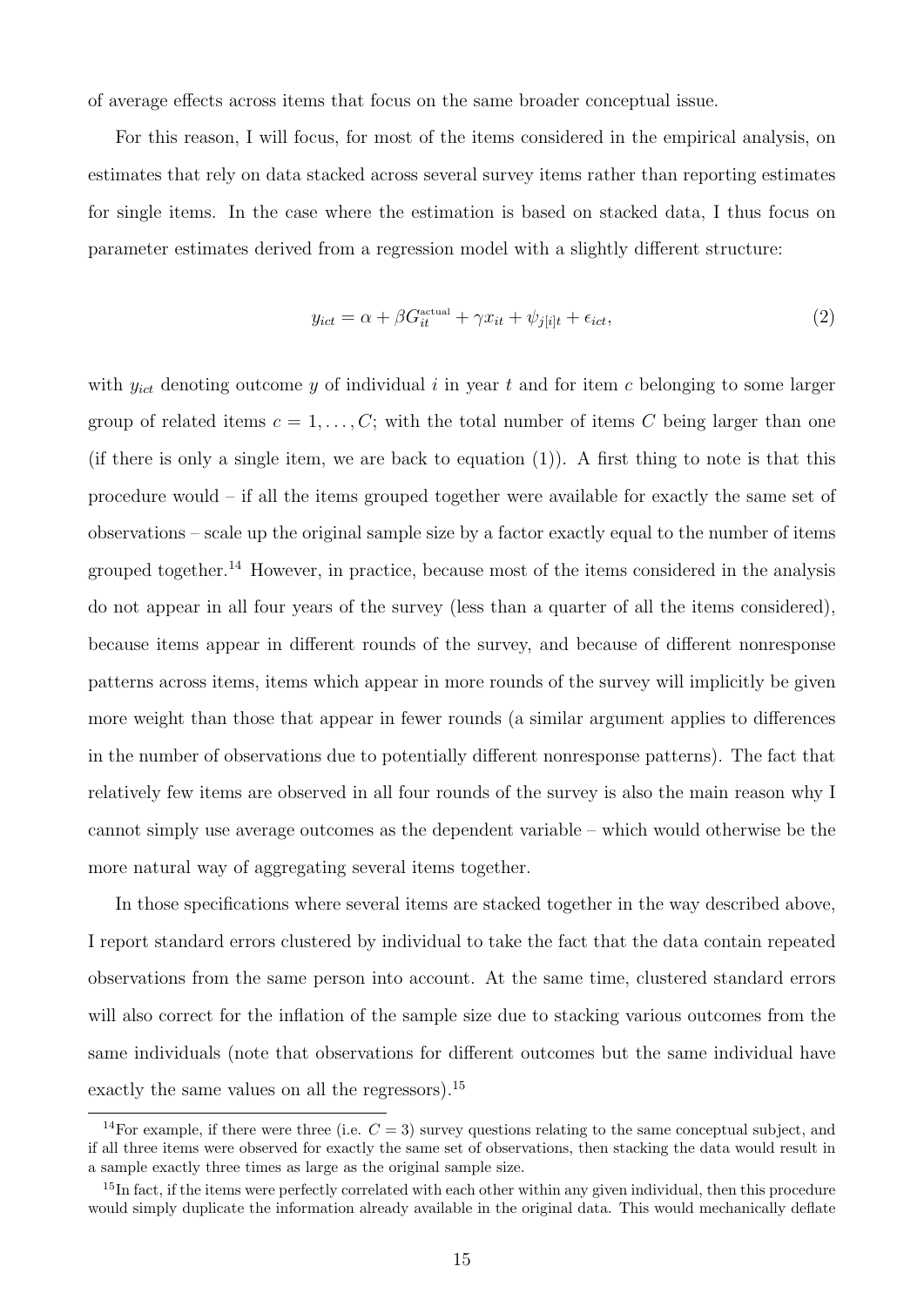The main practical advantage of this procedure is that it allows me to reduce the dimensionality of the data at hand considerably. Specifically, instead of reporting estimates for each of the 49 distinct items listed in table 1, the results reported below focus on 14 different outcomes only (these outcomes mostly represent groups of items or, in a few exceptional cases, single items).

### 4.3 Two-Stage Least Squares Estimates

One additional concern with simple OLS estimates of  $\beta$  based on equation (1) is the potential endogeneity of inequality perceptions due to attitudes about social inequality and inequality perceptions being determined simultaneously. Thus, in estimating the effect of inequality perceptions on attitudes, ideally one has to net out the potential reverse effect, running from attitudes to inequality perceptions.

To account for this potentially relevant issue, I will also present two-stage least squares (2SLS) estimates of the effect of inequality perceptions on individuals' attitudes to social inequality. I will use region-within-country means of subjective inequality perceptions as instrument for an individual's inequality perceptions.<sup>16</sup> The main argument underlying this instrument is that individual inequality perceptions are most likely influenced by the perceptions of people around them, such as their colleagues at work, their neighbors, or their relatives. At the same time, individual-level perceptions arguably have a negligible effect on mean perceptions in a given region. Even though somewhat less obvious, it might also be reasonable to assume that mean inequality perceptions have no direct effect on individual attitudes to social inequality.<sup>17</sup> The associated first-stage regression thus takes the following basic form:

$$
G_{it}^{\text{actual}} = \pi_0 + \pi_1 \overline{G}_{k[i]t}^{\text{actual}} + \pi_2 x_{it} + \psi_{j[i]t} + \varepsilon_i,
$$
\n(3)

conventional standard errors, but standard errors clustered by individual would take properly account of this issue.

<sup>16</sup>Dustmann and Preston (2001), for example, propose a similar logic for using an instrument at a higher level of spatial aggregation in their study on the effect of immigrants inflows on natives' attitudes to immigration.

<sup>&</sup>lt;sup>17</sup>That is, it is implicitly assumed that the instrument has only an indirect effect on the endogenous variable. In the context here, this assumption implies that region-within-country means of inequality perceptions have no direct effect on the outcome(s) other than through their effect on individual-level inequality perceptions. One potential concern with the specific instrument proposed here is that variation in the instrument might also reflect regional differences in the effective level of inequality (which are otherwise not taken into account in the analysis). In that case, the 2SLS estimates are likely to overestimate the effect of inequality perceptions on attitudes.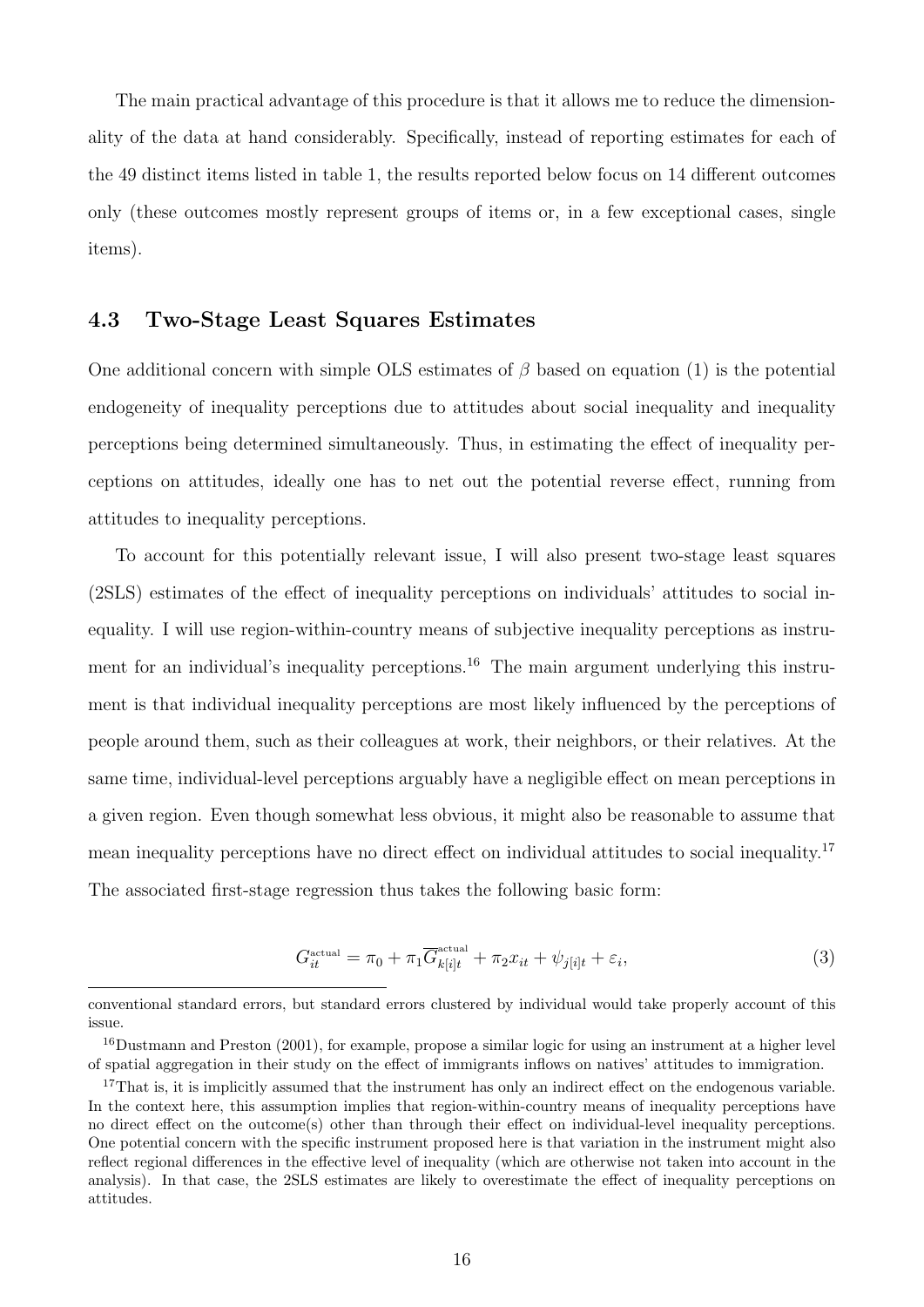with  $G_{it}^{\text{actual}}$  denoting individual-level perceptions of inequality, and with  $\overline{G}_{k[i]t}^{\text{actual}}$  denoting mean inequality perceptions in region-within-country  $k$  and survey-year  $t$ , which is used as instrument for individual-level inequality perceptions. The remaining regressors in equation (3) are the same as those discussed in the context of equation (1) above. Specifically, note that it is still possible to control for country fixed-effects because there is within-country variation in the instrument (i.e.  $K > J$ ). As usual,  $\pi_1$  and its associated standard error are informative about the strength of the instrument, and the tables below will report the F-statistic associated with the null hypothesis that the instrument has no partial effect on the endogenous variable.

### 5 Results

### 5.1 Beliefs about the Causes of Economic Success

The first set of estimates, shown in table 3, relates to individuals' beliefs about the causes of economic success, and I start with the results for individuals' beliefs about the reasons for getting ahead. In this and the following two tables, all estimates are based on groups of several survey items, as discussed in section 4.1 above (the exact number of items which are grouped together is noted in the bottom of each table).

### Table 3

The first five columns report estimates of the partial effect of inequality perceptions on people's belief that non-meritocratic mechanisms are important in determining individuals' wages. The following five columns report analogous estimates related to individuals' beliefs that meritocratic mechanisms determine differences in pay. In each of the two panels, the first three columns report OLS estimates, while the remaining two columns show the corresponding 2SLS estimates. For each point estimate reported (in this and all of the following tables), I also present (in brackets) an estimate of the approximate elasticity, evaluated at mean values, of the respective outcome measure with respect to individual-level inequality perceptions.

The estimate reported in the first column of table 3 is from a regression which includes the full set of country×survey-year fixed effects but no other controls. This first specification yields a positive and highly significant point estimate, implying that a higher perceived level of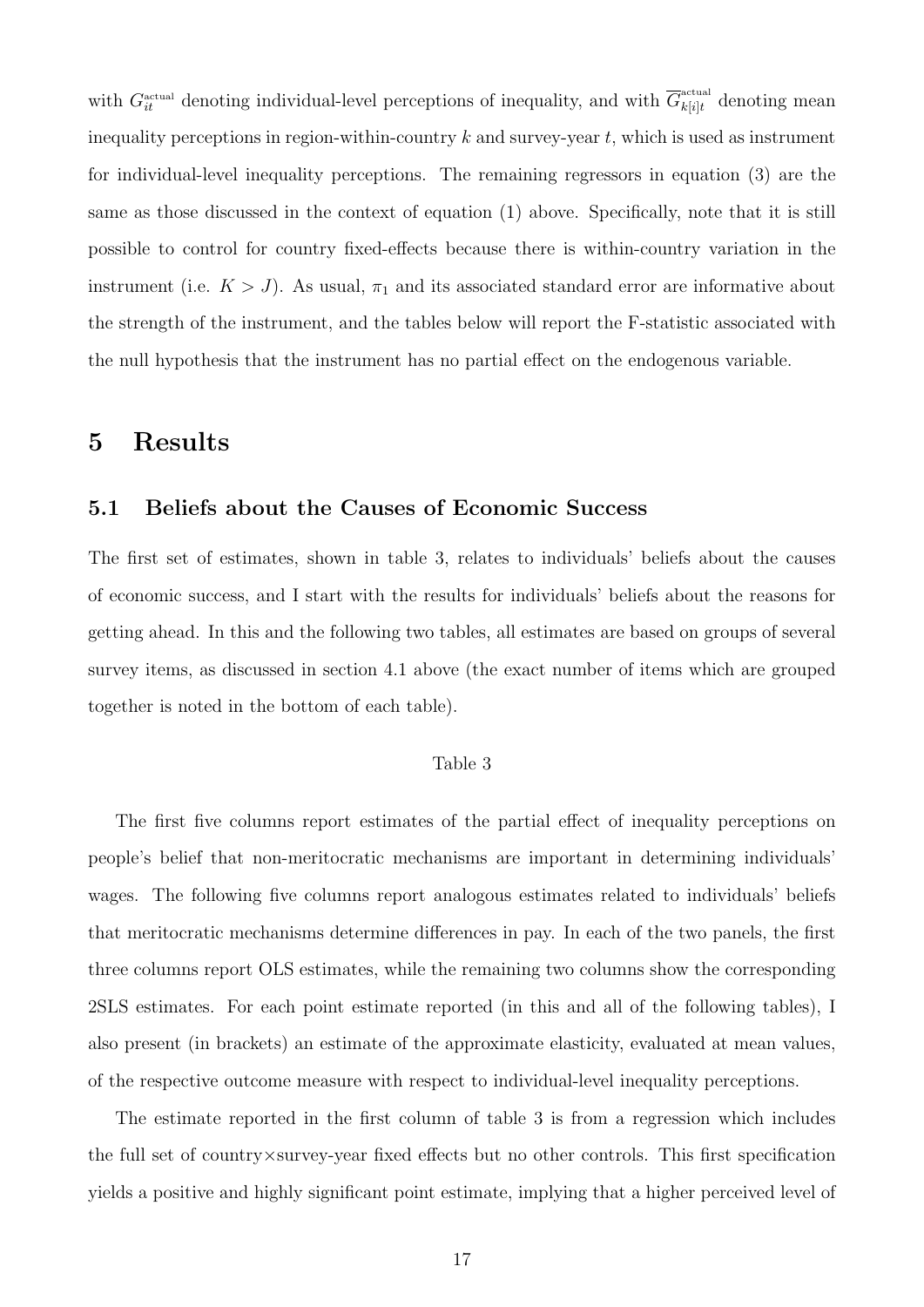inequality is associated with a stronger belief that non-meritocratic mechanisms are important in determining wages in one's country of residence. The second column adds the two individuallevel controls (i.e. age and gender), resulting in a somewhat smaller, yet still significant estimate of inequality perceptions. However, both estimates imply a small effect, if judged by the implied elasticity. I add individual distributional norms as an additional individual-level regressor in the third column. This variable clearly appears to be important, as the point estimate on inequality perceptions from the third column is as much as 80% larger than the corresponding estimate from the specification that does not include distributional norms as a control variable (i.e. the point estimate increases from 0.08 to 0.146). The larger point estimate notwithstanding, however, note that the approximate elasticity remains quite small (equal to about 0.031).

Next, column 4 reports 2SLS estimates of the full specification, instrumenting inequality perceptions with region-within-country means of inequality perceptions.<sup>18</sup> This yields an even larger point estimate of about 0.188. However, this larger point estimate goes hand in hand with a much larger robust standard error, resulting in a statistically insignificant point estimate. Finally, I report 2SLS estimates in the fifth column in which I instrument for both inequality perceptions and distributional norms, with the instrument for the latter being the regionwithin-country mean of individual-level distributional norms (essentially mirroring the logic used to justify the instrument for individual inequality perceptions). The point estimate based on this final specification equals 0.173, close to the estimate from column 4, and implying an approximate elasticity of about 0.037. As in the preceding column, this point estimate comes with a comparatively large robust standard error of 0.142 and, consequently, this final point estimate also turns out to be statistically insignificant.<sup>19</sup>

The remaining five columns of table 3 report analogous estimates for individual's beliefs about the importance of meritocratic mechanisms in determining individual wages. There is a somewhat more interesting pattern of results here, insofar as the first two columns indicate that a higher level of inequality is associated with a stronger belief into meritocratic mecha-

<sup>&</sup>lt;sup>18</sup>The table also reports, in curly brackets, the F-statistic associated with the first-stage effect of the instrument(s) on the endogenous variable (i.e. individual-level inequality perceptions).

<sup>&</sup>lt;sup>19</sup>I have re-estimated the specifications reported in columns 1 to 5 of table 3, removing the two items with the lowest mean values. The two excluded items are the following: "A person's religion" and "the part of the country a person comes from". Estimates using the reduced set of items are shown in appendix table A.2. These additional estimates turn out to be larger than those using the full set of items, but with similar-sized standard errors (although they are based on a smaller sample).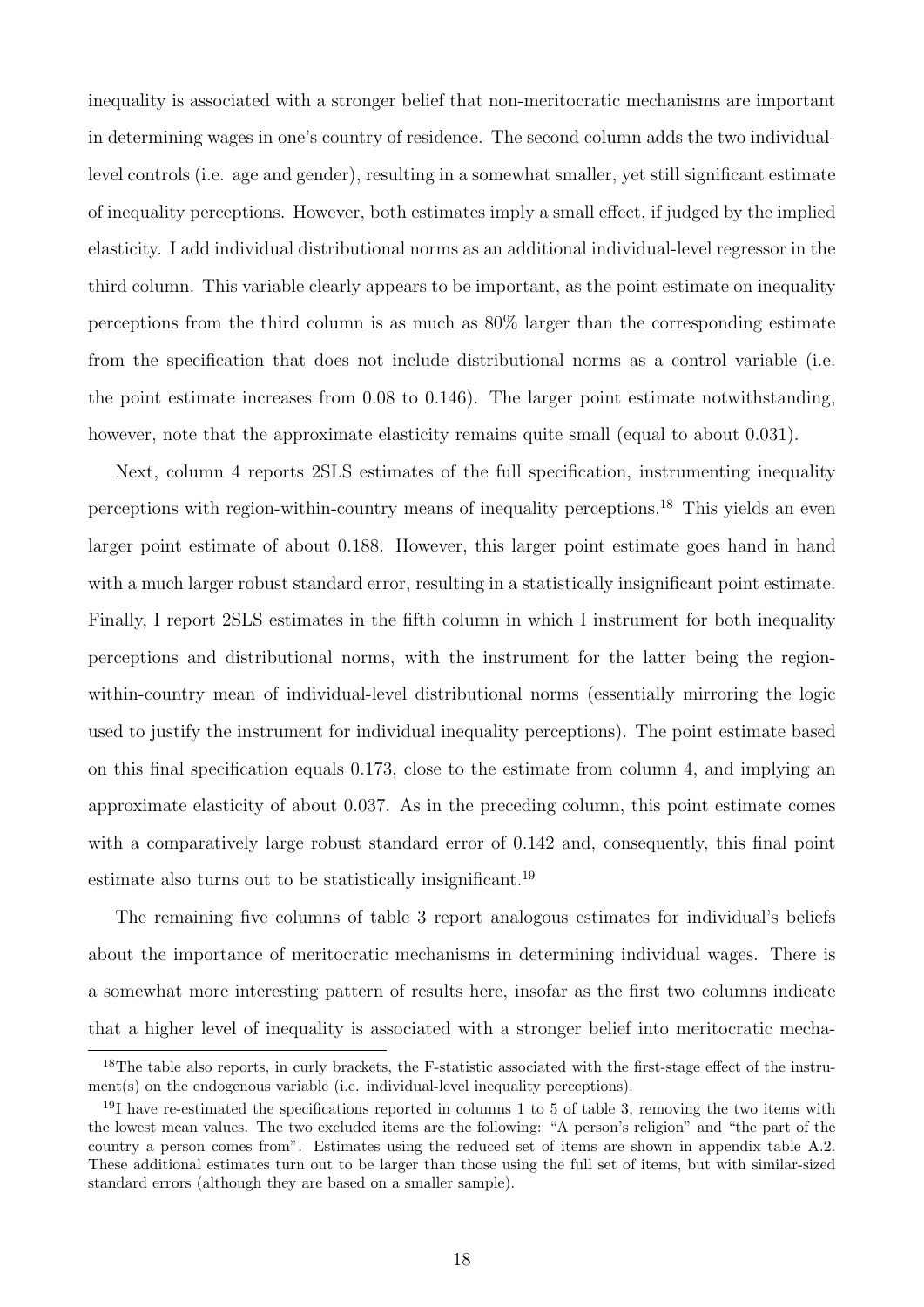nisms being important in determining individual pay, while the remaining three columns (which include distributional norms as a control) indicate that higher inequality perceptions induce a weaker belief into the importance of meritocratic mechanisms. Thus, the more demanding specifications point to a negative, though rather weak effect (implied elasticity of about -0.039 to -0.036) of inequality perceptions on the belief that meritocratic principles are important in determining pay.

#### Table 4

Moving on to individuals' beliefs about a potential functional role played by inequality, by setting incentives for economic agents, table 4 reports estimates quantifying how inequality perceptions impact individuals' beliefs about a potential incentivizing effect of inequality, both at the individual and the aggregate level.<sup>20</sup> The first three columns of table 4 show that there appears to be an effect of inequality perceptions on the belief that inequality serves as in incentive for individual effort. The two OLS estimates are small, and only the estimate from the specification that does not include distributional norms is statistically significant, but the 2SLS estimate turns out again to be significant and much larger than the corresponding OLS estimate. Also, this estimate implies a rather substantive elasticity of about 0.11. Interestingly, but also somewhat contradictory, the remaining three columns of table 4 show that there is a negative effect of inequality perceptions on the belief that inequality is necessary for an economy's success as a whole at the same time. Both OLS and 2SLS estimates are statistically significant, consistently negative, and also quite large in economic terms. Controlling for distributional norms, the point estimates imply an elasticity of -0.168 to -0.147.

#### Table 5

Additional complementary evidence on individuals' attitudes towards different pay norms is reported in table 5. As for individuals' beliefs about the reasons for getting ahead, it is possible to distinguish between meritocratic and non-meritocratic pay norms. Not surprisingly, the corresponding estimates indicate that higher inequality perceptions are associated with a

 $^{20}$ To save space, table 4 and all of the following tables only show estimates based on the key specifications (i.e. OLS estimates both with and without controlling for individual distributional norms as well as 2SLS estimates based on instrumenting both inequality perceptions and distributional norms); there are thus fewer columns from table 4 onwards than in table 3.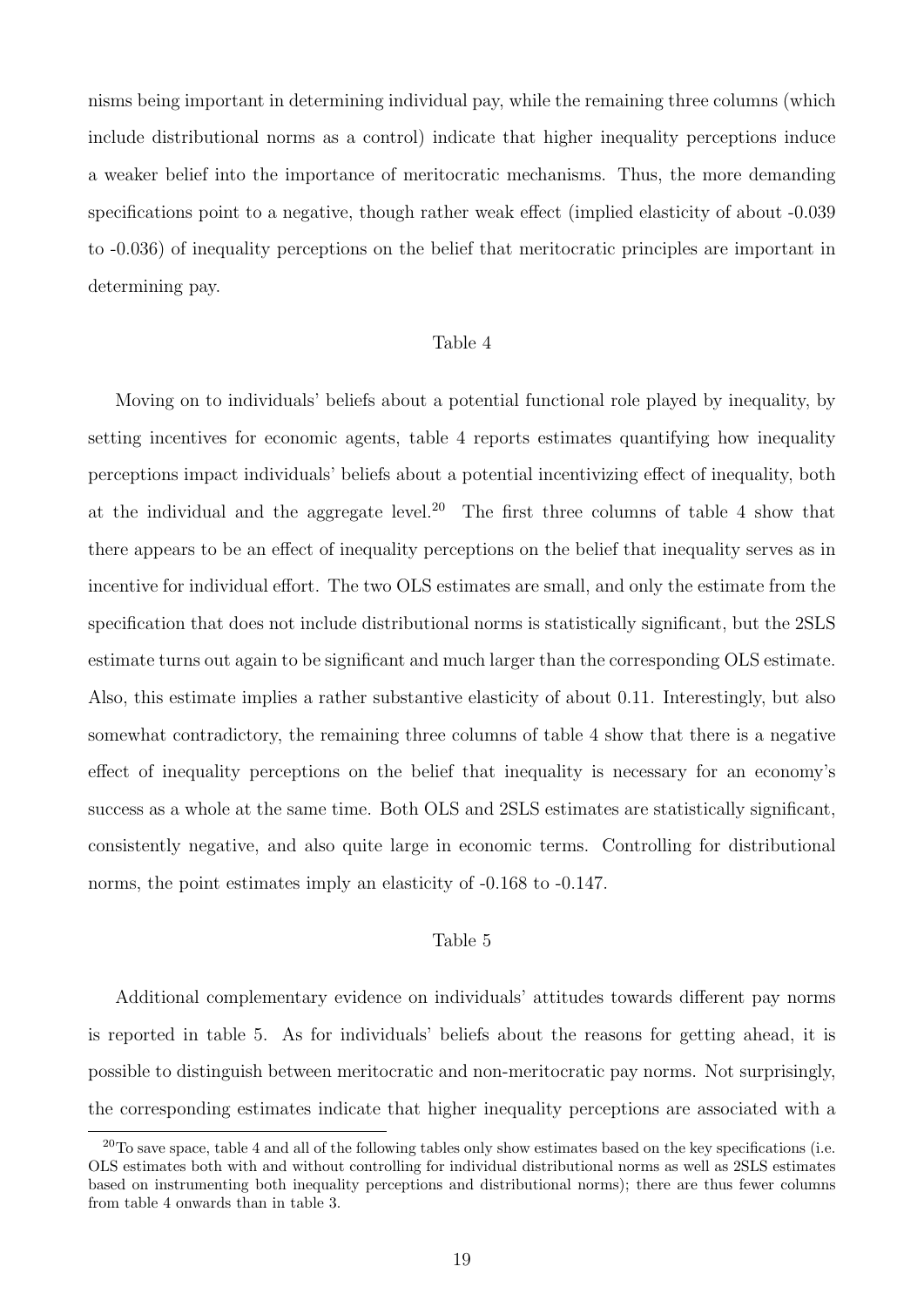stronger belief in non-meritocratic pay norms, at least when distributional norms are held constant (note that the relevant OLS estimate switches its sign in this case, depending on whether distributional norms are held constant or not). Conditional on the inclusion of distributional norms, however, OLS and 2SLS estimates again appear consistent with each other (and again, 2SLS estimates turn out considerably larger than their OLS counterparts). Including distributional norms as a control variable also makes a difference regarding the effect of inequality perceptions on meritocratic pay norms. While the OLS estimate for the simpler specification turns out positive, it becomes negative once distributional norms are also taken into account. Moreover, note that OLS and 2SLS estimates appear inconsistent in this case, with the OLS estimate suggesting a negative effect, and the corresponding 2SLS estimate pointing to a positive effect of inequality perceptions on the importance of meritocratic pay norms.

### 5.2 The Perception of Chances and Risks Associated with Inequality

I next discuss estimates relating to the chances and risks that might be perceived as associated with a given level of inequality. Specifically, the first three columns of table 6 report estimates for individuals' beliefs that they stand a good chance of improving their standards of living. This item is clearly related to the outcomes considered in the preceding subsection, as it is very likely that individuals perceive their own chance of upward mobility to be less pervasive when they think that wages are substantively driven by non-meritocratic mechanisms. Arguably, it is also related to individuals' wage satisfaction, which is considered in the second panel of table 6 below.

Indeed, the estimates from the first three columns show that inequality perceptions are negatively and significantly associated with the belief that one stands a good chance of improving his or her standard of living. Also, in this case, the 2SLS estimate turns out to be of similar size as the corresponding OLS estimate using the full set of controls, and the estimates imply a relatively large sized effect in substantive terms (approximate elasticity of about -0.14 to -0.13, when controlling for distributional norms).

### Table 6

Moreover, given that individuals with high levels of perceived wage inequality appear to put considerably more emphasis on non-meritocratic determinants of wages, as shown in section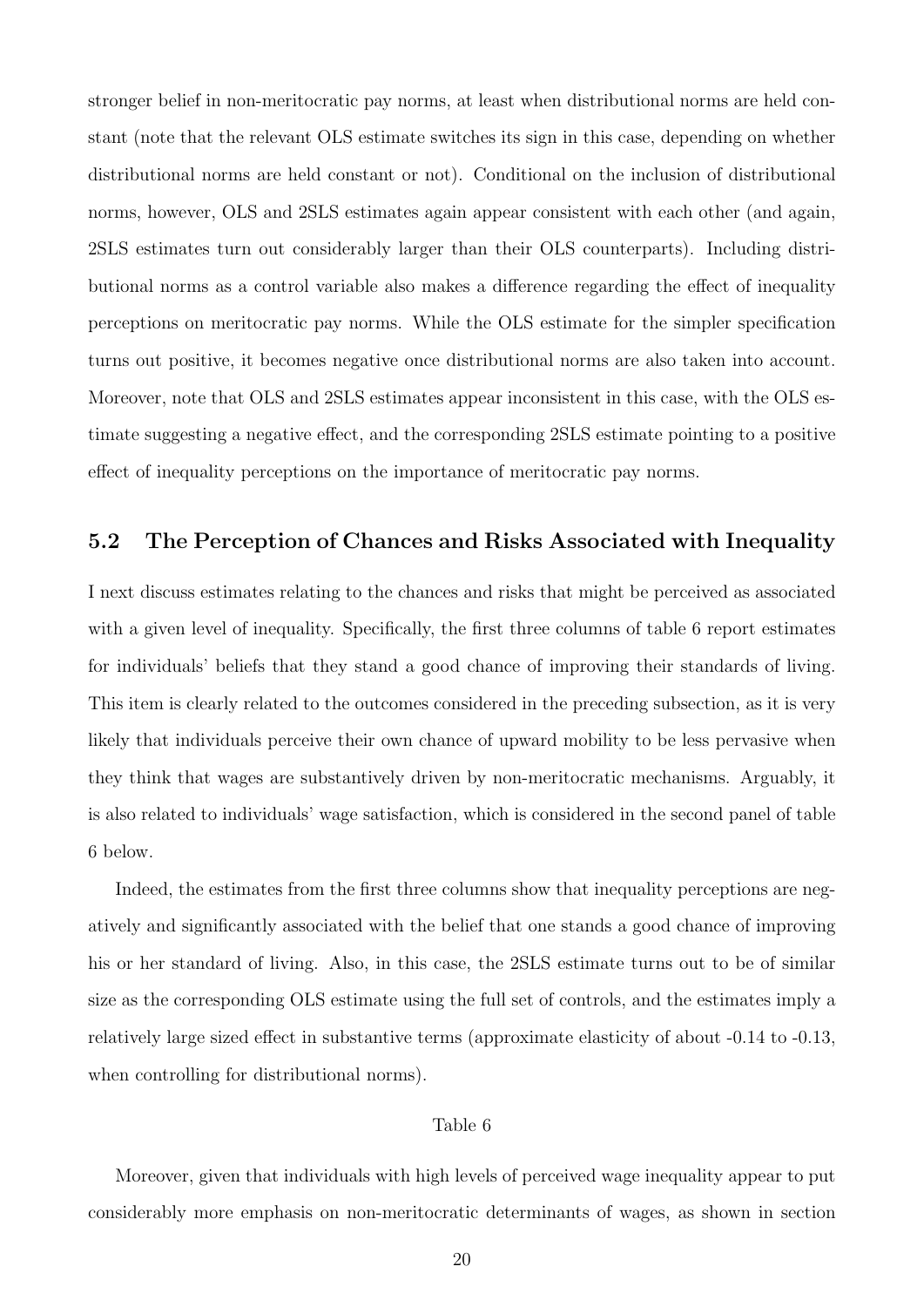5.1 above, one would presumably also expect that these individuals are less satisfied with their own compensation. Not surprisingly, then, the remaining three columns of table 6 show that individual wage satisfaction is decreasing in the perceived level of wage inequality. As before, the OLS estimate is considerably larger when using the full set of controls, implying quite a large elasticity of wage satisfaction with respect to inequality perceptions of about -0.113. Instrumenting does not change the qualitative result, but it yields a much larger point estimate (the 2SLS estimate equals -0.875, compared to the corresponding OLS estimate of -0.419); which also implies a larger elasticity of about -0.237.

#### Table 7

The first panel of table 7 shows estimates for people's overall normative assessment of inequality in their country of residence. Considering the results discussed so far, it is probably not surprising to find that inequality perceptions have a strong and highly significant effect on the individual perception that income differences in one's country are too large. In fact, both OLS and 2SLS estimates are statistically significant and they imply a comparatively large approximate elasticity of about 0.134 and 0.215, respectively, when holding distributional norms constant (note that the OLS estimate without controlling for distributional norms is still significant, but only about half the size of the OLS estimate including distributional norms as a control).

The second part of table 7 shows that individuals with higher inequality perceptions also tend to perceive a higher level of conflict in their society. Again, the inclusion of distributional norms turns out to be important for the qualitative result, as the OLS estimate without the inclusion yields an insignificant point estimate, but adding distributional norms turns the OLS estimate significant (point estimate of -0.003 and 0.176, respectively).

### 5.3 The Role of Government and Support of Progressive Taxation

The next set of estimates, presented in table 8, documents the effect of inequality perceptions on individuals' views about the appropriate role of the state with respect to distributional issues as well as to their support of progressive taxation.<sup>21</sup>

<sup>&</sup>lt;sup>21</sup>There is a closely related, voluminous empirical literature on the determinants of preferences for redistribution. See Alesina and Giuliano (2011) for a survey of this literature.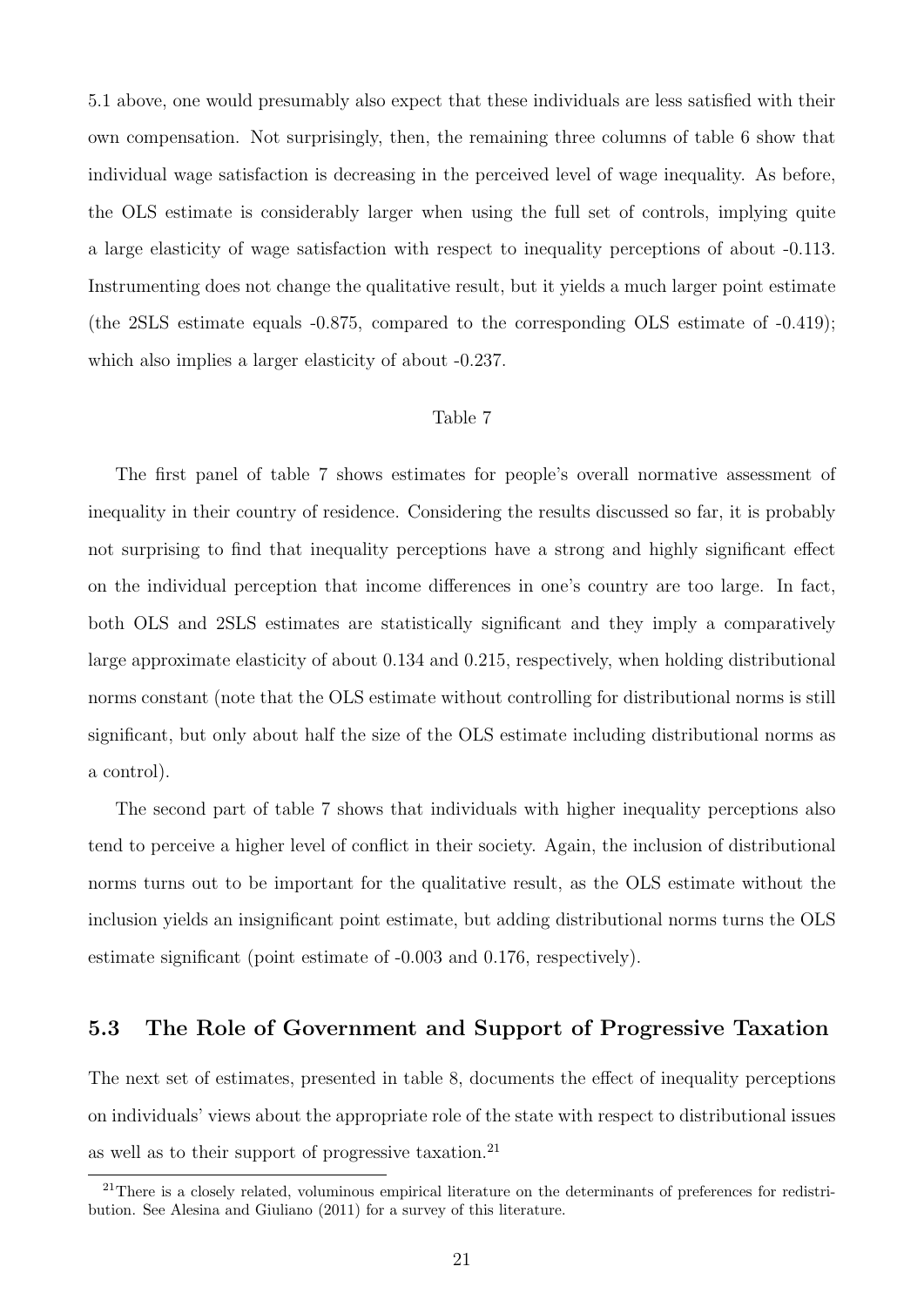#### Table 8

Consistent with the previous results, the first three columns of table 8 show that a higher level of perceived inequality is statistically significantly associated with stronger support for government intervention. That is, people who perceive a high level of wage inequality appear to be considerably more supportive of intervention by the state. Both OLS and 2SLS estimates are statistically significant and positive and, again, including distributional norms as a control yields a much larger OLS estimate and instrumenting yields a still larger point estimate. When controlling for distributional norms, both OLS and 2SLS estimate imply a relatively large quantitative effect of inequality perceptions (as indicated by the comparatively large approximate elasticity of about 0.097 and 0.188, respectively).

The remaining three columns of table 8 show estimates on individuals' support of progressive taxation. Again, I find that there is a positive, and statistically highly significant, effect of inequality perceptions on the support of progressive taxation. The pattern is similar to the preceding results concerning the role of the state; with the OLS estimate approximately doubling when distributional norms are included as a control, and with a yet higher 2SLS estimate. Also, the economic size of the estimates is quite large, with an approximate elasticity about 0.11 to about 0.165, depending on the specification.

### 5.4 Political Preferences and Political Participation

The final set of estimates, reported in table 9, focuses on the effect of inequality perceptions on individuals' political preferences as well as their general political participation. The first three columns of table 9 report estimates for respondents' identification with the political right (that is, higher values on the dependent variable signify a stronger identity with the political right), while the remaining three columns focus on individuals' more general degree of political participation, measured by a single item asking about participation at the last election held in a respondent's country of residence.

### Table 9

Not surprisingly, and consistent with the results presented so far, the first three columns of table 9 show that higher inequality perceptions are associated with people being significantly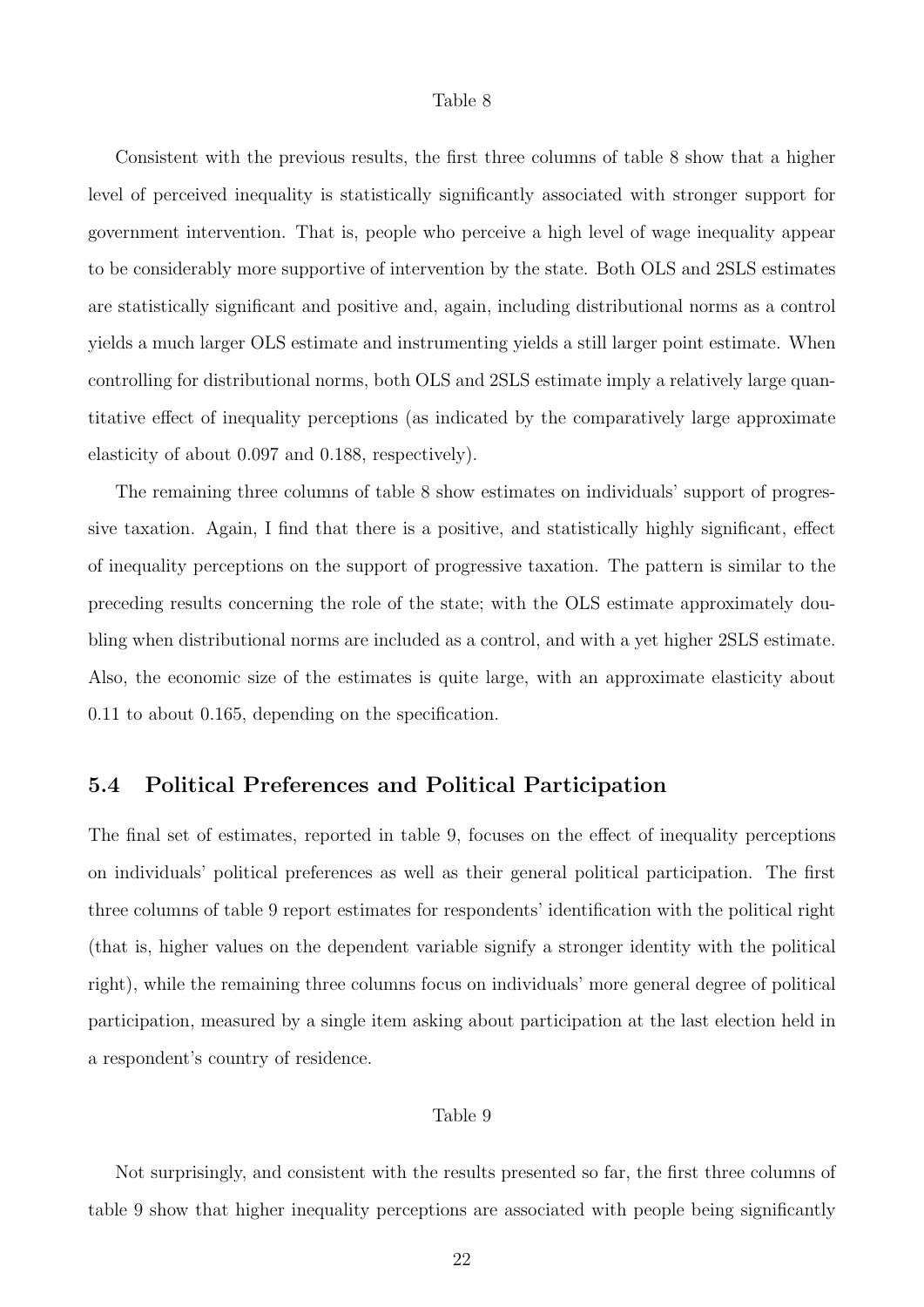less (more) likely to state that they identify with the political right (left). Again, controlling for individual distributional norms, both OLS and 2SLS estimate imply quite a large effect of inequality perceptions on political preferences (with an approximate elasticity of about -0.102 and -0.309, respectively).

Finally, the evidence with respect to voting – as a measure of an individual's general political participation – is somewhat mixed. The two OLS estimates suggest that political participation is increasing in an individual's inequality perception, while the 2SLS estimate turns out to be small and statistically insignificant. If anything, then, a high perceived level of wage inequality seems to increase political participation.

### 6 Conclusions

In this paper, I use a simple yet intuitive empirical measure of individual-level inequality perceptions to estimate how these subjective perceptions affect individuals' attitudes to and beliefs about social inequality. Using a broad variety of different outcomes reflecting the diverse dimensions of attitudes to social inequality, the empirical analysis shows that a higher level of perceived wage inequality is statistically significantly associated with a weaker belief into the proper functioning of (labor) markets. Specifically, I find that individuals who perceive wage inequality to be high tend to be less (more) likely to believe that wage differentials are driven by meritocratic (non-meritocratic) principles. Consistent with previous empirical evidence, these individuals are also less likely to be satisfied with their own compensation from work. Taken together, these results suggest that a high perceived level of wage inequality has the potential to undermine the legitimacy of market outcomes. The results are also consistent with the argument that there is a feedback process running from (the perception of) inequality to attitudes to social inequality.

I further show that this result is robust to the use of an instrumental-variable estimation strategy which uses regional means of inequality perceptions as an instrument for individuallevel inequality perceptions. In general, 2SLS estimates turn out to be larger (in absolute terms) yet mostly consistent with the corresponding OLS estimates. Moreover, the implied approximate elasticities of attitudes and beliefs with respect to inequality perceptions reveal that the quantitative size of the estimates effects appear to be plausible. While most of the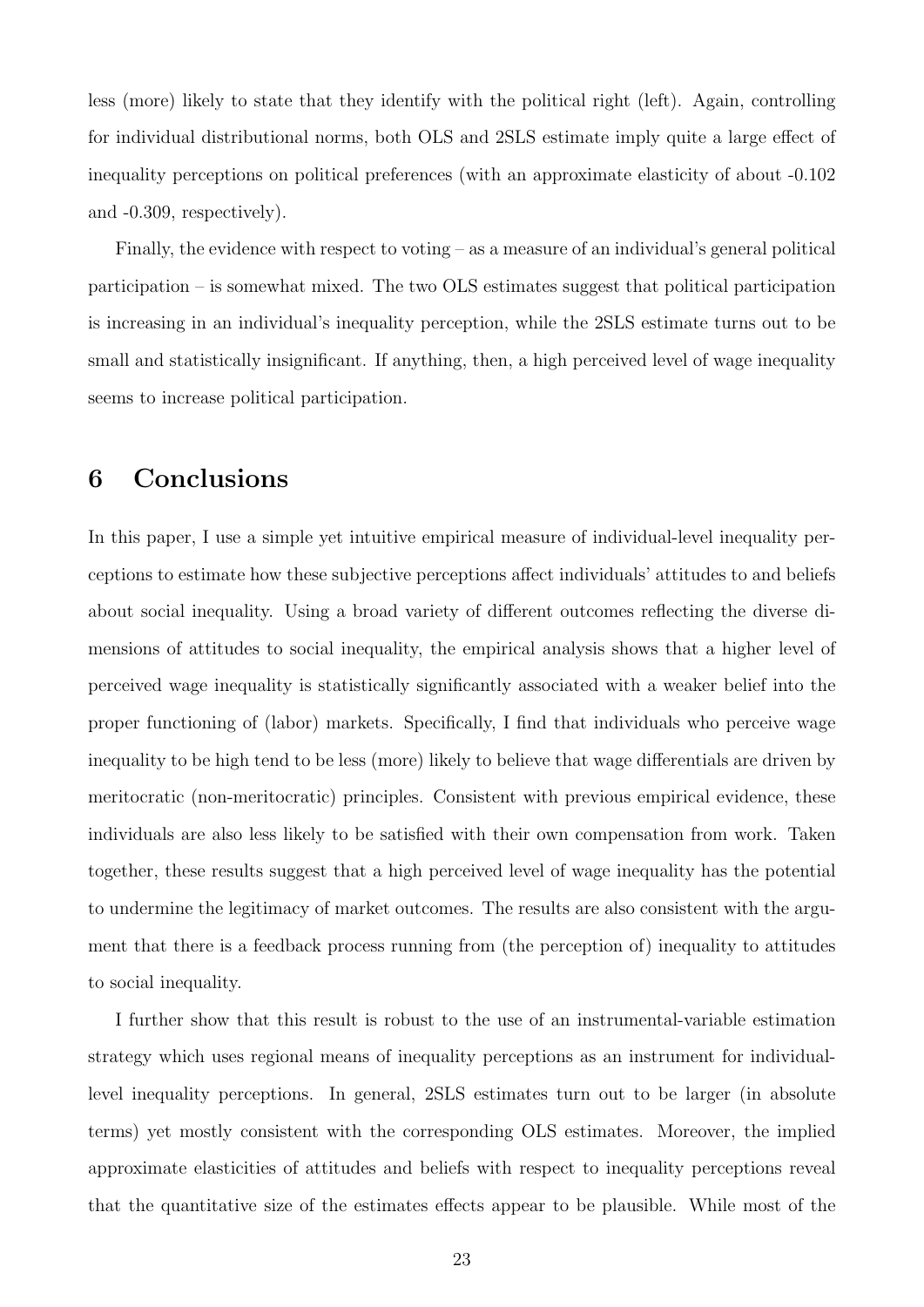estimates describing the effect of inequality perceptions on attitudes to social inequality are statistically significant, most of the corresponding elasticities appear to be small or of moderate size.

Finally, the results presented in this paper also add to the available empirical evidence showing that subjective perceptions of economic phenomena shape individuals' attitudes and beliefs. The results of this paper show that attitudes to and beliefs about economic inequality are, in part, influenced by individuals' perception of the prevailing level of wage inequality in their country of residence. This in turn implies that changes in inequality might indeed bring about corresponding changes in attitudes towards social inequality.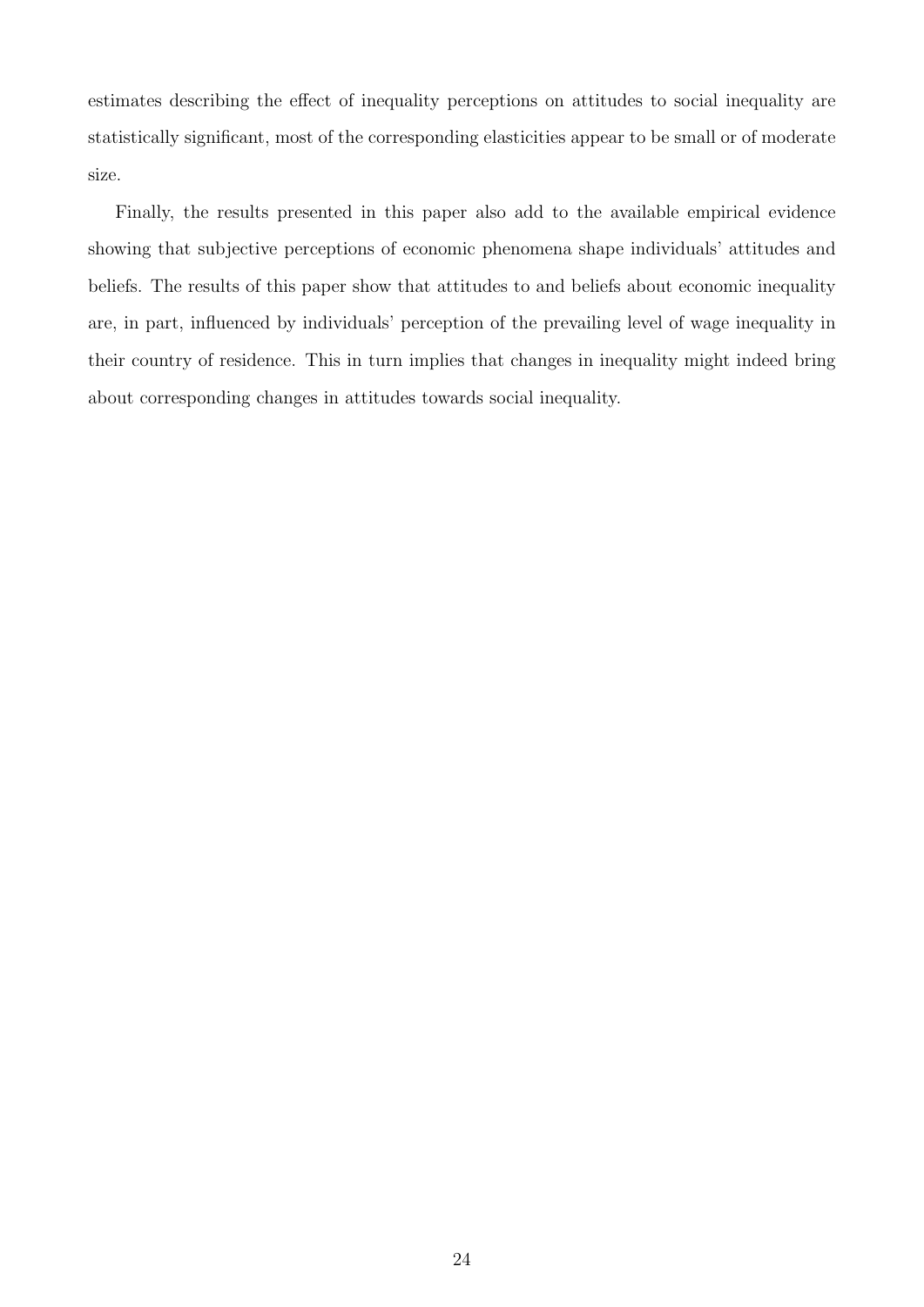### References

- Alesina, A. and Angeletos, G. (2005). Fairness and Redistribution. American Economic Review, 95(3), 960–980.
- Alesina, A. and Giuliano, P. (2011). Preferences for Redistribution. In *Handbook of Social* Economics, volume 1A, chapter 4. Elsevier.
- Alesina, A., Cozzi, G., and Mantovan, N. (2012). The evolution of ideology, fairness and redistribution. Economic Journal, 122(565), 1244–1261.
- Angrist, J. D. and Pischke, J.-S. (2008). Mostly harmless econometrics: An empiricist's companion. Princeton University Press.
- Atkinson, A. B. (2008). The changing distribution of earnings in OECD countries. Oxford University Press.
- Bénabou, R. and Tirole, J. (2006). Belief in a just world and redistributive politics. Quarterly *Journal of Economics*,  $121(2)$ , 699–746.
- Bjørnskov, C., Dreher, A., Fischer, J. A., Schnellenbach, J., and Gehring, K. (2013). Inequality and happiness: When perceived social mobility and economic reality do not match. Journal of Economic Behavior & Organization, 91, 75–92.
- Card, D., Mas, A., Moretti, E., and Saez, E. (2012). Inequality at Work: The Effect of Peer Salaries on Job Satisfaction. American Economic Review, 102(6), 2981–3003.
- Chambers, J. R., Swan, L. K., and Heesacker, M. (2014). Better off than we know distorted perceptions of incomes and income inequality in America. *Psychological Science*,  $25(2)$ , 613–618.
- Charness, G. and Kuhn, P. (2007). Does pay inequality affect worker effort? Experimental evidence. *Journal of Labor Economics*, **25**(4), 693–723.
- Clark, A. and Oswald, A. (1996). Satisfaction and comparison income. Journal of Public Economics, 61(3), 359–381.
- Clark, A. and Senik, C. (2010). Who compares to whom? The anatomy of income comparisons in Europe. Economic Journal, 120(544), 573–594.
- Clark, A. E., Westergård-Nielsen, N., and Kristensen, N. (2009). Economic satisfaction and income rank in small neighbourhoods. Journal of the European Economic Association,  $7(2/3)$ , 519–527.
- Clark, A. E., Masclet, D., and Villeval, M. C. (2010). Effort and comparison income: Experimental and survey evidence. Industrial  $\mathcal C$  Labor Relations Review, 63(3), 407-426.
- Cornelissen, T., Himmler, O., and Koenig, T. (2011). Perceived unfairness in CEO compensation and work morale. Economics Letters, 110(1), 45–48.
- Cruces, G., Truglia, R., and Tetaz, M. (2013). Biased perceptions of income distribution and preferences for redistribution: Evidence from a survey experiment. Journal of Public Economics, 98, 100–112.
- Di Tella, R., Galiani, S., and Schargrodsky, E. (2007). The formation of beliefs: Evidence from the allocation of land titles to squatters. Quarterly Journal of Economics, 122(1), 209–241.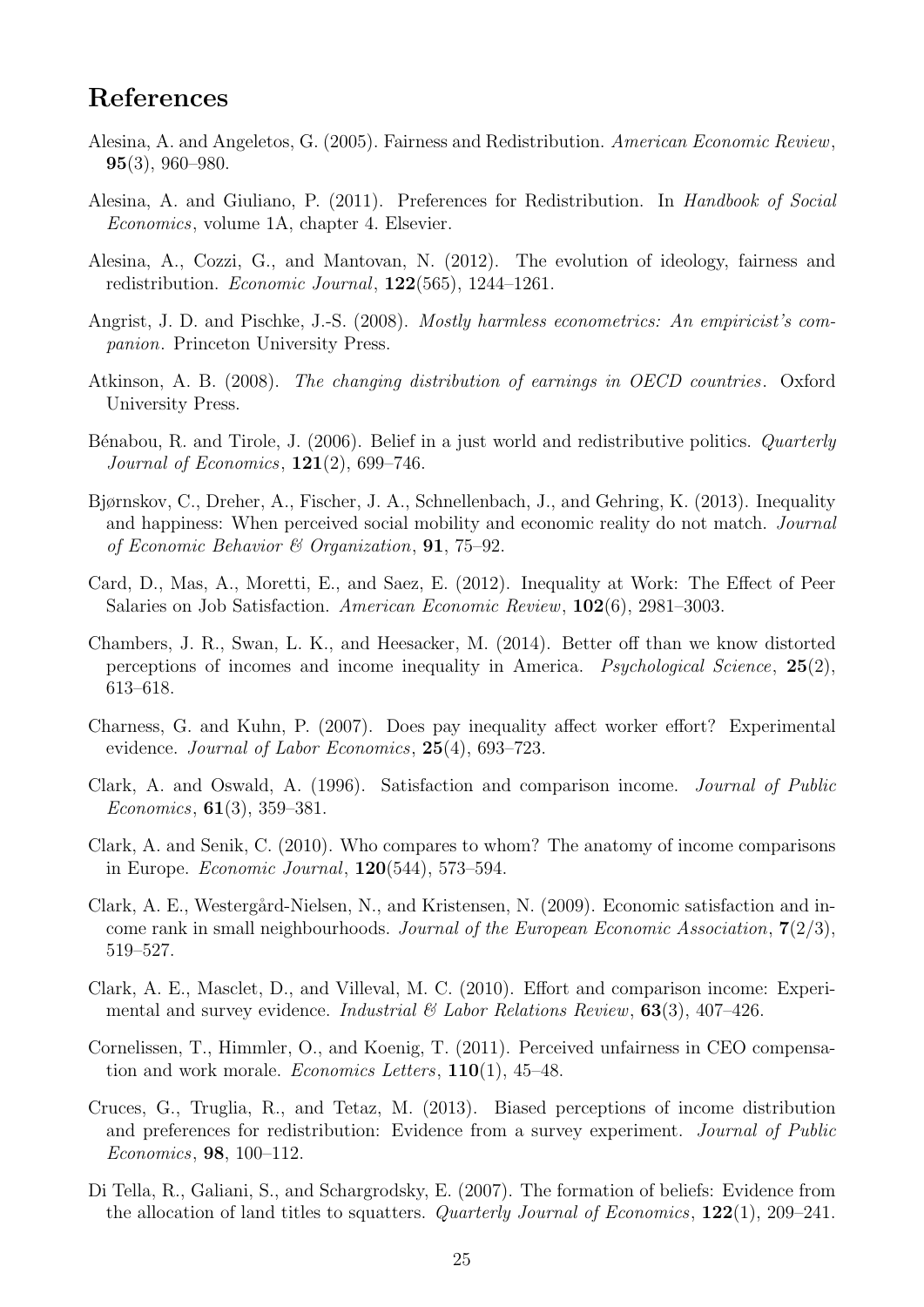- Dustmann, C. and Preston, I. (2001). Attitudes to ethnic minorities, ethnic context and location decisions. Economic Journal, 111(470), 353–373.
- Ferrer-i-Carbonell, A. (2005). Income and well-being: an empirical analysis of the comparison income effect. Journal of Public Economics, 89(5-6), 997–1019.
- Gemmell, N., Morrissey, O., and Pinar, A. (2004). Tax perceptions and preferences over tax structure in the United Kingdom. Economic Journal, 114(493), F117–F138.
- Giuliano, P. and Spilimbergo, A. (2014). Growing up in a recession. Review of Economic Studies, 81(2), 787–817.
- ISSP Research Group (2014a). International Social Survey Programme: Social Inequality I-IV - ISSP 1987-1992-1999-2009. GESIS Data Archive, Cologne. ZA5890 Data File Version 1.0.0.
- ISSP Research Group (2014b). International Social Survey Programme: Social Inequality I-IV add on - ISSP 1987-1992-1999-2009. GESIS Data Archive, Cologne. ZA5891 Data file Version 1.1.0.
- Kuhn, A. (2011). In the eye of the beholder: Subjective inequality measures and individuals' assessment of market justice. European Journal of Political Economy, 27(4), 625–641.
- Kuziemko, I., Norton, M. I., and Saez, E. (2015). How elastic are preferences for redistribution? evidence from randomized survey experiments. American Economic Review, 105(4), 1478– 1508.
- Luttmer, E. (2005). Neighbors as Negatives: Relative Earnings and Well-Being. Quarterly *Journal of Economics*,  $120(3)$ ,  $963-1002$ .
- Norton, M. and Ariely, D. (2011). Building a better America one wealth quintile at a time. Perspectives on Psychological Science, 6(1), 9–12.
- Olken, B. (2009). Corruption perceptions vs. corruption reality. Journal of Public Economics, 93(7), 950–964.
- Osberg, L. and Smeeding, T. (2006). "Fair" inequality? Attitudes toward pay differentials: the United States in comparative perspective. American Sociological Review, 71(3), 450–473.
- Schneider, S. (2012). Income inequality and its consequences for life satisfaction: What role do social cognitions play? Social Indicators Research, 106(3), 419–438.
- Schwarze, J. and Härpfer, M. (2007). Are people inequality averse, and do they prefer redistribution by the state? Evidence from German longitudinal data on life satisfaction. Journal of Socio-Economics, 36(2), 233–249.
- Senik, C. (2005). Income distribution and well-being: what can we learn from subjective data? Journal of Economic Surveys,  $19(1)$ ,  $43-63$ .
- Verme, P. (2011). Life satisfaction and income inequality. Review of Income and Wealth,  $57(1)$ , 111–127.
- Winkelmann, L. and Winkelmann, R. (2010). Does Inequality Harm the Middle Class? Kyklos, 63(2), 301–316.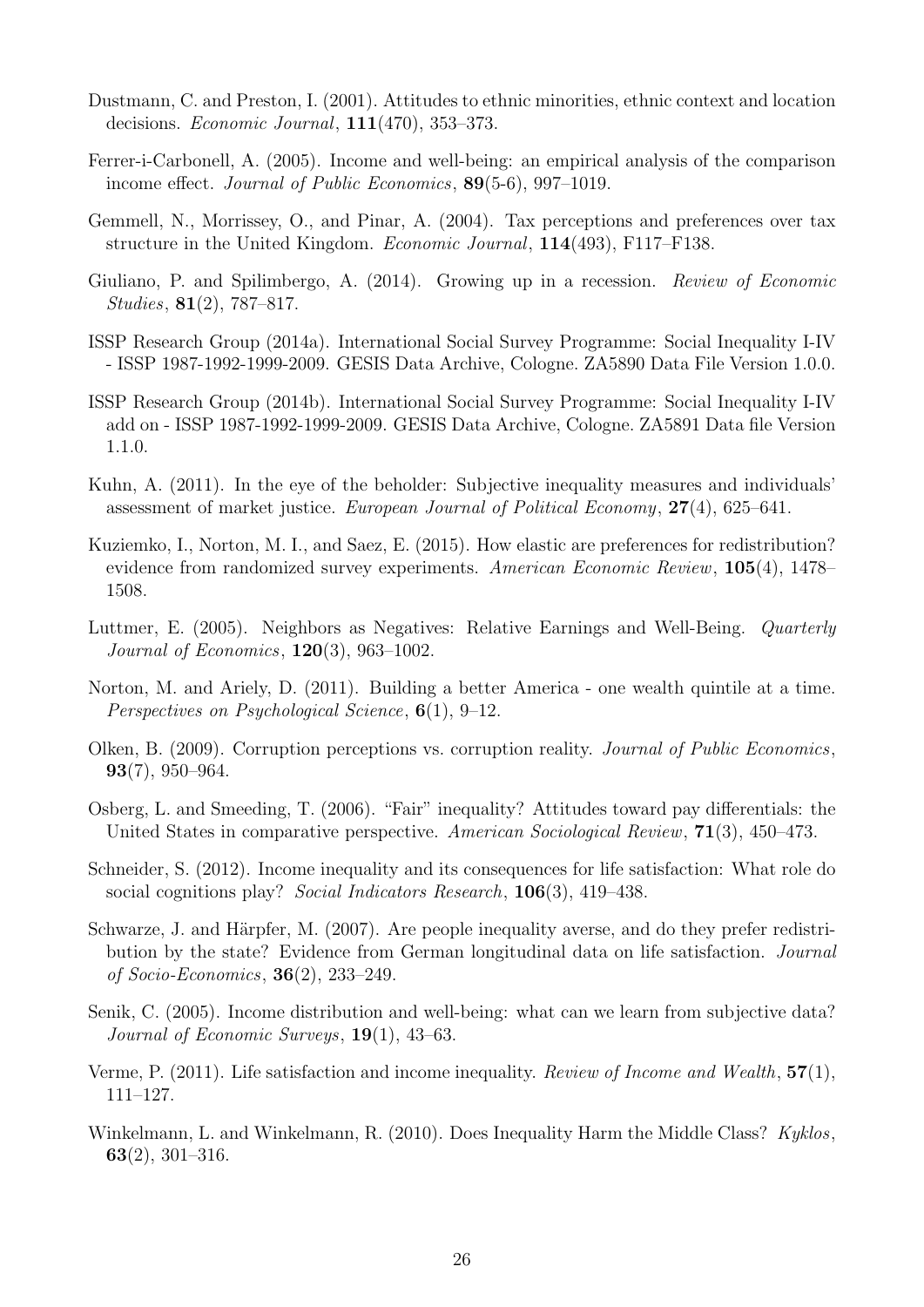|                                                              | Mean           | Sd             | Min          | Max                              | $\mathbf n$      | $\mathbf T$      |
|--------------------------------------------------------------|----------------|----------------|--------------|----------------------------------|------------------|------------------|
| (a) Reasons for getting ahead                                |                |                |              |                                  |                  |                  |
| $(i)$ Non-meritocratic principles                            |                |                |              |                                  |                  |                  |
| Coming from a wealthy family<br>Having well-educated parents | 2.847<br>3.082 | 1.136<br>1.036 | 1<br>1       | $\overline{5}$<br>$\overline{5}$ | 85,010<br>57,118 | 4<br>$\sqrt{3}$  |
| Knowing the right people                                     | 3.484          | 1.006          | $\mathbf 1$  | $\bf 5$                          | 85,361           | $\overline{4}$   |
| Having political connections                                 | 2.568          | 1.165          | 1            | $\bf 5$                          | 56,597           | $\sqrt{3}$       |
| A person's race                                              | 2.221          | 1.119          | 1            | $\overline{5}$                   | 53,116           | $\sqrt{3}$       |
| A person's religion                                          | 1.868          | 1.029          | 1            | $\bf 5$                          | 55,763           | $\sqrt{3}$       |
| The part of the country a person comes from                  | 1.976          | 0.997          | 1            | $\overline{5}$                   | 28,719           | $\overline{2}$   |
| Being born a man or a woman                                  | 2.214          | 1.120          | $\mathbf{1}$ | $\bf 5$                          | 55,855           | $\sqrt{3}$       |
| A person's political beliefs                                 | 2.234          | 1.058          | 1            | $\overline{5}$                   | 27,777           | $\sqrt{2}$       |
| Have to be corrupt                                           | 2.739          | 1.273          | $\mathbf{1}$ | $\bf 5$                          | 53,369           | $\overline{2}$   |
| ( <i>ii</i> ) Meritocratic principles                        |                |                |              |                                  |                  |                  |
| Having a good education oneself                              | 3.876          | 0.907          | $\mathbf{1}$ | $\overline{5}$                   | 58,967           | $\sqrt{3}$       |
| Having ambition                                              | 3.962          | 0.888          | $\mathbf{1}$ | $\overline{5}$                   | 58,523           | $\sqrt{3}$       |
| Having natural ability                                       | 3.732          | 0.864          | 1            | $\bf 5$                          | 30,477           | $\overline{2}$   |
| Hard work                                                    | $3.934\,$      | 0.915          | $\mathbf{1}$ | $\overline{5}$                   | 58,813           | $\boldsymbol{3}$ |
| (b) Incentivizing effect of inequality                       |                |                |              |                                  |                  |                  |
| $(i)$ At the individual level                                |                |                |              |                                  |                  |                  |
| To get people to work hard                                   | 2.891          | 0.851          | $\mathbf{1}$ | 4                                | 11,675           | $\overline{2}$   |
| No extra responsibility at work                              | 3.811          | 1.017          | 1            | $\overline{5}$                   | 30,344           | $\overline{2}$   |
| No objections to extra qualification                         | 3.677          | 1.070          | $\mathbf{1}$ | $\bf 5$                          | 30,292           | $\overline{2}$   |
| No one would study for years                                 | 3.794          | 1.106          | 1            | $\overline{5}$                   | 56,774           | $\sqrt{3}$       |
| $(ii)$ At the aggregate level                                |                |                |              |                                  |                  |                  |
| Large differences necessary for prosperity                   | 2.575          | 1.159          | 1            | $\overline{5}$                   | 54,803           | 3                |
| Allowing business to make profits                            | 3.256          | $1.129\,$      | $\mathbf{1}$ | $\overline{5}$                   | 27,378           | $\overline{2}$   |
| (c) Pay norms ("what should be important for pay")           |                |                |              |                                  |                  |                  |
| $(i)$ Non-meritocratic norms                                 |                |                |              |                                  |                  |                  |
| What is needed to support a family                           | 3.438          | 1.073          | $\mathbf{1}$ | $\overline{5}$                   | 72,321           | 3                |
| Whether someone has children to support                      | 3.263          | 1.151          | $\mathbf{1}$ | $\overline{5}$                   | 72,429           | 3                |
| (ii) Meritocratic norms                                      |                |                |              |                                  |                  |                  |
| Number of years spent in education and training              | 3.579          | 0.897          | 1            | $\overline{5}$                   | 73,275           | 3                |
| Whether the job requires supervising others                  | 3.477          | 0.897          | 1            | $\overline{5}$                   | 44,811           | $\boldsymbol{2}$ |
| How well someone does the job                                | 4.156          | 0.732          | $\mathbf 1$  | $\overline{5}$                   | 72,711           | $\sqrt{3}$       |
| How hard someone works                                       | 4.023          | 0.796          | $\mathbf{1}$ | $\overline{5}$                   | 73,265           | $\sqrt{3}$       |

Table 1: Descriptive statistics, outcome measures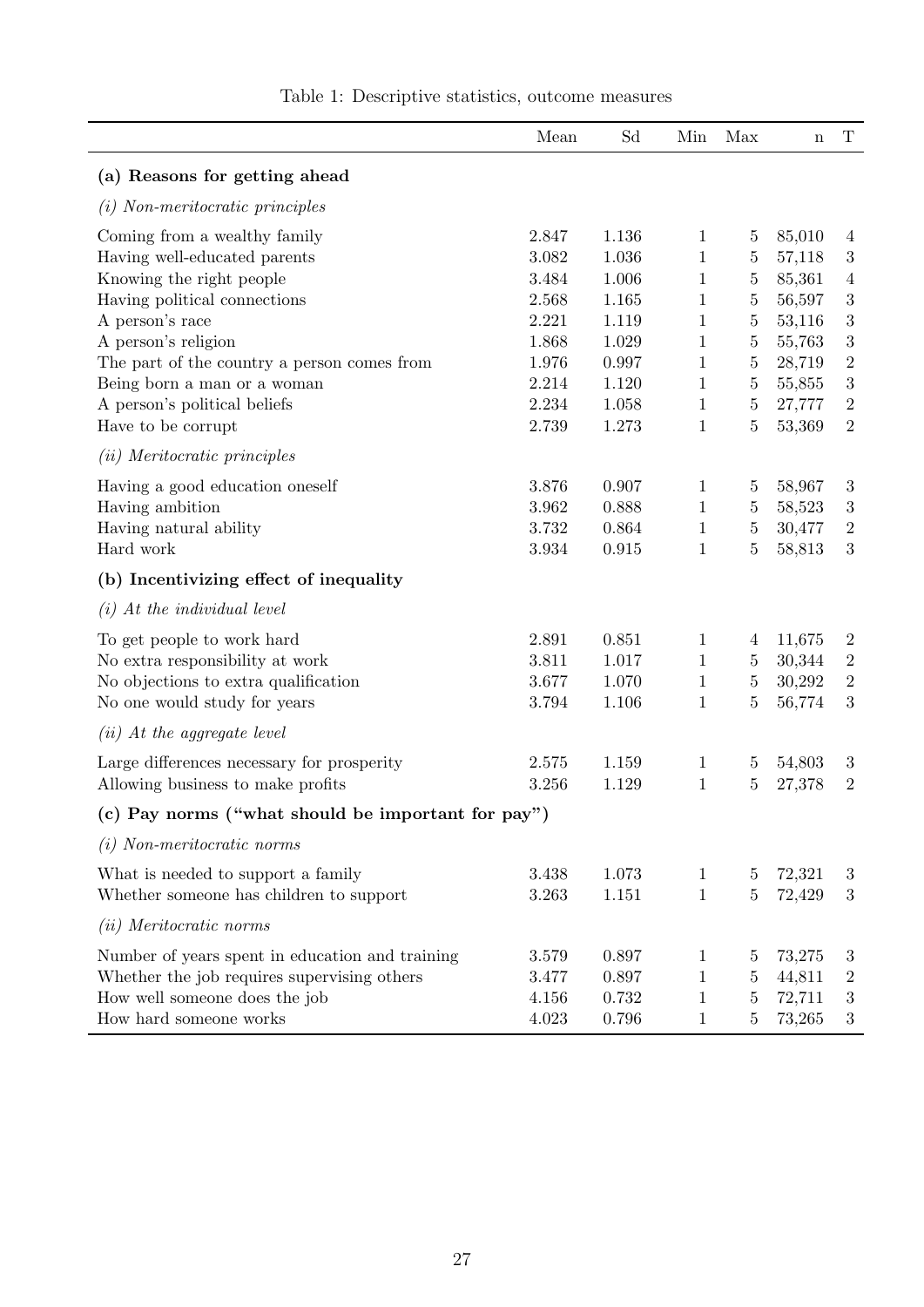|                                                                                            | Mean           | Sd             | Min                         | Max                 | $\mathbf n$      | $\mathbf T$                      |
|--------------------------------------------------------------------------------------------|----------------|----------------|-----------------------------|---------------------|------------------|----------------------------------|
| (d) Chances and risks associated with inequality                                           |                |                |                             |                     |                  |                                  |
| (i) Improving one's living standard                                                        |                |                |                             |                     |                  |                                  |
| Good chance of improving standard of living                                                | 2.987          | 1.124          | $\mathbf{1}$                | $\overline{5}$      | 27,779           | $\overline{2}$                   |
| ( <i>ii</i> ) <i>Wage satisfaction</i>                                                     |                |                |                             |                     |                  |                                  |
| Earn less or more than deserved<br>How just is your pay compared to own skills and efforts | 2.228<br>2.191 | 0.796<br>0.834 | $\mathbf 1$<br>$\mathbf{1}$ | 5<br>$\bf 5$        | 49,467<br>50,622 | $\overline{2}$<br>$\overline{2}$ |
| <i>(iii)</i> Normative assessment of inequality                                            |                |                |                             |                     |                  |                                  |
| Income differences are too large                                                           | 4.126          | 0.969          | $\mathbf 1$                 | $\overline{5}$      | 85,125           | 4                                |
| (iv) Perception of conflicts in society                                                    |                |                |                             |                     |                  |                                  |
| Poor people - rich people<br>Working class - middle class                                  | 2.492<br>2.026 | 0.855<br>0.748 | $\mathbf 1$<br>1            | 4<br>$\overline{4}$ | 82,510<br>81,090 | $\overline{4}$<br>$\overline{4}$ |
| Unemployed people - employed people                                                        | 2.314          | 0.844          | 1                           | $\overline{4}$      | 25,184           | $\sqrt{2}$                       |
| Management - workers                                                                       | 2.546          | 0.800          | 1                           | $\overline{4}$      | 81,510           | $\overline{4}$                   |
| Farmers - city people                                                                      | 2.057          | 0.827          | $\mathbf{1}$                | $\overline{4}$      | 29,048           | $\sqrt{2}$                       |
| People at the top of the society - people at the bottom                                    | 2.679          | 0.936          | 1                           | $\overline{4}$      | 52,560           | $\sqrt{2}$                       |
| Young people - older people                                                                | 2.204          | 0.804          | 1                           | $\overline{4}$      | 54,243           | $\sqrt{3}$                       |
| (e) The role of governement and support of progressive taxation                            |                |                |                             |                     |                  |                                  |
| The role of governement<br>(i)                                                             |                |                |                             |                     |                  |                                  |
| Reduce income differences                                                                  | 3.710          | 1.172          | 1                           | 5                   | 84,151           | $\overline{4}$                   |
| Provide chances for poor children to go to university                                      | 4.023          | 0.925          | 1                           | $\overline{5}$      | 12,104           | $\sqrt{2}$                       |
| Provide jobs for everyone who wants one                                                    | 3.846          | 1.156          | 1                           | $\bf 5$             | 30,367           | $\sqrt{2}$                       |
| Provide decent living standard for unemployed                                              | 3.697          | 1.045          | $\mathbf{1}$                | $\bf 5$             | 36,110           | $\sqrt{3}$                       |
| Spend less on benefits for the poor $(-)$                                                  | 2.238          | 1.103          | $\mathbf{1}$                | $\bf 5$             | 38,217           | $\sqrt{3}$                       |
| Provide basic income for all                                                               | 3.635          | 1.233          | 1                           | $\overline{5}$      | 28,613           | $\overline{2}$                   |
| ( <i>ii</i> ) Support of progressive taxation                                              |                |                |                             |                     |                  |                                  |
| People with high incomes should pay more taxes                                             | 4.019          | 0.773          | $\mathbf{1}$                | 5 <sub>5</sub>      | 80,642           | $\overline{4}$                   |
| Taxes for those with high incomes                                                          | 3.337          | 1.090          | 1                           | 5                   | 53,107           | 3                                |
| (f) Political preferences and political participation                                      |                |                |                             |                     |                  |                                  |
| $(i)$ Political identification (with the political right)                                  |                |                |                             |                     |                  |                                  |
| Party affiliation (affiliation to a certain party)                                         | 2.907          | 0.966          | 1                           | $\overline{5}$      | 33,442           | 4                                |
| Party affiliation (question on left-right placement)                                       | 2.813          | 1.029          | 1                           | $\overline{5}$      | 12,555           | $\boldsymbol{3}$                 |
| Party voted in last election                                                               | 3.007          | 1.004          | $\mathbf{1}$                | $\bf 5$             | 14,720           | $\overline{4}$                   |
| ( <i>ii</i> ) Political participation                                                      |                |                |                             |                     |                  |                                  |
| Voted in last election (yes $= 1$ )                                                        | 0.794          | 0.405          | $\boldsymbol{0}$            | 1                   | 47,516           | 4                                |

Table 1: Continued

Notes: The table shows descriptives for all the items eventually used as an outcome. The first four columns show, respectively, the mean, the standard deviation, as well as the sample minimum and maximum (note that all variables only take on integer values). The last two columns show the number of observations with valid values (n) as well as the number of years (out of a maximum of four) a given item appeared in the survey (T).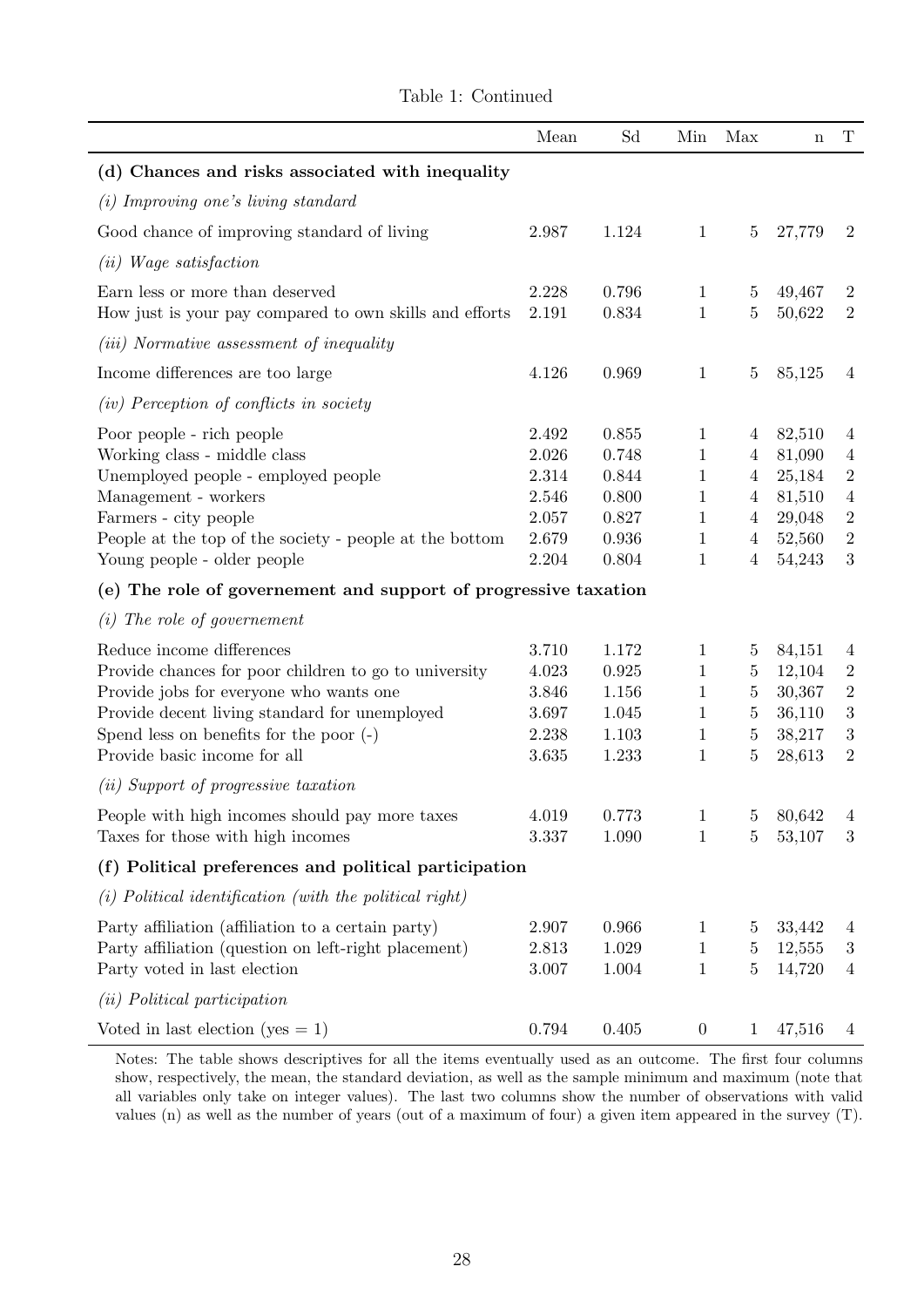| Variable                                      | Mean   | deviation<br>Standard | correlation<br>Intraclass |
|-----------------------------------------------|--------|-----------------------|---------------------------|
| $(a)$ Individual-level inequality perceptions |        |                       |                           |
| Inequality perception                         | 0.560  | 0.218                 | 0.395                     |
| $1$ (inequality perception $< 0$ )            | 0.004  | 0.067                 |                           |
| $\mathbf{1}$ (inequality perception = 0)      | 0.001  | 0.034                 |                           |
| $1$ (inequality perception $> 0$ )            | 0.994  | 0.075                 |                           |
| $(b)$ Other individual-level controls         |        |                       |                           |
| Age (in years)                                | 44.957 | 16.361                | 0.037                     |
| Female $(yes = 1)$                            | 0.519  | 0.500                 | 0.007                     |
| Distributional norms                          | 0.388  | 0.209                 | 0.287                     |

Table 2: Descriptive statistics, inequality perceptions and other individual-level controls Table 2: Descriptive statistics, inequality perceptions and other individual-level controls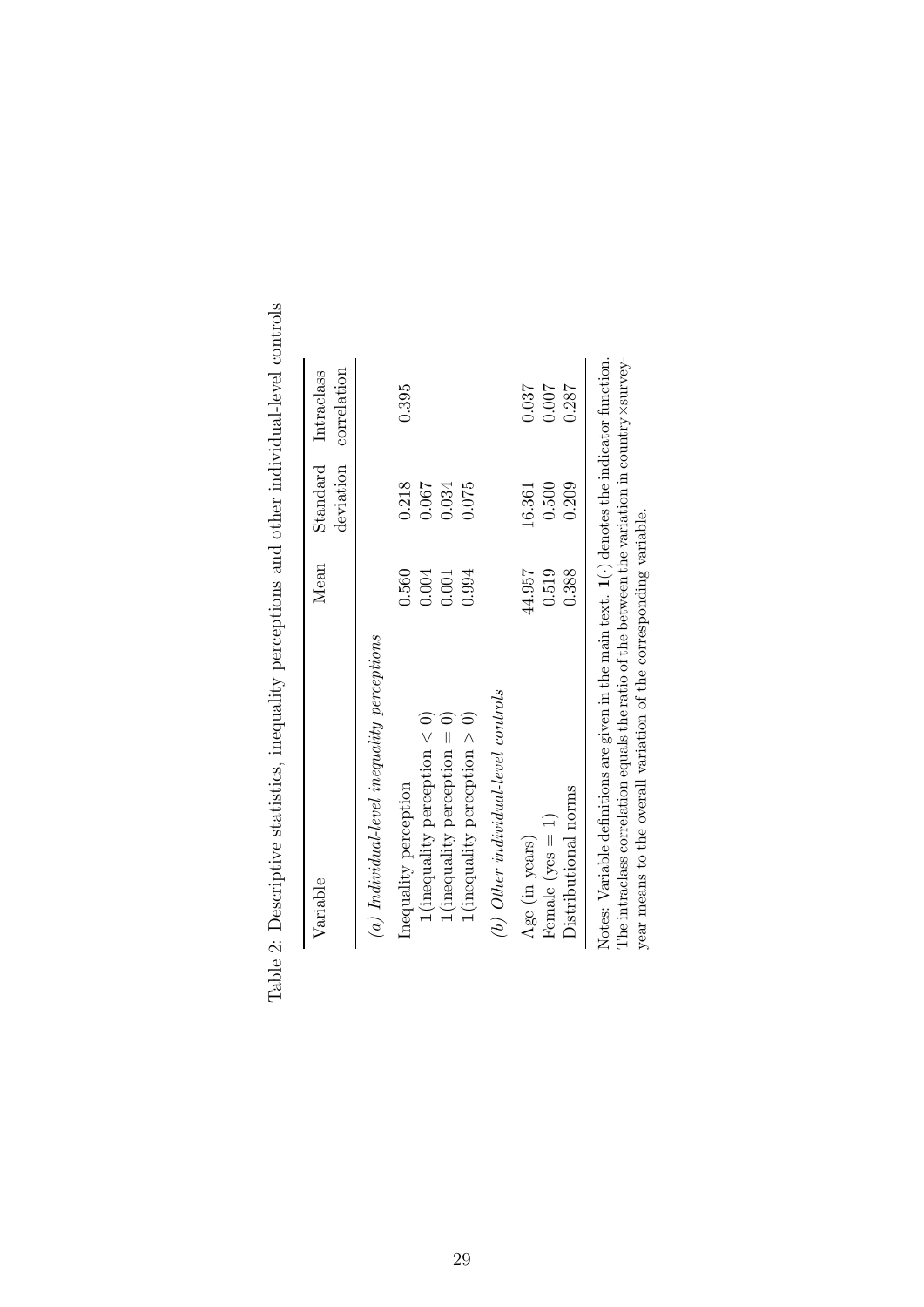| 0.900                   |
|-------------------------|
| $\sigma$ ettin $\sigma$ |
| م<br>م<br>\$            |
| 399<br>₽                |
| Ć                       |
| 주                       |

|                                                                                                                                                                                                                                                                                                                                                                                                                              |                                                                      |                                                     | Non-meritocratic mechanisms      |                                            |                                                                                                                                                                                                             |                                                                                     |                                     | Meritocratic mechanisms                  |                                                   |                                             |
|------------------------------------------------------------------------------------------------------------------------------------------------------------------------------------------------------------------------------------------------------------------------------------------------------------------------------------------------------------------------------------------------------------------------------|----------------------------------------------------------------------|-----------------------------------------------------|----------------------------------|--------------------------------------------|-------------------------------------------------------------------------------------------------------------------------------------------------------------------------------------------------------------|-------------------------------------------------------------------------------------|-------------------------------------|------------------------------------------|---------------------------------------------------|---------------------------------------------|
| Standard deviation<br>Mean                                                                                                                                                                                                                                                                                                                                                                                                   | 2.636<br>1.213                                                       | 2.636<br>1.213                                      | 2.636<br>1.213                   | 2.636<br>1.213                             | 2.636<br>1.213                                                                                                                                                                                              | 3.896<br>0.901                                                                      | 3.896<br>0.901                      | 3.896<br>0.901                           | 3.896<br>0.901                                    | 3.896<br>0.901                              |
| Inequality perception $G_i^{\text{actual}}$                                                                                                                                                                                                                                                                                                                                                                                  | $0.107***$<br>(0.015)<br>[0.023]                                     | $0.080***$<br>(0.015)<br>[0.017]                    | $0.146***$<br>(0.018)<br>[0.031] | ${899.923}$<br>(0.142)<br>[0.040]<br>0.188 | [748.460]<br>(0.120)<br>[0.037]<br>0.173                                                                                                                                                                    | $0.091***$<br>(0.016)<br>[0.013]                                                    | $0.083***$<br>(0.016)<br>[0.012]    | $-0.053***$<br>(0.019)<br>$-0.007$       | $-0.278*$<br>${668.692}$<br>(0.162)<br>$[-0.039]$ | $-0.254*$<br>569.080<br>(0.138)<br>$-0.036$ |
| Individual-level controls<br>Distributional norms<br>Estimation method<br>Country×year FEs                                                                                                                                                                                                                                                                                                                                   | SLS<br>Yes<br>$\mathsf{S}^{\mathsf{O}}$<br>$\mathsf{S}^{\mathsf{O}}$ | <b>STO</b><br>Yes<br>Yes<br>$\mathsf{\Sigma}^\circ$ | STO<br>Yes<br>Yes<br>Yes         | 2SLS<br>Yes<br>$\frac{Y}{Y}$ es            | 2SLS<br>$\mathbf{Yes}$<br>Yes<br>Yes                                                                                                                                                                        | STC<br>$\operatorname{Yes}$<br>$\overline{\mathsf{S}}$<br>$\mathsf{S}^{\mathsf{O}}$ | STC<br>Yes<br>Yes<br>$\overline{R}$ | STO<br>${\rm Yes}$<br>Yes<br>${\rm Yes}$ | 2SLS<br>${\rm Yes}$<br>Yes<br>${\rm Yes}$         | 2SLS<br>${\rm Yes}$<br>Yes<br>Yes           |
| Number of observations<br>p-value (F-statistic)<br>$R\text{-}Squared$                                                                                                                                                                                                                                                                                                                                                        | 539,035<br>0.072<br>0.000                                            | 539,035<br>0.000<br>0.073                           | 539,035<br>0.073<br>0.000        | 539,035<br>0.000<br>0.073                  | 539,035<br>0.000<br>0.073                                                                                                                                                                                   | 199,516<br>0.000<br>710.0                                                           | 199,516<br>0.000<br>1047            | 199,516<br>0.048<br>0.000                | 199,516<br>0.000<br>710.0                         | 199,516<br>0.000<br>710.0                   |
| Approximate elasticities of the dependent variable with respect to inequality perceptions are given in brackets. In the case of 2SLS estimates, the F-statistic associated<br>Notes: $\star$ , $\star\star$ , $\star\star\star$ denotes statistical significance on the 10%, 5%,<br>with the null hypothesis of no partial effect of the instrument(s<br>columns 1 to 5 (6 to 10) use data stacked across 10 $(4)$ different |                                                                      |                                                     |                                  | items (see table 1 for details)            | on individual-level inequality perceptions is reported in curly brackets. The estimates reported in<br>and 1% level, respectively. Standard errors are clustered by individual and are given in parentheses |                                                                                     |                                     |                                          |                                                   |                                             |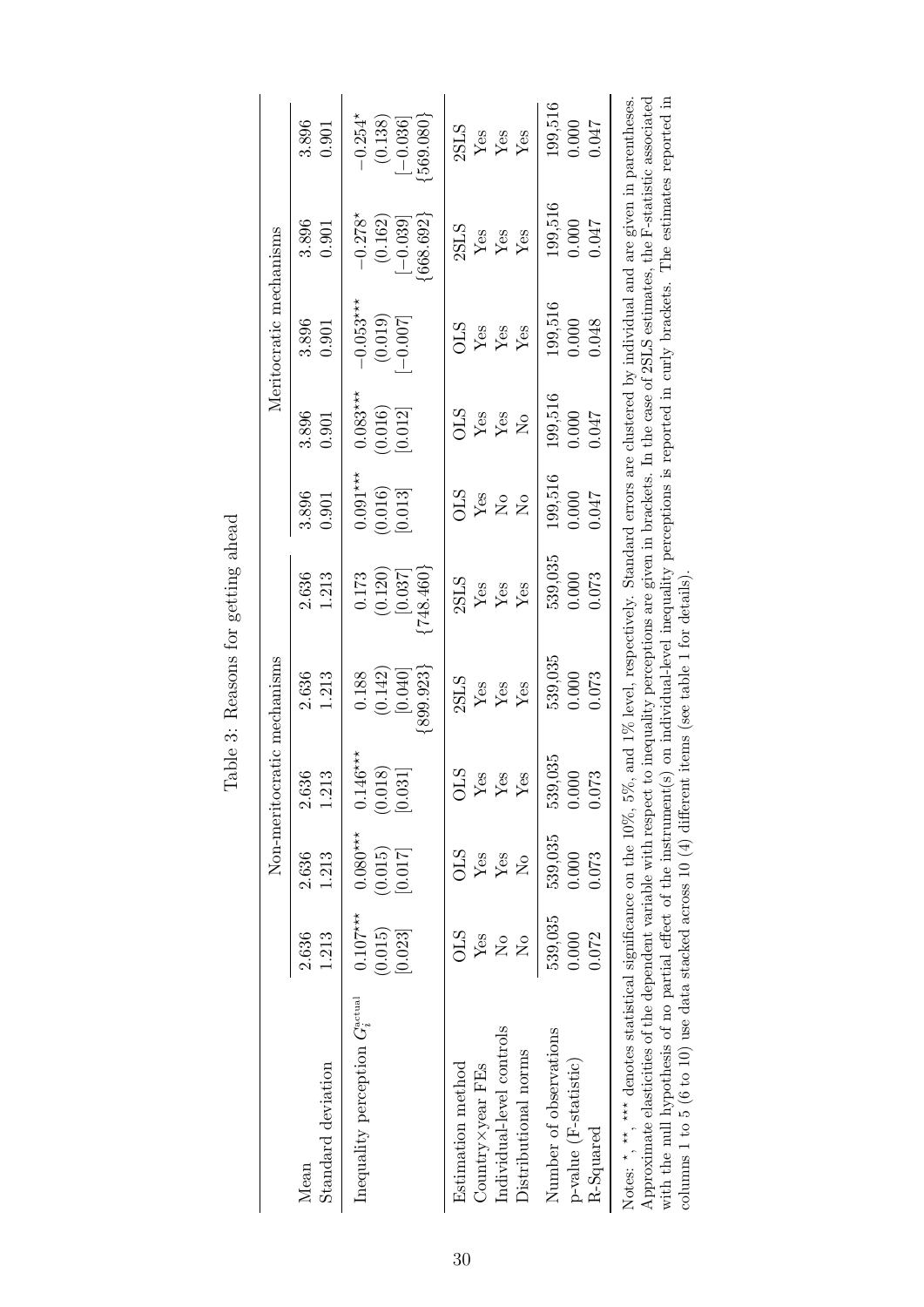|                                                                                                                                                                                                                                                                                                                                                                                                                                                                                                                                                                                                                                                                           |                                 | At the individual level     |                                                 |                                      | At the aggregate level               |                                                       |
|---------------------------------------------------------------------------------------------------------------------------------------------------------------------------------------------------------------------------------------------------------------------------------------------------------------------------------------------------------------------------------------------------------------------------------------------------------------------------------------------------------------------------------------------------------------------------------------------------------------------------------------------------------------------------|---------------------------------|-----------------------------|-------------------------------------------------|--------------------------------------|--------------------------------------|-------------------------------------------------------|
| Standard deviation                                                                                                                                                                                                                                                                                                                                                                                                                                                                                                                                                                                                                                                        | 1.087                           | 1.087                       | 1.087                                           | 1.194                                | 1.194                                | 1.194                                                 |
| Mean                                                                                                                                                                                                                                                                                                                                                                                                                                                                                                                                                                                                                                                                      | 3.691                           | 3.691                       | 3.691                                           | 2.801                                | 2.801                                | 2.801                                                 |
| Inequality perception $G_{\sigma}^{\text{actual}}$                                                                                                                                                                                                                                                                                                                                                                                                                                                                                                                                                                                                                        | $0.049**$<br>(0.023)<br>[0.007] | (0.028)<br>[0.005]<br>0.033 | $0.804***$<br>${347.396}$<br>(0.231)<br>[0.110] | $-0.340***$<br>(0.029)<br>$[-0.064]$ | $-0.891***$<br>(0.035)<br>$[-0.168]$ | $-0.777***$<br>$\{377.513\}$<br>(0.259)<br>$[-0.147]$ |
| Estimation method                                                                                                                                                                                                                                                                                                                                                                                                                                                                                                                                                                                                                                                         | STC                             | SLO                         | 2SLS                                            | STC                                  | SLO                                  | 2SLS                                                  |
| $Country \times year$ FEs                                                                                                                                                                                                                                                                                                                                                                                                                                                                                                                                                                                                                                                 | Yes                             | Yes                         | Yes                                             | Yes                                  | Yes                                  | $\rm Yes$                                             |
| Individual-level controls                                                                                                                                                                                                                                                                                                                                                                                                                                                                                                                                                                                                                                                 | Yes                             | Yes                         | ${\rm Yes}$                                     | Yes                                  | ${\rm Yes}$                          | ${\rm Yes}$                                           |
| Distributional norms                                                                                                                                                                                                                                                                                                                                                                                                                                                                                                                                                                                                                                                      | $\overline{\mathsf{X}}$         | Yes                         | Yes                                             | $\overline{R}$                       | Yes                                  | $Y$ es                                                |
| Number of observations                                                                                                                                                                                                                                                                                                                                                                                                                                                                                                                                                                                                                                                    | 124,357                         | 124,357                     | 124,357                                         | 79,216                               | 79,216                               | 79,216                                                |
| p-value (F-statistic)                                                                                                                                                                                                                                                                                                                                                                                                                                                                                                                                                                                                                                                     | 0.058                           | 0.058                       | 740.0                                           | 0.088                                | 0.000                                | 0.000                                                 |
| R-Squared                                                                                                                                                                                                                                                                                                                                                                                                                                                                                                                                                                                                                                                                 | 0.000                           | 0.000                       | 0.000                                           | 0.000                                | 0.102                                | 0.101                                                 |
| in curly brackets. The estimates reported in columns 1 to 3 (4 to 6) use data stacked across 4 (2) different items<br>Notes: $*$ , $**$ , $\underset{\sim}{\text{***}}$ denotes statistical significance on the 10%, 5%, and 1% level, respectively. Standard errors<br>are clustered by individual and are given in parentheses. Approximate elasticities of the dependent variable with<br>respect to inequality perceptions are given in brackets. In the case of 2SLS estimates, the F-statistic associated with<br>the null hypothesis of no partial effect of the instrument(s) on individual-level inequality perceptions is reported<br>(see table 1 for details) |                                 |                             |                                                 |                                      |                                      |                                                       |

Table 4: Inequality as an incentive device Table 4: Inequality as an incentive device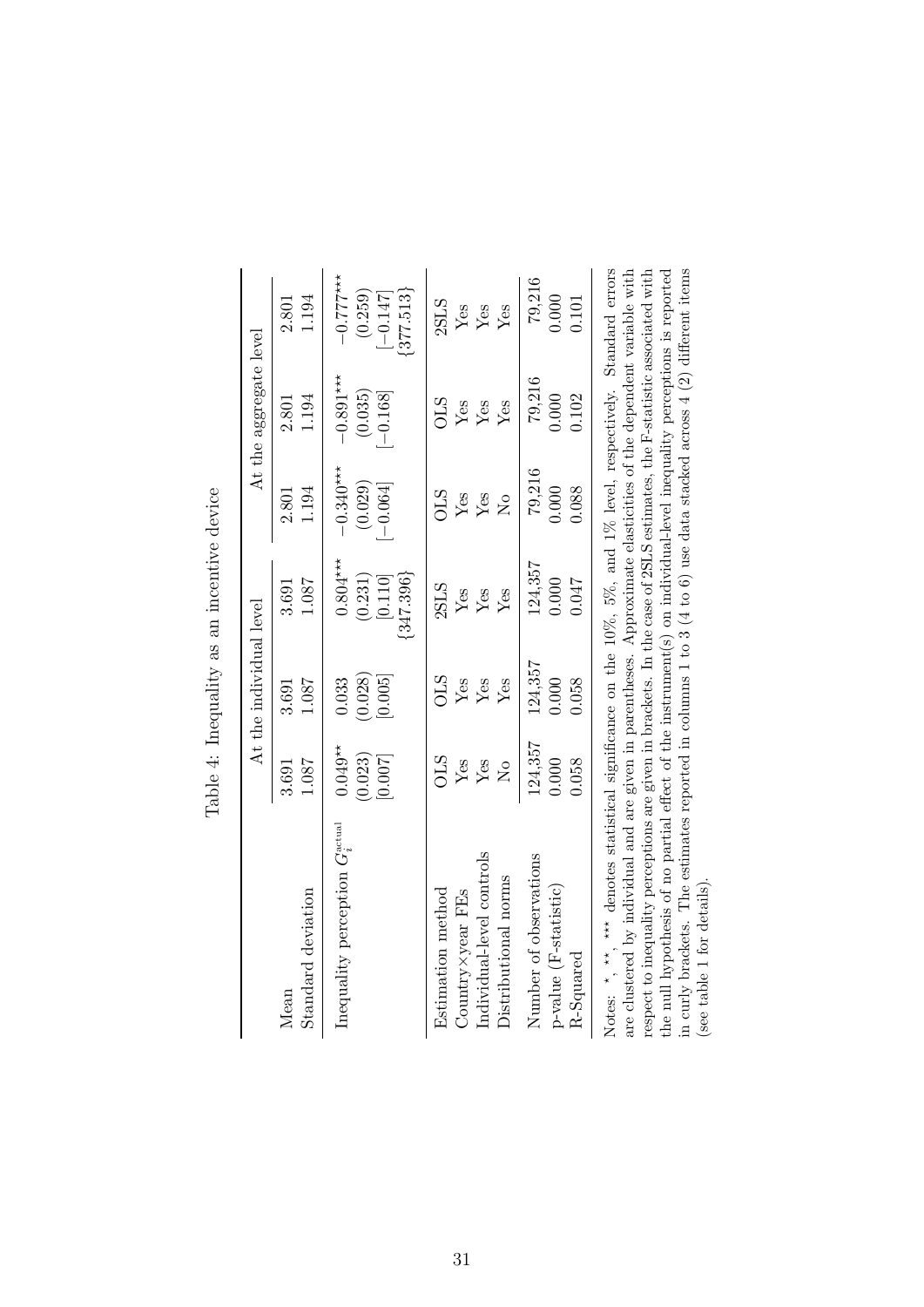|                                                                                                                                                                                                                                                                                                                                                                                                                                                                                                                                                                                                                                            |                                    | Non-meritocratic norms           |                                                   |                                 | Meritocratic norms                   |                                                 |
|--------------------------------------------------------------------------------------------------------------------------------------------------------------------------------------------------------------------------------------------------------------------------------------------------------------------------------------------------------------------------------------------------------------------------------------------------------------------------------------------------------------------------------------------------------------------------------------------------------------------------------------------|------------------------------------|----------------------------------|---------------------------------------------------|---------------------------------|--------------------------------------|-------------------------------------------------|
| Standard deviation                                                                                                                                                                                                                                                                                                                                                                                                                                                                                                                                                                                                                         | 1.116                              | 1.116                            | 1.116                                             | 3.845                           | 3.845                                | 3.845                                           |
| Mean                                                                                                                                                                                                                                                                                                                                                                                                                                                                                                                                                                                                                                       | 3.350                              | 3.350                            | 3.350                                             | 0.873                           | 0.873                                | 0.873                                           |
| Inequality perception $G_{\rm s}^{\rm actual}$                                                                                                                                                                                                                                                                                                                                                                                                                                                                                                                                                                                             | $-0.262***$<br>(0.022)<br>$-0.045$ | $0.170***$<br>(0.026)<br>[0.029] | $0.471***$<br>$\{701.142\}$<br>(0.177)<br>[0.082] | $0.028**$<br>(0.013)<br>[0.004] | $-0.072***$<br>(0.015)<br>$[-0.011]$ | $0.198*$<br>$\{670.901\}$<br>(0.104)<br>[0.030] |
| Individual-level controls                                                                                                                                                                                                                                                                                                                                                                                                                                                                                                                                                                                                                  | <b>STC</b>                         | <b>STC</b>                       | 2SLS                                              | <b>STO</b>                      | <b>STO</b>                           | 2SLS                                            |
| Distributional norms                                                                                                                                                                                                                                                                                                                                                                                                                                                                                                                                                                                                                       | Yes                                | Yes                              | Yes                                               | ${\rm Yes}$                     | Yes                                  | $\rm Yes$                                       |
| $Country \times year$ FEs                                                                                                                                                                                                                                                                                                                                                                                                                                                                                                                                                                                                                  | Yes                                | Yes                              | Yes                                               | Yes                             | Yes                                  | Yes                                             |
| Estimation method                                                                                                                                                                                                                                                                                                                                                                                                                                                                                                                                                                                                                          | $\overline{R}$                     | Yes                              | Yes                                               | $\overline{R}$                  | Yes                                  | Yes                                             |
| Number of observations                                                                                                                                                                                                                                                                                                                                                                                                                                                                                                                                                                                                                     | 139,721                            | 139,721                          | 139,721                                           | 254,736                         | 254,736                              | 254,736                                         |
| $p$ -value (F-statistic)                                                                                                                                                                                                                                                                                                                                                                                                                                                                                                                                                                                                                   | 0.000                              | 0.000                            | 0.000                                             | 0.000                           | 0.000                                | 0.035                                           |
| R-Squared                                                                                                                                                                                                                                                                                                                                                                                                                                                                                                                                                                                                                                  | 760.0                              | 0.109                            | 0.098                                             | 0.036                           | 0.037                                | 0.000                                           |
| in curly brackets. The estimates reported in columns 1 to 3 (4 to 6) use data stacked across 2 (4) different items<br>Notes: *, **, *** denotes statistical significance on the 10%, 5%, and 1% level, respectively. Standard errors<br>respect to inequality perceptions are given in brackets. In the case of 2SLS estimates, the F-statistic associated with<br>are clustered by individual and are given in parentheses. Approximate elasticities of the dependent variable with<br>the null hypothesis of no partial effect of the instrument(s) on individual-level inequality perceptions is reported<br>(see table 1 for details). |                                    |                                  |                                                   |                                 |                                      |                                                 |

Table 5: Pay norms Table 5: Pay norms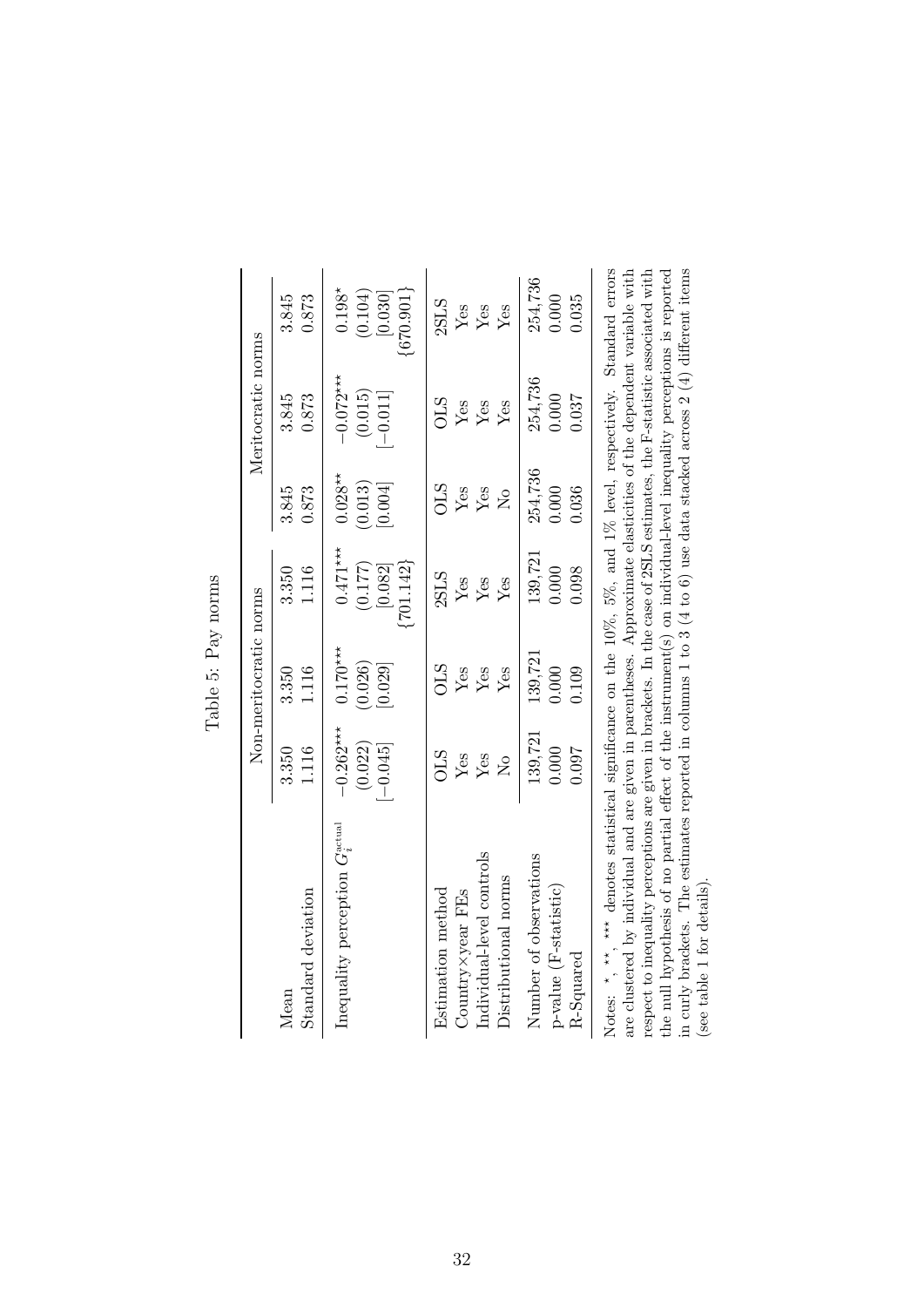|                                                                                                                                                                                                                                                                                                                                                                                                                                                                                                                                                                                                                                            |                                      | Improving standard of living       |                                                     |                                    | Wage satisfaction                  |                                                     |
|--------------------------------------------------------------------------------------------------------------------------------------------------------------------------------------------------------------------------------------------------------------------------------------------------------------------------------------------------------------------------------------------------------------------------------------------------------------------------------------------------------------------------------------------------------------------------------------------------------------------------------------------|--------------------------------------|------------------------------------|-----------------------------------------------------|------------------------------------|------------------------------------|-----------------------------------------------------|
| Standard deviation                                                                                                                                                                                                                                                                                                                                                                                                                                                                                                                                                                                                                         | 2.985                                | 2.985                              | 2.985                                               | 0.816                              | 0.816                              | 0.816                                               |
| Mean                                                                                                                                                                                                                                                                                                                                                                                                                                                                                                                                                                                                                                       | 1.126                                | 1.126                              | 1.126                                               | 2.207                              | 2.207                              | 2.207                                               |
| Inequality perception $G_{\tau}^{\text{actual}}$                                                                                                                                                                                                                                                                                                                                                                                                                                                                                                                                                                                           | $-0.249***$<br>(0.040)<br>$[-0.043]$ | $-0.814***$<br>(0.050)<br>$-0.142$ | $-0.753*$<br>$\{178.153\}$<br>(0.442)<br>$[-0.131]$ | $-0.155***$<br>(0.020)<br>$-0.042$ | $-0.419***$<br>(0.023)<br>$-0.113$ | $-0.875***$<br>${569.514}$<br>(0.143)<br>$[-0.237]$ |
| Individual-level controls                                                                                                                                                                                                                                                                                                                                                                                                                                                                                                                                                                                                                  | STC                                  | STO                                | 2SLS                                                | <b>STO</b>                         | STO                                | 2SLS                                                |
| Distributional norms                                                                                                                                                                                                                                                                                                                                                                                                                                                                                                                                                                                                                       | Yes                                  | Yes                                | Yes                                                 | Yes                                | Yes                                | ${\rm Yes}$                                         |
| Estimation method                                                                                                                                                                                                                                                                                                                                                                                                                                                                                                                                                                                                                          | Yes                                  | Yes                                | Yes                                                 | ${\rm Yes}$                        | Yes                                | ${\rm Yes}$                                         |
| Country × year FEs                                                                                                                                                                                                                                                                                                                                                                                                                                                                                                                                                                                                                         | $\overline{R}$                       | Yes                                | Yes                                                 | $\overline{S}$                     | Yes                                | Yes                                                 |
| Number of observations                                                                                                                                                                                                                                                                                                                                                                                                                                                                                                                                                                                                                     | 26,777                               | 26,777                             | 26,777                                              | 96,590                             | 96,590                             | 96,590                                              |
| p-value (F-statistic)                                                                                                                                                                                                                                                                                                                                                                                                                                                                                                                                                                                                                      | 0.165                                | 000.                               | 0.172                                               | 0.078                              | 0.087                              | 0.067                                               |
| R-Squared                                                                                                                                                                                                                                                                                                                                                                                                                                                                                                                                                                                                                                  | 0.000                                | 0.181                              | 0.000                                               | 0.000                              | 0.000                              | 0.000                                               |
| to inequality perceptions are given in brackets. In the case of 2SLS estimates, the F-statistic associated with the<br>null hypothesis of no partial effect of the instrument(s) on individual-level inequality perceptions is reported in curly<br>Notes: *, **, *** denotes statistical significance on the 10%, 5%, and 1% level, respectively. Standard errors are<br>clustered by individual and are given in parentheses. Approximate elasticities of the dependent variable with respect<br>brackets. The estimates reported in columns 1 to 3 (4 to 6) use data stacked across 1 (2) different items (see table 1<br>for details). |                                      |                                    |                                                     |                                    |                                    |                                                     |

Table 6: Standing a chance of improving one's standard of living and wage satisfaction Table 6: Standing a chance of improving one's standard of living and wage satisfaction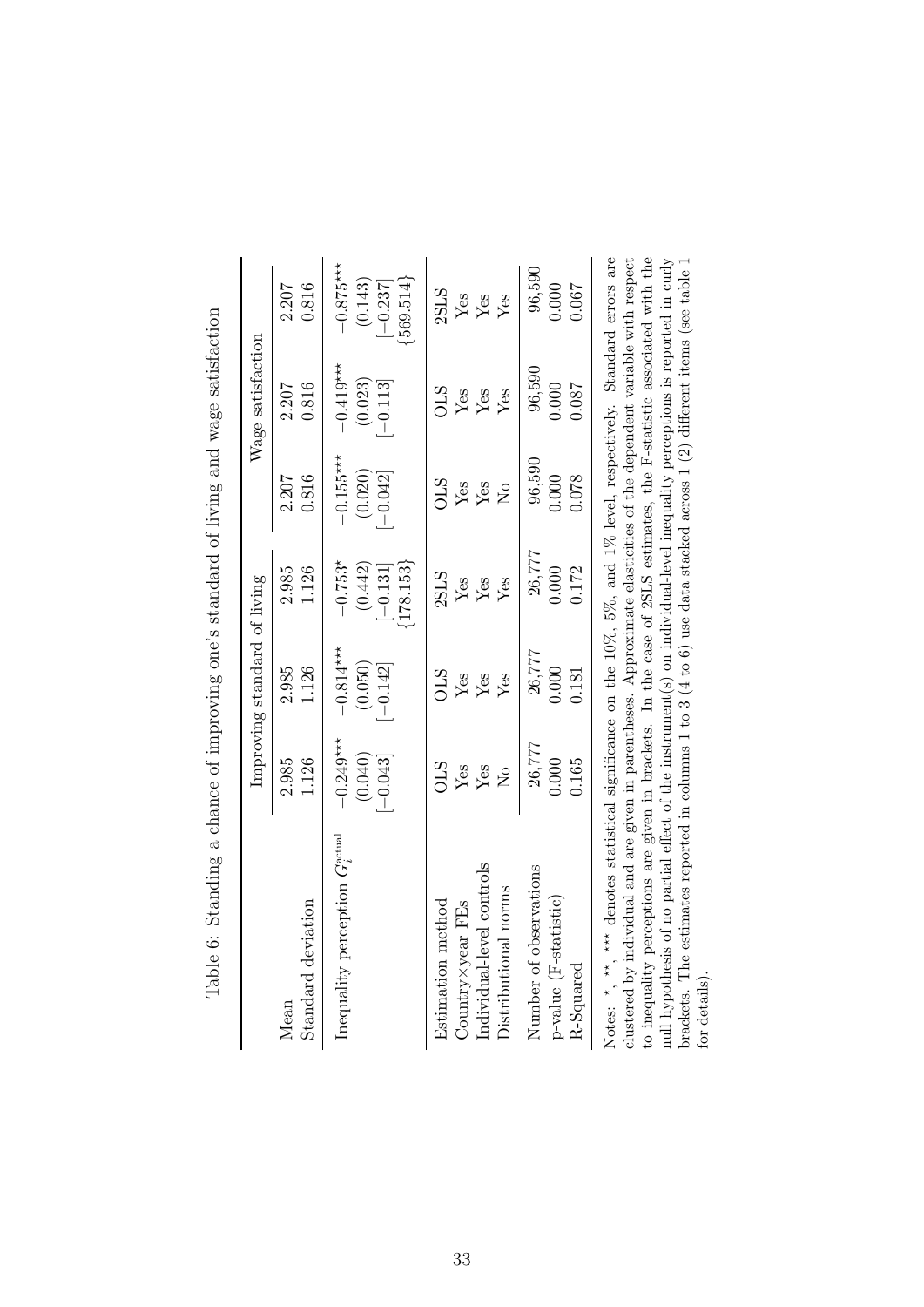|                                                                                                                                                                                                                                                                                                                                                                                                                                                                                                                                                                                                                                                                             |                                  | Inequality is too large          |                                               |                                 | Conflicts in society             |                                                 |
|-----------------------------------------------------------------------------------------------------------------------------------------------------------------------------------------------------------------------------------------------------------------------------------------------------------------------------------------------------------------------------------------------------------------------------------------------------------------------------------------------------------------------------------------------------------------------------------------------------------------------------------------------------------------------------|----------------------------------|----------------------------------|-----------------------------------------------|---------------------------------|----------------------------------|-------------------------------------------------|
| Standard deviation                                                                                                                                                                                                                                                                                                                                                                                                                                                                                                                                                                                                                                                          | 4.132                            | 4.132                            | 4.132                                         | 2.353                           | 2.353                            | 2.353                                           |
| Mean                                                                                                                                                                                                                                                                                                                                                                                                                                                                                                                                                                                                                                                                        | 0.968                            | 0.968                            | 0.968                                         | 0.859                           | 0.859                            | 0.859                                           |
| Inequality perception $G_i^{\text{actual}}$                                                                                                                                                                                                                                                                                                                                                                                                                                                                                                                                                                                                                                 | $0.382***$<br>(0.019)<br>[0.052] | $0.988***$<br>(0.023)<br>[0.134] | $1.583***$<br>(0.142)<br>(790.215)<br>[0.215] | (0.013)<br>$-0.001$<br>$-0.003$ | $0.176***$<br>(0.015)<br>[0.042] | $0.483***$<br>${751.236}$<br>(0.108)<br>[0.114] |
| Individual-level controls                                                                                                                                                                                                                                                                                                                                                                                                                                                                                                                                                                                                                                                   | STO                              | STO                              | 2SLS                                          | STO                             | STO                              | 2SLS                                            |
| Distributional norms                                                                                                                                                                                                                                                                                                                                                                                                                                                                                                                                                                                                                                                        | Yes                              | Yes                              | Yes                                           | Yes                             | Yes                              | Yes                                             |
| Estimation method                                                                                                                                                                                                                                                                                                                                                                                                                                                                                                                                                                                                                                                           | ${\rm Yes}$                      | Yes                              | Yes                                           | Yes                             | ${\rm Yes}$                      | Yes                                             |
| Country × year FEs                                                                                                                                                                                                                                                                                                                                                                                                                                                                                                                                                                                                                                                          | $\overline{\mathsf{X}}$          | Yes                              | Yes                                           | $\tilde{\mathsf{z}}$            | Yes                              | ${\rm Yes}$                                     |
| Number of observations                                                                                                                                                                                                                                                                                                                                                                                                                                                                                                                                                                                                                                                      | 82,116                           | 82,116                           | 82,116                                        | 392,322                         | 392,322                          | 392,322                                         |
| $p$ -value (F-statistic)                                                                                                                                                                                                                                                                                                                                                                                                                                                                                                                                                                                                                                                    | 0.153                            | 0.183                            | 0.175                                         | 0.076                           | 0.079                            | 0.074                                           |
| R-Squared                                                                                                                                                                                                                                                                                                                                                                                                                                                                                                                                                                                                                                                                   | 0.000                            | 0.000                            | 0.000                                         | 0.000                           | 0.000                            | 0.000                                           |
| Notes: $\star$ , $\star\star$ , $\star\star\star$ denotes statistical significance on the 10%, 5%, and 1% level, respectively. Standard errors are<br>with the null hypothesis of no partial effect of the instrument(s) on individual-level inequality perceptions is<br>clustered by individual and are given in parentheses. Approximate elasticities of the dependent variable with<br>reported in curly brackets. The estimates reported in columns 1 to 3 (4 to 6) use data stacked across 1 (7)<br>respect to inequality perceptions are given in brackets. In the case of $2SLS$ estimates, the F-statistic associated<br>different items (see table 1 for details) |                                  |                                  |                                               |                                 |                                  |                                                 |

Table 7: The normative assessment of inequality and the perception of conflicts in society Table 7: The normative assessment of inequality and the perception of conflicts in society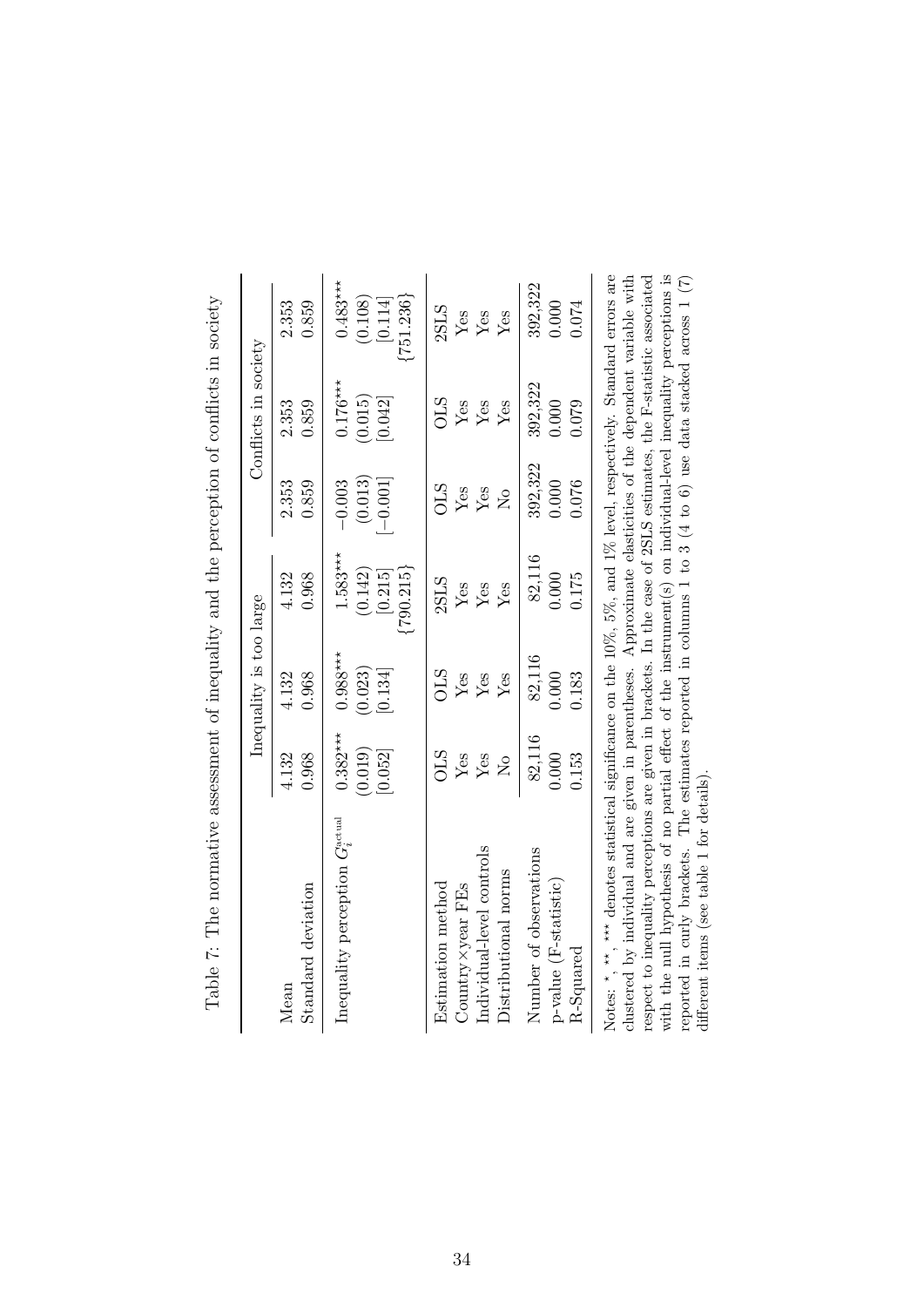|                                                                                                                                                                                                                                                                                                                                                                                                                                                                                                                                                                                                                                                      |                                | The role of government           |                                                   |                                  | Support of progressive taxation  |                                                              |
|------------------------------------------------------------------------------------------------------------------------------------------------------------------------------------------------------------------------------------------------------------------------------------------------------------------------------------------------------------------------------------------------------------------------------------------------------------------------------------------------------------------------------------------------------------------------------------------------------------------------------------------------------|--------------------------------|----------------------------------|---------------------------------------------------|----------------------------------|----------------------------------|--------------------------------------------------------------|
| Standard deviation                                                                                                                                                                                                                                                                                                                                                                                                                                                                                                                                                                                                                                   | 3.493                          | 3.493                            | 3.493                                             | 3.749                            | 3.749                            | 3.749                                                        |
| Mean                                                                                                                                                                                                                                                                                                                                                                                                                                                                                                                                                                                                                                                 | 1.269                          | 1.269                            | 1.269                                             | 0.970                            | 0.970                            | 0.970                                                        |
| Inequality perception $G_{\circ}^{\text{actual}}$                                                                                                                                                                                                                                                                                                                                                                                                                                                                                                                                                                                                    | $0.034*$<br>(0.018)<br>[0.005] | $0.662***$<br>(0.022)<br>[0.097] | $1.281***$<br>${718.611}$<br>(0.148)<br>$[0.188]$ | $0.334***$<br>(0.017)<br>[0.051] | $0.726***$<br>(0.020)<br>[0.110] | $1.088***$<br>${794.703}$<br>(0.135)<br>$\left[0.165\right]$ |
| Individual-level controls                                                                                                                                                                                                                                                                                                                                                                                                                                                                                                                                                                                                                            | <b>OLS</b>                     | SLO                              | 2SLS                                              | SLO                              | <b>CTO</b>                       | 2SLS                                                         |
| Distributional norms                                                                                                                                                                                                                                                                                                                                                                                                                                                                                                                                                                                                                                 | Yes                            | Yes                              | Yes                                               | Yes                              | Yes                              | Yes                                                          |
| $Country \times year$ FEs                                                                                                                                                                                                                                                                                                                                                                                                                                                                                                                                                                                                                            | Yes                            | Yes                              | ${\rm Yes}$                                       | Yes                              | ${\rm Yes}$                      | ${\rm Yes}$                                                  |
| Estimation method                                                                                                                                                                                                                                                                                                                                                                                                                                                                                                                                                                                                                                    | $\overline{R}$                 | Yes                              | Yes                                               | $\mathsf{S}^{\mathsf{O}}$        | Yes                              | Yes                                                          |
| Number of observations                                                                                                                                                                                                                                                                                                                                                                                                                                                                                                                                                                                                                               | 221,515                        | 221,515                          | 221,515                                           | 129,278                          | 129,278                          | 129,278                                                      |
| $p$ -value (F-statistic)                                                                                                                                                                                                                                                                                                                                                                                                                                                                                                                                                                                                                             | 0.104                          | 0.124                            | 0.000                                             | 0.096                            | 0.108                            | 0.100                                                        |
| R-Squared                                                                                                                                                                                                                                                                                                                                                                                                                                                                                                                                                                                                                                            | 0.000                          | 0.000                            | 0.110                                             | 0.000                            | 0.000                            | 0.000                                                        |
| with the null hypothesis of no partial effect of the instrument(s) on individual-level inequality perceptions is<br>Notes: *, **, *** denotes statistical significance on the $10\%$ , $5\%$ , and $1\%$ level, respectively. Standard errors are<br>respect to inequality perceptions are given in brackets. In the case of 2SLS estimates, the F-statistic associated<br>clustered by individual and are given in parentheses. Approximate elasticities of the dependent variable with<br>reported in curly brackets. The estimates reported in columns 1 to 3 (4 to 6) use data stacked across 6 (2)<br>different items (see table 1 for details) |                                |                                  |                                                   |                                  |                                  |                                                              |

Table 8: The role of government and support of progressive taxation Table 8: The role of government and support of progressive taxation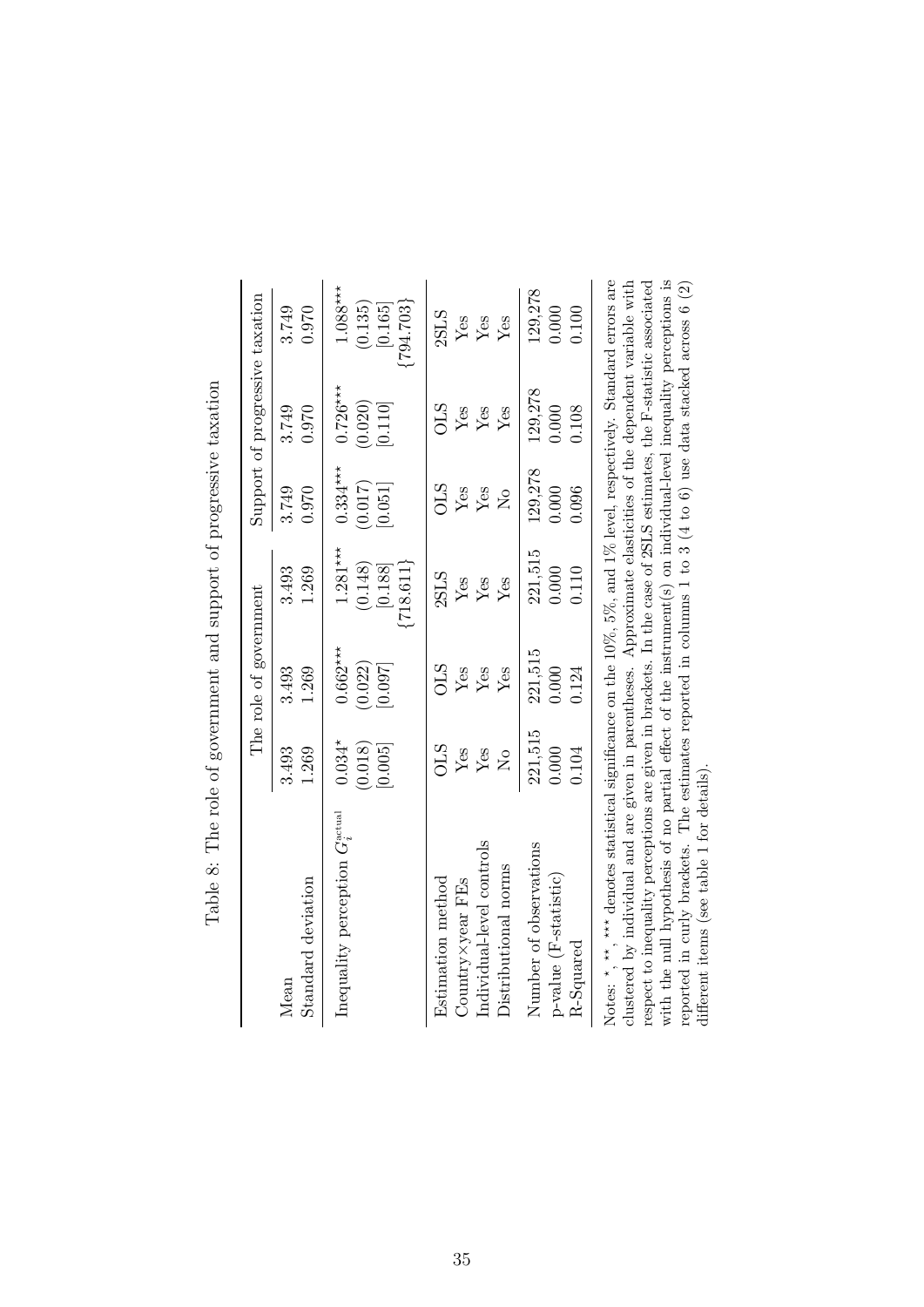|                                                                                                                                                                                                                                                                                                                                                                                                                                                                                                                                                                                                                                                                      |                                      | Political identification             |                                                       |                                  | Political participation          |                                            |
|----------------------------------------------------------------------------------------------------------------------------------------------------------------------------------------------------------------------------------------------------------------------------------------------------------------------------------------------------------------------------------------------------------------------------------------------------------------------------------------------------------------------------------------------------------------------------------------------------------------------------------------------------------------------|--------------------------------------|--------------------------------------|-------------------------------------------------------|----------------------------------|----------------------------------|--------------------------------------------|
| Standard deviation                                                                                                                                                                                                                                                                                                                                                                                                                                                                                                                                                                                                                                                   | 2.910                                | 2.910                                | 2.910                                                 | 0.794                            | 0.794                            | 0.404                                      |
| Mean                                                                                                                                                                                                                                                                                                                                                                                                                                                                                                                                                                                                                                                                 | 0.991                                | 0.991                                | 0.991                                                 | 0.404                            | 0.404                            | 0.794                                      |
| Inequality perception $G_{\rm s}^{\rm actual}$                                                                                                                                                                                                                                                                                                                                                                                                                                                                                                                                                                                                                       | $-0.083***$<br>(0.028)<br>$[-0.017]$ | $-0.507***$<br>(0.034)<br>$[-0.102]$ | $-1.537***$<br>(0.244)<br>$\{399.492\}$<br>$[-0.309]$ | $0.122***$<br>(0.012)<br>[160.0] | $0.052***$<br>(0.014)<br>[0.038] | (0.089)<br>${576.093}$<br>[0.022]<br>0.029 |
| Individual-level controls                                                                                                                                                                                                                                                                                                                                                                                                                                                                                                                                                                                                                                            | <b>OLS</b>                           | <b>OLS</b>                           | 2SLS                                                  | <b>OLS</b>                       | <b>OLS</b>                       | 2SLS                                       |
| Distributional norms                                                                                                                                                                                                                                                                                                                                                                                                                                                                                                                                                                                                                                                 | Yes                                  | Yes                                  | ${\rm Yes}$                                           | Yes                              | Yes                              | Yes                                        |
| $Country \times year$ FEs                                                                                                                                                                                                                                                                                                                                                                                                                                                                                                                                                                                                                                            | Yes                                  | Yes                                  | Yes                                                   | Yes                              | ${\rm Yes}$                      | Yes                                        |
| Estimation method                                                                                                                                                                                                                                                                                                                                                                                                                                                                                                                                                                                                                                                    | $\overline{S}$                       | ${\rm Yes}$                          | Yes                                                   | $\overline{R}$                   | Yes                              | Yes                                        |
| Number of observations                                                                                                                                                                                                                                                                                                                                                                                                                                                                                                                                                                                                                                               | 58,587                               | 58,587                               | 58,587                                                | 45,886                           | 45,886                           | 45,886                                     |
| p-value (F-statistic)                                                                                                                                                                                                                                                                                                                                                                                                                                                                                                                                                                                                                                                | 0.044                                | 0.056                                | 0.000                                                 | 0.150                            | 0.152                            | 0.152                                      |
| R-Squared                                                                                                                                                                                                                                                                                                                                                                                                                                                                                                                                                                                                                                                            | 0.000                                | 0.000                                | 0.034                                                 | 0.000                            | 0.000                            | 0.000                                      |
| in curly brackets. The estimates reported in columns 1 to 3 (4 to 6) use data stacked across 3 (1) different items<br>Notes: $\star$ , $\star\star$ , $\star\star$ denotes statistical significance on the 10%, 5%, and 1% level, respectively. Standard errors<br>are clustered by individual and are given in parentheses. Approximate elasticities of the dependent variable with<br>the null hypothesis of no partial effect of the instrument(s) on individual-level inequality perceptions is reported<br>respect to inequality perceptions are given in brackets. In the case of 2SLS estimates, the F-statistic associated with<br>(see table 1 for details) |                                      |                                      |                                                       |                                  |                                  |                                            |

Table 9: Political preferences and political participation Table 9: Political preferences and political participation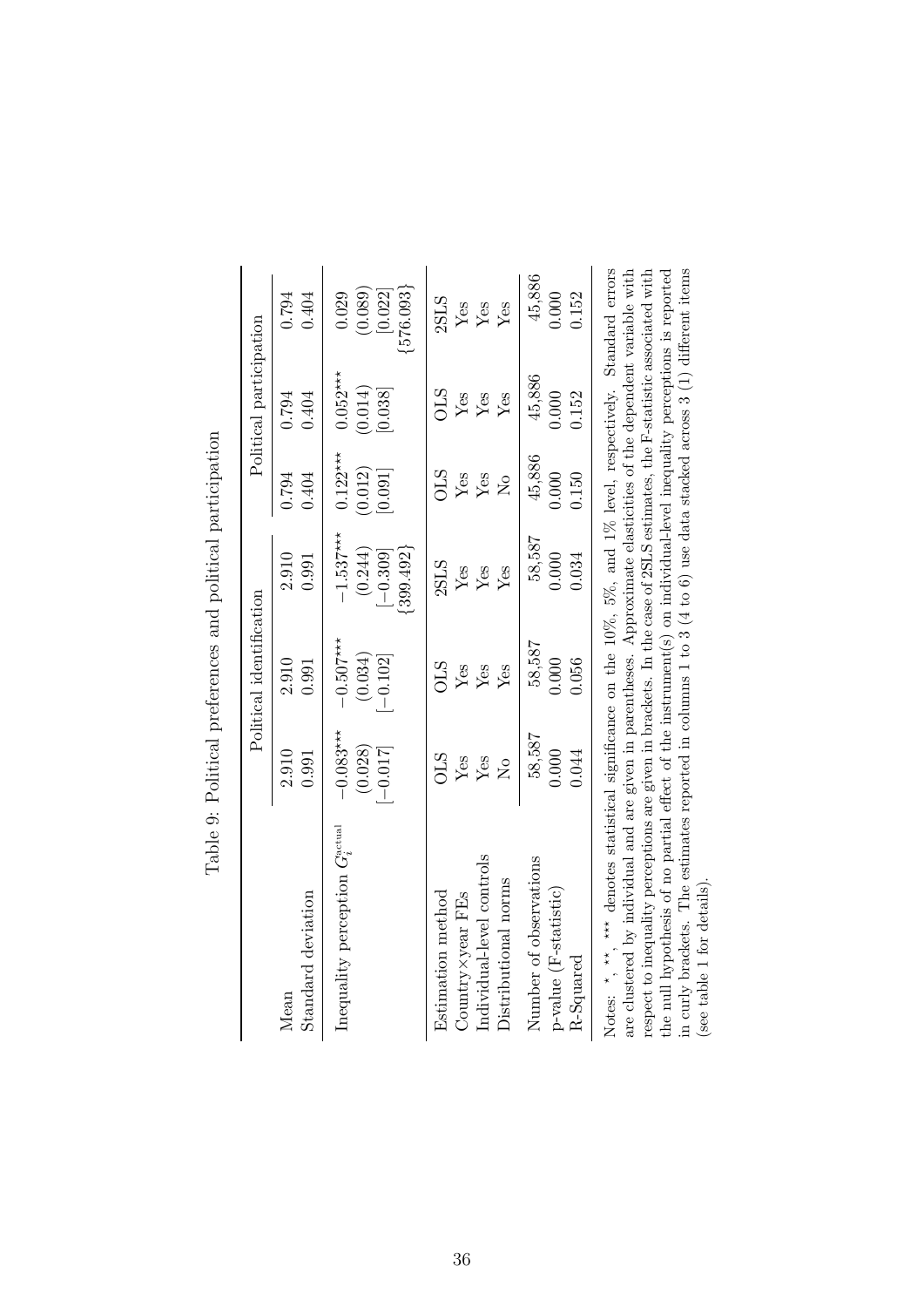# A Additional tables

|                      |                |        |        | Number of observations |        |        |
|----------------------|----------------|--------|--------|------------------------|--------|--------|
|                      |                | 1987   | 1992   | 1999                   | 2009   | Total  |
| Australia            | AU             | 1,442  | 1,997  | 1,580                  | 1,375  | 6,394  |
| Austria              | AT             | 902    |        | 895                    | 988    | 2,785  |
| Bulgaria             | BG             |        | 949    | 821                    | 556    | 2,326  |
| Canada               | CA             |        | 913    | 932                    |        | 1,845  |
| Chile                | CL             |        |        | 1,078                  | 1,407  | 2,485  |
| Cyprus               | <b>CY</b>      |        |        | 1,000                  | 974    | 1,974  |
| Czech Republic       | CZ             |        | 656    | 1,698                  | 1,160  | 3,514  |
| France               | <b>FR</b>      |        |        | 1,748                  | 2,371  | 4,119  |
| Germany              | DE             | 1,282  | 2,992  | 1,223                  | 1,208  | 6,705  |
| Hungary              | HU             | 2,269  | 1,103  | 1,014                  | 870    | 5,256  |
| Israel               | IL             |        |        | 1,184                  | 1,071  | 2,255  |
| Italy                | IT             |        | 979    |                        | 992    | 1,971  |
| Japan                | JP             |        |        | 685                    | 697    | 1,382  |
| Latvia               | LV             |        |        | 1,064                  | 919    | 1,983  |
| New Zealand          | NZ             |        | 1,151  | 1,019                  | 875    | 3,045  |
| Norway               | N <sub>O</sub> |        | 1,424  | 1,193                  | 1,404  | 4,021  |
| Philippines          | PH             |        | 911    | 1,085                  | 1,021  | 3,017  |
| Poland               | PL             | 1,560  | 1,357  | 910                    | 988    | 4,815  |
| Portugal             | PT             |        |        | 1,014                  | 710    | 1,724  |
| Russia               | RU             |        | 1,698  | 1,277                  | 1,436  | 4,411  |
| Slovak Republic      | SK             |        | 400    | 1,061                  | 1,100  | 2,561  |
| Slovenia             | SI             |        | 964    | 942                    | 876    | 2,782  |
| Spain                | ES             |        |        | 970                    | 978    | 1,948  |
| Sweden               | <b>SE</b>      |        | 678    | 1,043                  | 1,051  | 2,772  |
| Switzerland          | CH             | 879    |        |                        | 1,125  | 2,004  |
| United Kingdom       | UK             | 1,046  | 959    | 666                    | 853    | 3,524  |
| <b>United States</b> | <b>US</b>      | 1,317  | 1,182  | 1,029                  | 1,450  | 4,978  |
| Total                |                | 10,697 | 20,313 | 27,131                 | 28,455 | 86,596 |

Table A.1: Number of observations, by country and year

Notes: The table shows the number of observations with nonmissing inequality perceptions.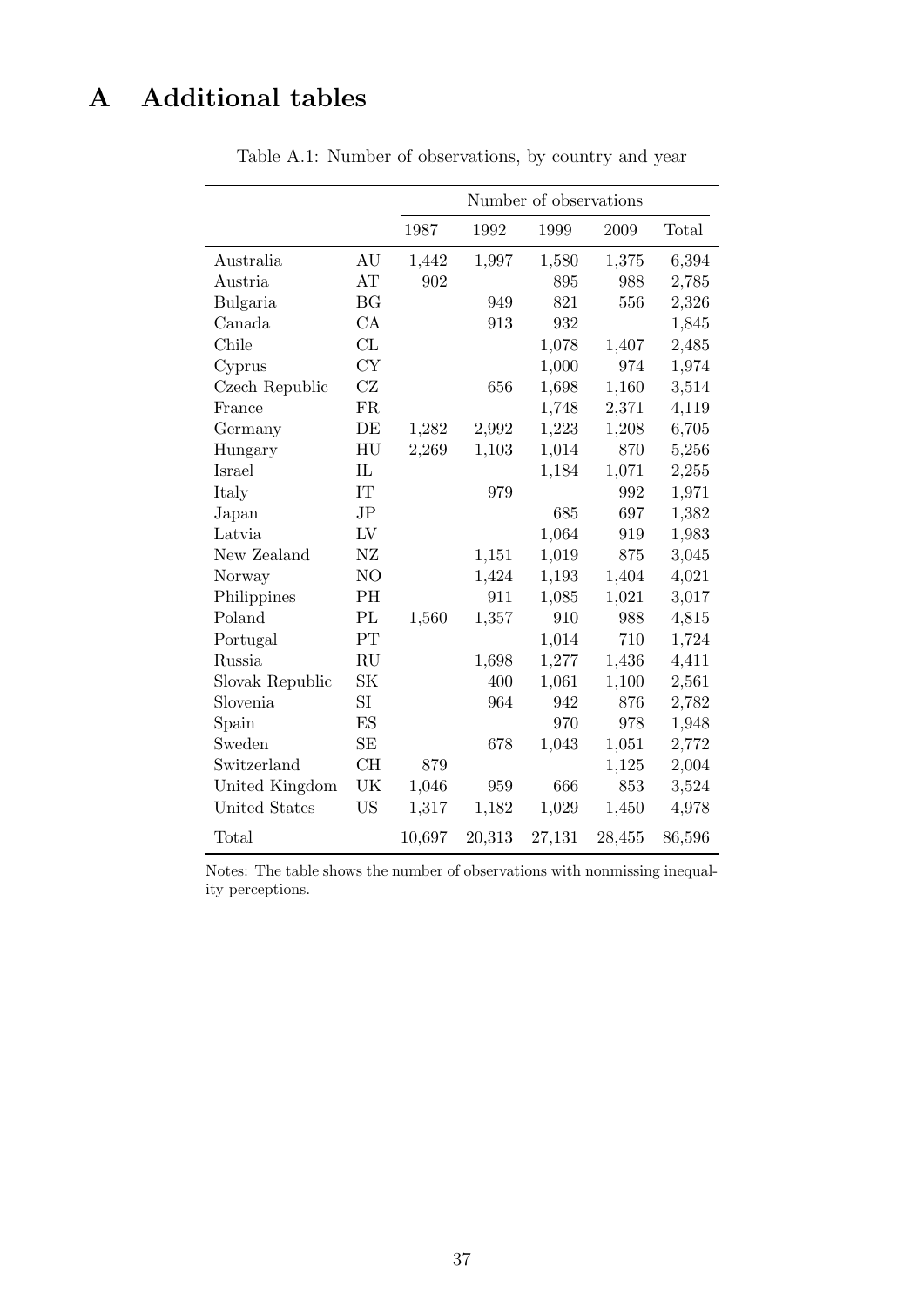|                                                                                                                                                                                                                                                                                                                                                                                                                                                                                                                                    |                                                                      |                                                          | set of items<br>$_{\rm{Eul}}$                   |                                            |                                          |                                                  |                                                                       | Restricted set of items               |                                             |                                            |
|------------------------------------------------------------------------------------------------------------------------------------------------------------------------------------------------------------------------------------------------------------------------------------------------------------------------------------------------------------------------------------------------------------------------------------------------------------------------------------------------------------------------------------|----------------------------------------------------------------------|----------------------------------------------------------|-------------------------------------------------|--------------------------------------------|------------------------------------------|--------------------------------------------------|-----------------------------------------------------------------------|---------------------------------------|---------------------------------------------|--------------------------------------------|
| Standard deviation<br>Mean                                                                                                                                                                                                                                                                                                                                                                                                                                                                                                         | 2.636<br>1.213                                                       | 2.636<br>1.213                                           | 2.636<br>213                                    | 2.636<br>1.213                             | 2.636<br>1.213                           | 1.199<br>2.767                                   | 2.767<br>1.199                                                        | 2.767<br>1.199                        | 2.767<br>1.199                              | 2.767<br>1.199                             |
| Inequality perception $G_i^{\text{actual}}$                                                                                                                                                                                                                                                                                                                                                                                                                                                                                        | $0.107***$<br>(0.015)<br>[0.023]                                     | $0.080***$<br>(0.015)<br>[0.017]                         | $.146***$<br>(0.018)<br>[0.031]                 | ${899.923}$<br>(0.142)<br>0.188<br>[0.040] | [748.460]<br>(0.120)<br>[0.037]<br>0.173 | $0.150***$<br>(0.015)<br>[0.031]                 | $0.128***$<br>(0.015)<br>[0.026]                                      | $0.204***$<br>(0.018)<br>[0.042]      | $0.280*$<br>(0.145)<br>[0.057]<br>[942.021] | $0.276**$<br>773.886<br>(0.123)<br>[0.057] |
| Individual-level controls<br>Distributional norms<br>Estimation method<br>Country × year FEs                                                                                                                                                                                                                                                                                                                                                                                                                                       | <b>OLS</b><br>Yes<br>$\mathsf{S}^{\mathsf{O}}$<br>$\mathsf{\hat{z}}$ | <b>STO</b><br>$Y$ es<br>Yes<br>$\mathsf{S}^{\mathsf{O}}$ | <b>OLS</b><br>Yes<br>${\rm Yes}$<br>${\rm Yes}$ | 2SLS<br>$\frac{Y}{Y}$ es<br>Yes            | 2SLS<br>$\rm Yes$<br>$\rm Yes$<br>Yes    | STO<br>${\rm Yes}$<br>$\Sigma$<br>$\overline{R}$ | <b>STC</b><br>${\rm Yes}$<br>${\rm Yes}$<br>$\mathsf{S}^{\mathsf{O}}$ | <b>STC</b><br>$\frac{Y}{Y}$ es<br>Yes | 2SLS<br>${\rm Yes}$<br>Yes<br>Yes           | 2SLS<br>$\frac{Y}{Y}$ es $\frac{Y}{Y}$ es  |
| Number of observations<br>p-value (F-statistic)<br>R-Squared                                                                                                                                                                                                                                                                                                                                                                                                                                                                       | 539,035<br>0.000<br>0.072                                            | 539,035<br>0.000<br>0.073                                | 539,035<br>000.1<br>0.073                       | 539,035<br>0.000<br>0.073                  | 539,035<br>0.073<br>0.000                | 457,484<br>0.000<br>0.063                        | 457,484<br>0.063<br>0.000                                             | 457,484<br>0.000<br>0.064             | 457,484<br>0.000<br>0.064                   | 457,484<br>0.000<br>0.064                  |
| Approximate elasticities of the dependent variable with respect to inequality perceptions are given in brackets. In the case of 2SLS estimates, the F-statistic associated<br>with the null hypothesis of no partial effect of the instrument(s) on individual-level inequality perceptions is reported in curly brackets. The estimates reported in<br>Notes: $*$ , $**$ , denotes statistical significance on the 10%, 5%, and 1% level, respectively. Standard errors are clustered by individual and are given in parentheses. |                                                                      |                                                          |                                                 |                                            |                                          |                                                  |                                                                       |                                       |                                             |                                            |

columns 1 to 5 (6 to 10) use data stacked across 10 (8) different items (see table 1 for details).

Table A.2: Reasons for getting ahead (non-meritocratic mechanisms only), full versus restricted set of items Table A.2: Reasons for getting ahead (non-meritocratic mechanisms only), full versus restricted set of items